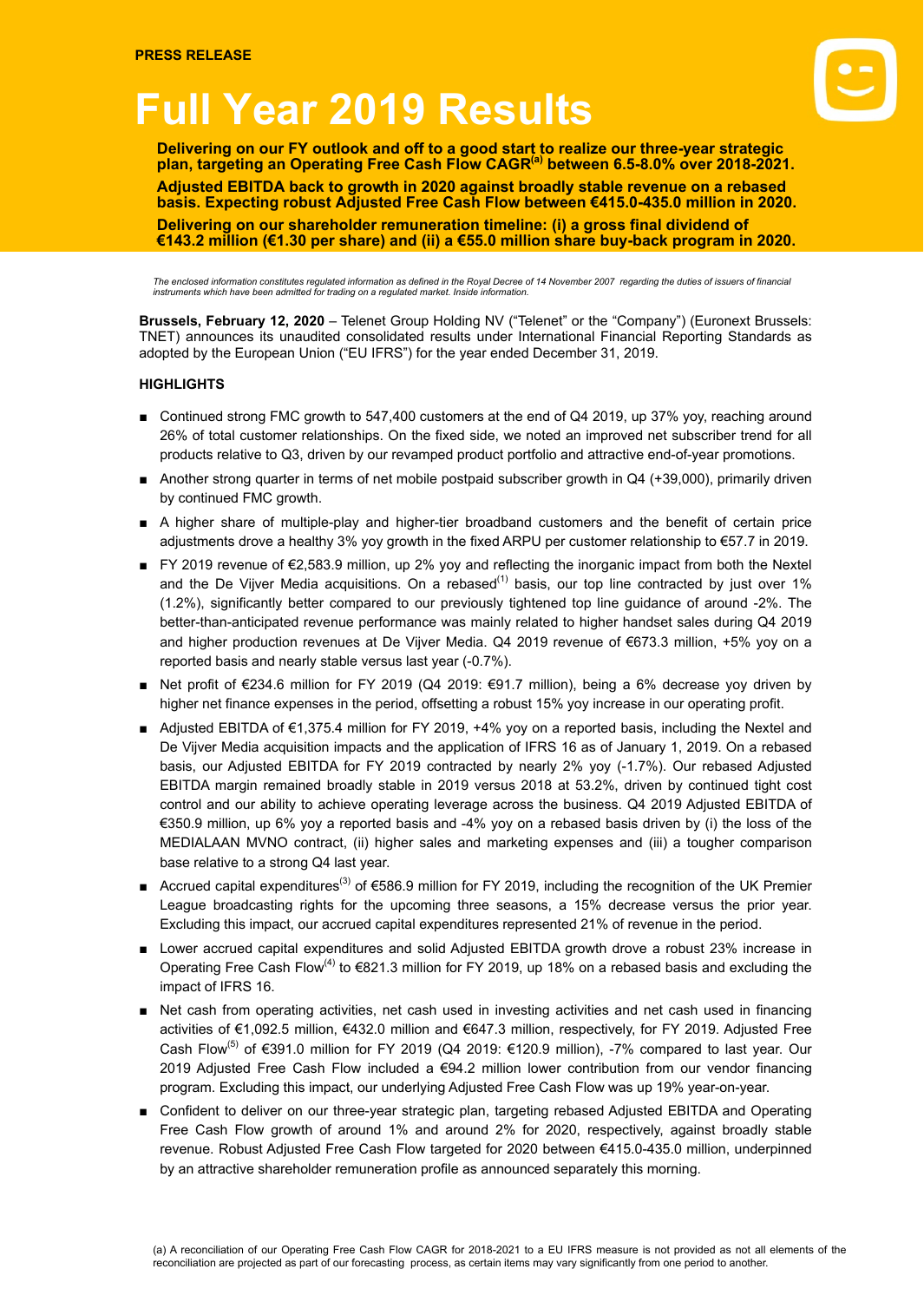| For the year ended December 31,                                                                                                          | 2019      | 2018 - restated | Change % |  |  |  |  |  |
|------------------------------------------------------------------------------------------------------------------------------------------|-----------|-----------------|----------|--|--|--|--|--|
| FINANCIAL HIGHLIGHTS (€ in millions, except per share amounts)                                                                           |           |                 |          |  |  |  |  |  |
| Revenue                                                                                                                                  | 2,583.9   | 2,533.8         | 2%       |  |  |  |  |  |
| Operating profit                                                                                                                         | 685.5     | 597.6           | 15 %     |  |  |  |  |  |
| Net profit                                                                                                                               | 234.6     | 250.8           | (6)%     |  |  |  |  |  |
| Net profit margin                                                                                                                        | 9.1%      | 9.9%            |          |  |  |  |  |  |
| Basic earnings per share                                                                                                                 | 2.13      | 2.21            | (4)%     |  |  |  |  |  |
| Diluted earnings per share                                                                                                               | 2.13      | 2.21            | (4)%     |  |  |  |  |  |
| Adjusted EBITDA <sup>(2)</sup>                                                                                                           | 1,375.4   | 1,322.4         | 4%       |  |  |  |  |  |
| Adjusted EBITDA margin %                                                                                                                 | 53.2 %    | 52.2 %          |          |  |  |  |  |  |
| Accrued capital expenditures (excluding the recognition of football<br>broadcasting rights and mobile spectrum licenses)                 | 554.1     | 654.2           | (15)%    |  |  |  |  |  |
| Accrued capital expenditures as % of revenue (excluding the recognition<br>of football broadcasting rights and mobile spectrum licenses) | 21.4 %    | 25.8 %          |          |  |  |  |  |  |
| Operating Free Cash Flow <sup>(4)</sup>                                                                                                  | 821.3     | 668.2           | 23 %     |  |  |  |  |  |
| Net cash from operating activities                                                                                                       | 1,092.5   | 1,075.6         | 2%       |  |  |  |  |  |
| Net cash used in investing activities                                                                                                    | (432.0)   | (466.4)         | (7)%     |  |  |  |  |  |
| Net cash used in financing activities                                                                                                    | (647.3)   | (560.1)         | 16 %     |  |  |  |  |  |
| Adjusted Free Cash Flow <sup>(5)</sup>                                                                                                   | 391.0     | 421.9           | (7)%     |  |  |  |  |  |
| <b>OPERATIONAL HIGHLIGHTS (Total Services)</b>                                                                                           |           |                 |          |  |  |  |  |  |
| Video                                                                                                                                    | 1,866,600 | 1,939,900       | (4)%     |  |  |  |  |  |
| Basic video <sup>(6)</sup>                                                                                                               | 164,700   | 201,200         | (18)%    |  |  |  |  |  |
| Enhanced video <sup>(7)</sup>                                                                                                            | 1,701,900 | 1,738,700       | (2)%     |  |  |  |  |  |
| Broadband internet <sup>(8)</sup>                                                                                                        | 1,664,400 | 1,657,800       | $-$ %    |  |  |  |  |  |
| Fixed-line telephony <sup>(9)</sup>                                                                                                      | 1,212,500 | 1,256,100       | (3)%     |  |  |  |  |  |
| Mobile telephony <sup>(10)</sup>                                                                                                         | 2,808,400 | 2,683,900       | 5 %      |  |  |  |  |  |
| Postpaid                                                                                                                                 | 2,363,800 | 2,194,500       | 8%       |  |  |  |  |  |
| Prepaid                                                                                                                                  | 444,600   | 489,400         | (9)%     |  |  |  |  |  |
| Triple-play customers                                                                                                                    | 1,110,300 | 1,145,800       | (3)%     |  |  |  |  |  |
| Services per customer relationship <sup>(11)</sup>                                                                                       | 2.29      | 2.29            | $-$ %    |  |  |  |  |  |
| ARPU per customer relationship ( $\varepsilon$ / month) <sup>(11)(12)</sup>                                                              | 57.7      | 55.9            | 3%       |  |  |  |  |  |

**Purchase price allocation for the Nextel acquisition:** Our December 31, 2018 statement of financial position has been restated, reflecting the retrospective impact of the purchase price allocation ("PPA") for the Nextel acquisition, which was not yet available at year-end 2018. We refer to Section 2 *Financial Highlights* for more information.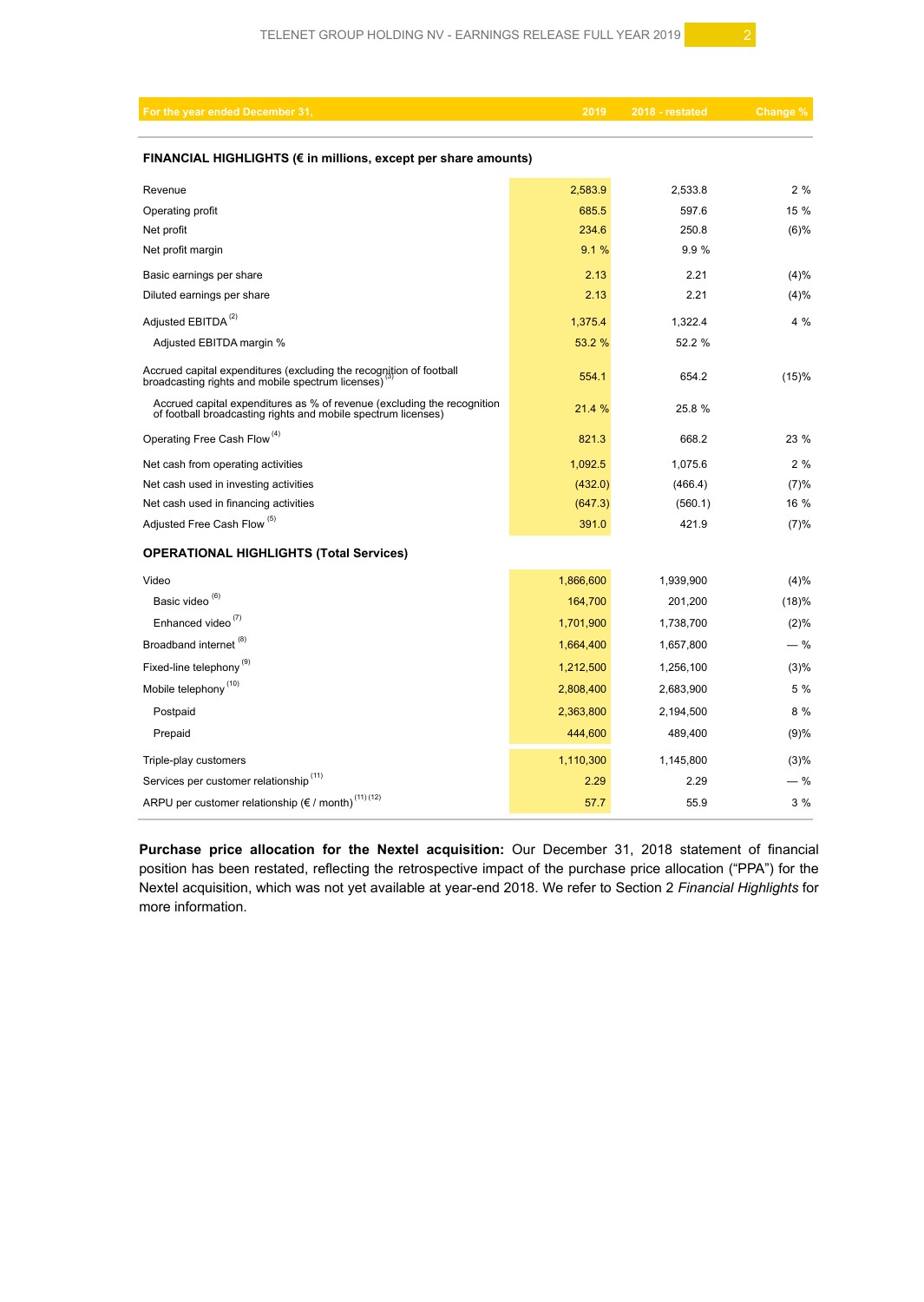#### Commenting on the results, **John Porter, Telenet's Chief Executive Officer**, stated:

"I'm very pleased that we ticked the boxes once again on all our full year 2019 quidance metrics. We achieved our full year 2019 guidance thanks to a solid set of operational KPIs, which underpin the great start to our *2019-2021 strategic growth plan. Through our successful end-of-year promotions and revamped product* portfolio, the net additions trend for all of our products improved relative to preceding quarters. We added *another 39,200 net new fixed-mobile converged ("FMC") subscribers in the fourth quarter of 2019, bringing the* total FMC customer base to 547,400, up 37% yoy. As such, the penetration of FMC subscribers relative to the *total number of customer relationships represented approximately 26% at the Q4 2019 quarter-end as* compared to approximately 19% a year ago. On the broadband side, we recorded a net increase of 5,200 RGUs in the quarter, which represented our best quarterly performance since Q1 2017. And in the video area, we also saw an improved trend driven by the awareness campaign around "Signal Switch", which triggered the *migration of analog TV subscribers towards a digital offer.*

In terms of value, we succeeded in increasing the fixed ARPU per customer relationship in 2019 by 3% yoy to nearly €58. The biggest driver is our "WIGO" product suite, which we expanded in June 2019, driving a better tier mix. Our mobile attach rate increased 7 percentage points yoy to 59% in 3P as more and more customers *opt for bundled offers. This also explains our continued growth in mobile postpaid, adding 39,000 subscribers* in the fourth quarter. In the B2B segment, we further signed multiple new large accounts and I am also *particularly pleased with the solid uptake of the brand new "KLIK" FMC offer (formerly called "WIGO Business"), driving growth in the small business segment.*

By launching 1 gigabit speeds on our HFC network back in September 2019, we reconfirmed our leadership in *infrastructure. Fixed traffic more than tripled amongst our Gigabit subscribers, underpinning the need for* speed. We distributed over 544,000 WiFi boosters at the end of Q4 2019, an increase of 9% gog and a strong *driver of customer satisfaction and our net promotor score. The BIPT drive tests performed in September-*October 2019 demonstrate that we are also leading on the mobile side, with the highest up- and download *speeds.*

*Combining the best FMC products with the most inspiring entertainment experience has always been at the core of our strategy including VOD "Play" and "Play More" premium entertainment packages with the latest popular series. Our fully owned commercial broadcasting channels, managed via SBS Belgium, can look back* on a good year and set a new historical record: "VIER", "VIJF" and "ZES" closed 2019 with a nearly 21% *market share within the commercial target group of 18-54 year olds.*

Looking forward on the big themes for 2020, we will focus on further driving FMC and improving our product *tier mix, leveraging on leadership in fixed and mobile connectivity, continue innovating our product suite and* focus on B2B and new business initiatives to further accelerate growth. With that, I'm confident that we will deliver on both our full year 2020 objectives, as outlined below, as well as our three-year strategic plan."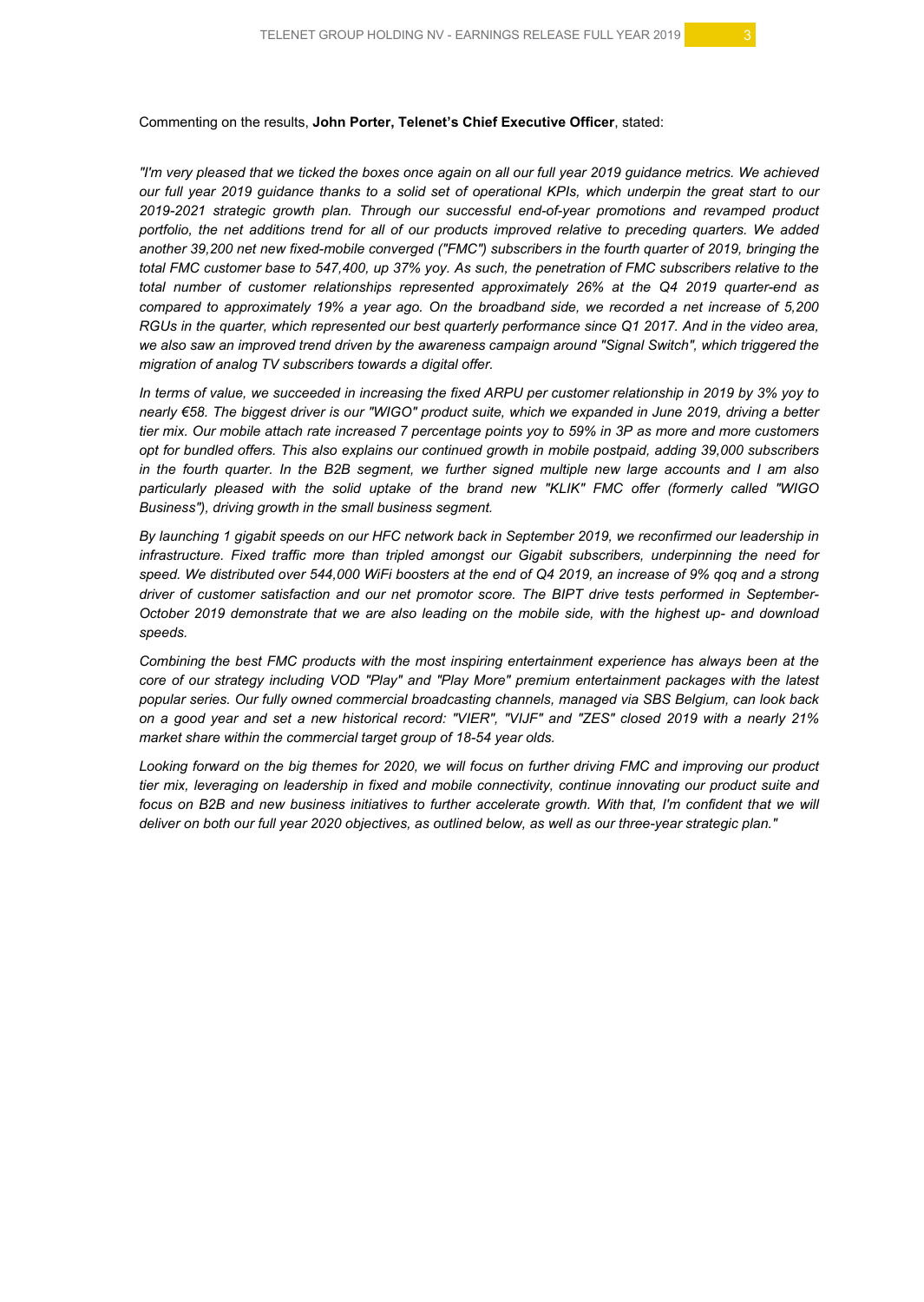Commenting on the results, **Erik Van den Enden, Telenet's Chief Financial Officer**, stated:

"Telenet can look back at a successful year, during which we laid the foundations for healthy future profitable *growth, reshaped our product portfolio, delivered on all of our financial targets and our shareholder remuneration timeline as presented during the December 2018 Capital Markets Day.*

For the full year, we achieved revenue of nearly  $€2.6$  billion, up 2% yoy and mainly impacted by the inorganic effects of both the Nextel and the De Vijver Media acquisitions as detailed in our revenue section. On a rebased basis, our top line declined modestly by just over 1% (-1.2%) in 2019, which was significantly better *compared to our previously upgraded top line guidance of around -2%. The better-than-anticipated revenue performance was mainly related to higher handset sales during Q4 2019 and higher production revenues at* De Vijver Media. We also succeeded in maintaining our cable subscription revenue broadly stable for the full *year of 2019 despite certain competitive and regulatory headwinds. On the negative side, our rebased revenue was impacted by the loss of the MEDIALAAN MVNO contract, lower interconnect revenue and lower mobile telephony revenue. Excluding the loss of the aforementioned MVNO contract, our rebased revenue would have been broadly stable year-on-year for 2019.*

On a reported basis, our Adjusted EBITDA in 2019 increased 4% yoy to almost  $\epsilon$ 1.4 billion, including the *Nextel and De Vijver Media acquisition impacts and the application of the new IFRS 16 lease accounting* standard as of January 1, 2019. The latter had a favorable impact of nearly €42 million on our Adjusted *EBITDA in 2019. On a rebased basis, excluding the aforementioned inorganic effects and the impact of IFRS* 16, our Adjusted EBITDA contracted by almost 2% (-1.7%) compared to last year, reflecting the loss of the *MEDIALAAN MVNO contract and certain regulatory headwinds. As expected, the decline in our rebased* Adjusted EBITDA was more outspoken in Q4 (-4% yoy) on the back of (i) the loss of the MEDIALAAN MVNO contract, (ii) higher sales and marketing expenses and (iii) a tougher comparison base relative to a strong Q4 *last year.*

*We succeeded in substantially reducing our investment intensity as compared to last year. Our accrued capital expenditures reached €587 million in 2019 and reflected the recognition of the UK Premier League broadcasting rights, which we successfully renewed for another three seasons in the first quarter. Excluding this impact and excluding the recognition of the 2G mobile spectrum license extension in Q3 2018, our accrued capital expenditures decreased 15% yoy, equivalent to around 21% of revenue in the period. The substantial decline in our accrued capital expenditures (excluding the recognition of the above-mentioned football broadcasting rights and mobile spectrum license) drove a 23% yoy increase in our Operating Free* Cash Flow to €821 million. On a rebased basis and excluding the IFRS 16 impact, we achieved an 18% *increase in our Operating Free Cash Flow, which was at the upper end of our outlook.*

Our Adjusted Free Cash Flow reached €391 million in 2019, including a robust €121 million in the fourth quarter. Hence, we delivered on our full year outlook of €380.0 up to €400.0 million. Relative to 2018, our Adjusted Free Cash Flow for FY 2019 reflected a €94.2 million lower contribution from our vendor financing *program. Excluding this impact, our underlying Adjusted Free Cash Flow was actually up 19% year-on-year* driven by solid growth in our net operating cash flow, including a positive working capital trend in Q4.

In December 2018 during the Capital Markets Day we presented our strategic plan for the next three years up to 2021. As we managed to deliver on all our financial objectives in 2019, we are off to a solid start to deliver *sustainable profitable growth over the 2018-2021 period. As a reminder, we target an Operating Free Cash* Flow CAGR of 6.5 to 8.0% over the 2018-2021 period (excluding the recognition of football broadcasting rights and mobile spectrum licenses and excluding the impact of IFRS 16, applicable as of January 1, 2019). For *2020, we expect an improved run rate in both our rebased revenue and Adjusted EBITDA performance despite certain regulatory impacts and the continued impact from the loss of the MEDIALAAN MVNO contract* still in Q1 2020. For the full year, we expect broadly stable revenue and Adjusted EBITDA growth of around 1% on a rebased basis. As we substantially reduced our capital intensity in 2019 versus 2018, our Operating Free Cash Flow growth will be lower in 2020 versus last year, targeting around 2% growth on a rebased basis. Through (i) higher Operating Free Cash Flow, (ii) lower cash taxes and (iii) lower cash interest expenses, we expect a firm uptake in our Adjusted Free Cash Flow from €391 million in 2019 to between €415-435 million *for 2020.*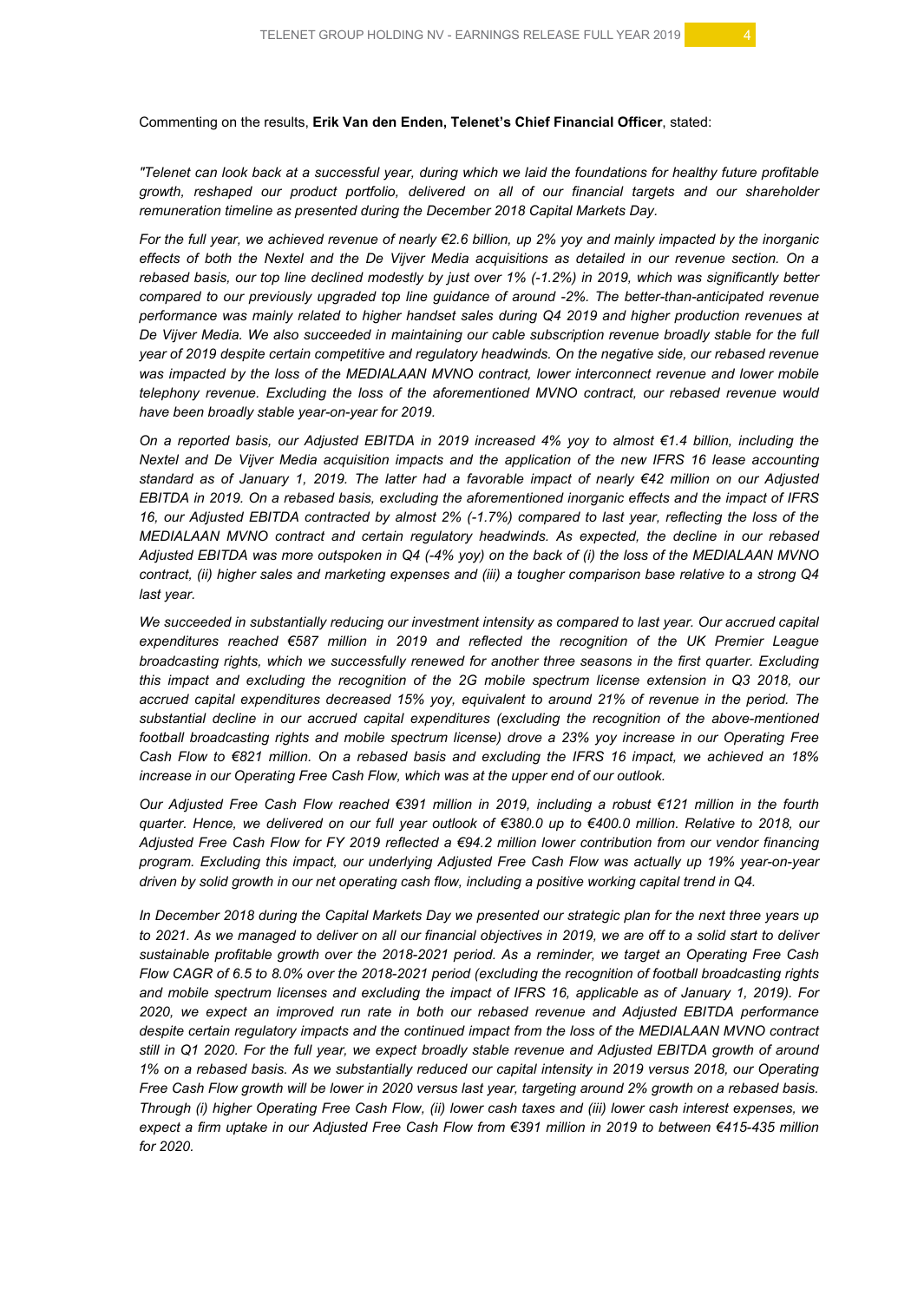We reached a net total leverage ratio of 4.0x at the end of December 2019, representing the mid-point of our targeted net total leverage framework. As stated during the December 2018 Capital Markets Day, we intend to stay around the mid-point in absence of any material acquisitions and/or significant changes in our business or *regulatory environment. As part of our capital allocation framework, we aim to distribute between 50% and 70% of the prior year Adjusted Free Cash Flow to shareholders through intermediate and final dividends.* Within the boundaries of the aforementioned net total leverage framework and in absence of any of the above *factors, the remaining part of our Adjusted Free Cash Flow may be considered for incremental share buybacks, extraordinary dividends, deleveraging, accretive acquisitions or a combination thereof. In light of the intermediate dividend paid in December 2019 and the robust Adjusted Free Cash Flow generated in 2019, the* board of directors will propose a gross final dividend of  $\epsilon$ 143.2 million ( $\epsilon$ 1.30 gross per share) to its *shareholders at the April 29, 2020 Annual General Shareholders' Meeting. If and when approved, the final* dividend will be paid in early May 2020. The final dividend per share will be determined at the end of March based on the number of dividend-entitled shares then outstanding. As an add-on to the total dividend paid over FY 2019, the board of directors has also authorized a new share buy-back program of up to 1.1 million shares for a maximum amount of €55 million, effective as of end-February 2020. With that, we continue to deliver *against our anticipated shareholder remuneration timeline, combining attractive shareholder pay-outs with robust underlying Adjusted Free Cash Flow."*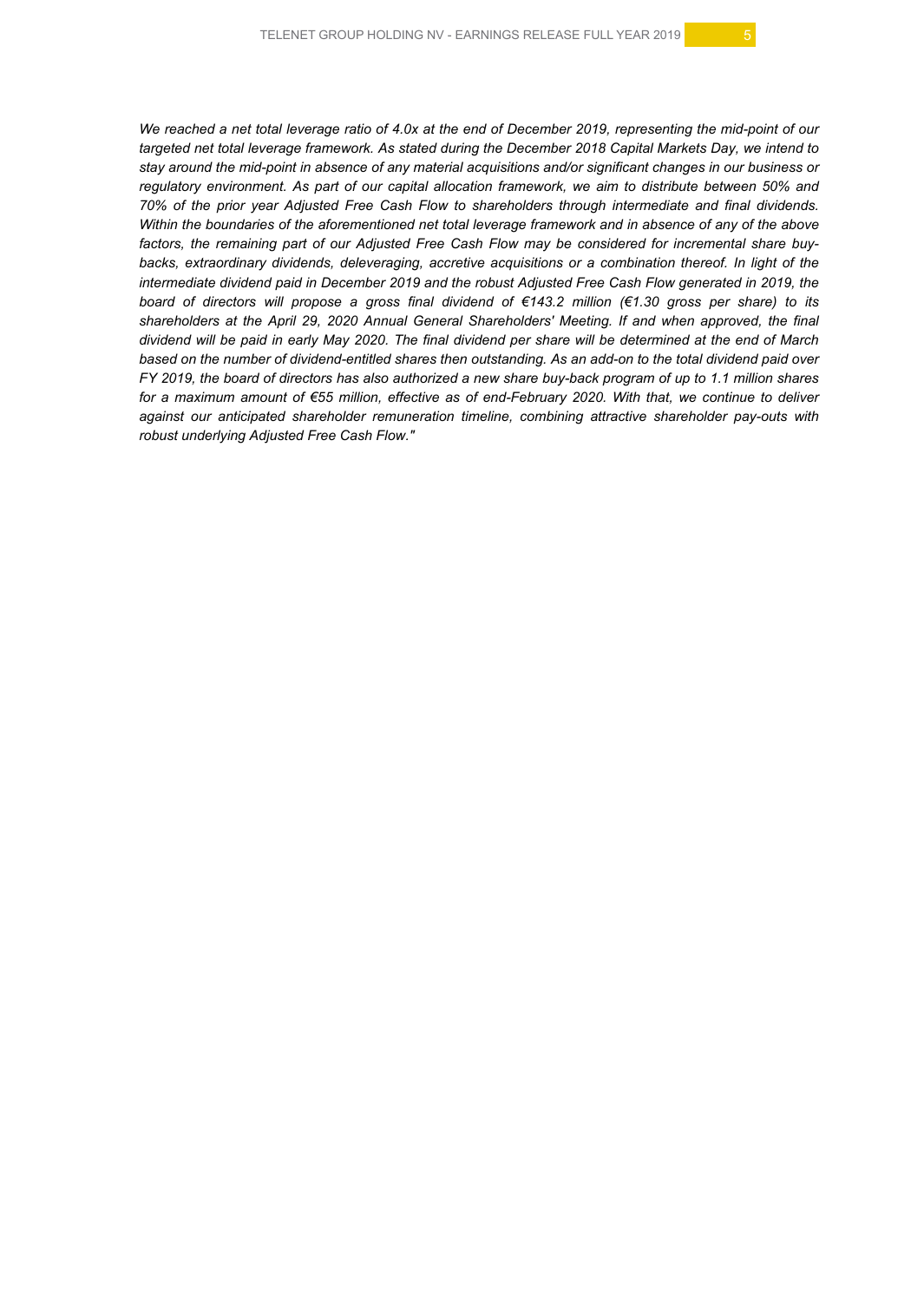# **1 Operational highlights**

#### **IMPORTANT REPORTING CHANGES:**

**Representation of mobile postpaid telephony subscribers:** We have represented the March 31, 2018, June 30, 2018, September 30, 2018 and December 31, 2018 mobile postpaid subscriber base following the removal of inactive "pay as you go subscribers". These subscribers do not pay a monthly subscription fee and are only being billed on their effective usage. As a result of the inactive status of certain SIM cards, we reduced both our mobile postpaid subscriber base and total mobile subscribers by 49,400, 58,800, 52,700 and 47,100, respectively for the periods mentioned above. This adjustment did not impact our mobile telephony revenue during Q4 2019.

### **1.1 Multiple-play**

#### **OVERVIEW & MULTIPLE-PLAY**

At December 31, 2019, we served 2,072,100 unique customer relationships, which represented approximately 61% of the 3,385,200 homes passed by our leading hybrid fiber coaxial ("HFC") network across our Flemish and Brussels footprint. Our cable network consists of a dense fiber backbone with local loop connections constructed of coaxial cable with spectrum used up to 1.2GHz, powered by the EuroDocsis 3.0 and 3.1 technology with data downstream speeds of up to 1 Gbps across the entire footprint. At December 31, 2019, we provided 4,743,500 fixed services ("RGUs") consisting of 1,866,600 video, 1,664,400 broadband internet and 1,212,500 fixed-line telephony subscriptions. In addition, approximately 91% of our video subscribers had upgraded to our higher ARPU enhanced video platform at December 31, 2019. Enhanced video subscribers enjoy an enriched TV experience with unrestricted access to a wider range of digital, HD and pay television sports, series and movies channels, a vast library of domestic and international video-on-demand ("VOD") content and our over-the-top ("OTT") platform "Yelo Play". At December 31, 2019, we also served 2,808,400 mobile subscribers, of which approximately 84% are subscribed to any of our attractive mobile or fixed mobile converged ("FMC") rate plans. We reached a bundling rate of 2.29 fixed RGUs per unique customer relationship at the end of Q4 2019, which was stable compared to the prior year period. Approximately 31% of our cable customers subscribed to a quadruple-play bundle at December 31, 2019 (excluding mobile subscriptions under the BASE brand), a solid increase of 4 percentage points compared to the same period of last year, indicating continued uptake of our fixed-mobile convergence strategy.

Our end-of-year promotional campaigns, combining our FMC flagship "WIGO" bundles with a choice of three hardware devices, proved very successful. Net subscriber growth for our FMC bundles remained robust in Q4 2019, attracting 39,200 net subscribers in the quarter. This was broadly unchanged versus Q3 2019, which represented our best quarterly performance since Q3 2017. At December 31, 2019, our FMC customer base, which includes both our "WIGO" and "YUGO" customers, reached a total of 547,400 FMC customers, which was up 37% year-on-year. As such, the penetration of FMC subscribers relative to the total number of customer relationships represented approximately 26% at the Q4 2019 quarter-end as compared to approximately 19% a year ago.

#### **ARPU PER CUSTOMER RELATIONSHIP**

The ARPU per customer relationship, which excludes our mobile telephony revenue and certain other types of revenue, is one of our core operating statistics as we seek to obtain a larger share of our customers' telecommunication and entertainment spending. For the the year ended December 31, 2019, we achieved an ARPU per customer relationship of €57.7, representing a solid 3% increase relative to the prior year. In Q4 2019, the ARPU per customer relationship yielded €58.4 and was up 2% compared to Q4 2018. Growth in the ARPU per customer relationship in both periods was underpinned by (i) a higher proportion of multipleplay subscribers in our overall customer mix, (ii) a larger share of higher-tier broadband subscribers in our mix and (iii) the benefit from certain price adjustments, which was partly offset by a higher proportion of bundle discounts (including fixed-term promotions) and lower out-of-bundle usage-related revenue.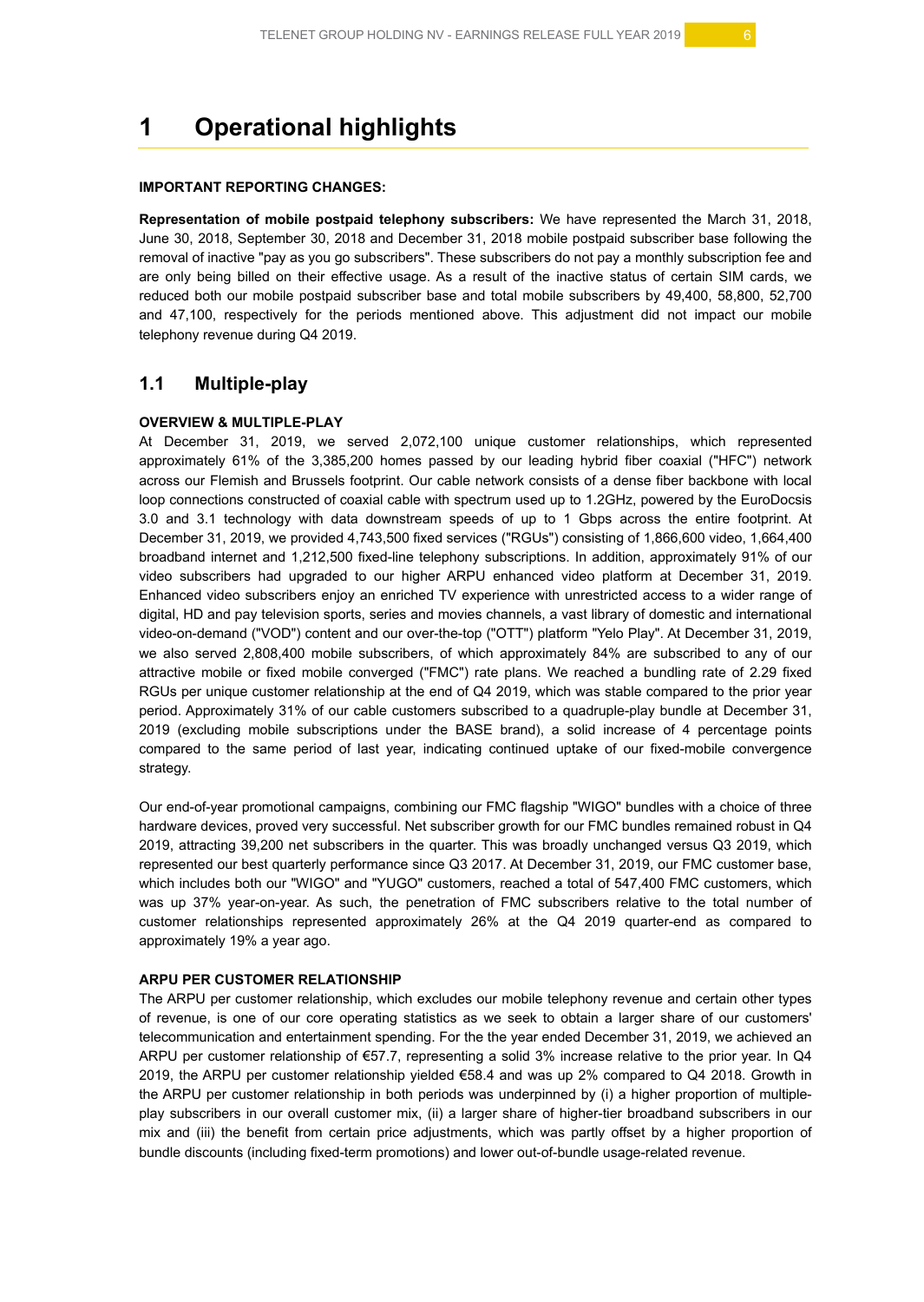# **1.2 Broadband internet**

At December 31, 2019, we served 1,664,400 broadband internet subscribers, representing a net increase of 5,200 RGUs from September 30, 2019. This represented our best quarterly performance since Q1 2017 and was mainly related to (i) higher FMC sales resulting from the successful end-of-year promotions, (ii) our improved broadband standalone line-up with upgraded specs across all broadband tiers and (iii) lower churn on the back of the fading impact of the August price adjustment. Annualized churn reached 9.8% in Q4 2019 and was 430 basis points lower versus the 14.1% in Q4 2018, which was impacted by the SFR Belux customer migration during that period.

As we continue to focus on maximizing the in-home connectivity customer experience, we distributed over 544,000 WiFi boosters at the end of Q4 2019, an increase of 9% compared to the preceding quarter and a strong driver of customer satisfaction and our net promotor score ("NPS"). Five years after the start of our fixed network upgrade program "De Grote Netwerf", we have now begun to commercialize data download speeds of 1 gigabit per second throughout our entire footprint in Flanders and Brussels, reconfirming our status of fastest ISP in the market. In Q3 2019, we also increased the speeds of all existing Internet offers with 50% up to 150% for over 1.2 million customers and launched a brand new "GIGA Speedboost" option, which enables the top speed of 1 gigabit per second for an additional €15 per month.

# **1.3 Fixed-line telephony**

At December 31, 2019, we served 1,212,500 fixed-line telephony subscribers, representing a 3% decrease compared to the same period of last year, reflecting an overall declining market trend. Relative to September 30, 2019, our fixed-line telephony subscriber base contracted by 8,700 net RGUs, marking an improvement versus the net organic loss of 13,600 in Q3. Similar to broadband internet, annualized churn for our fixed-line telephony service improved significantly compared to the same period of last year with 590 basis points to 10.7% in Q4 2019.

# **1.4 Mobile telephony**

Our mobile telephony subscriber base, which excludes subscribers under our commercial wholesale partnerships and our SME customers, totaled 2,808,400 SIMs at the end of Q4 2019, including 2,363,800 postpaid subscribers. The remaining 444,600 mobile subscribers are prepaid subscribers under the BASE brand. Net postpaid subscriber growth remained solid in the quarter relative to preceding quarters with 39,000 SIMs added in Q4 2019, mainly driven by the accelerated growth of our FMC subscriber base and attractive fixed term promotions.

### **1.5 Video**

#### **TOTAL VIDEO**

At December 31, 2019, our total basic and enhanced video customer base reached 1,866,600. On a sequential basis, we lost 15,100 net video subscribers during Q4 2019, which marked an improved trend versus the prior quarter which was particularly impacted by the improved trend in our enhanced video subscribers. The net loss excludes migrations to our enhanced video service and represents customers churning to competitors' platforms, such as other digital television, OTT and satellite providers, or customers terminating their video service or having moved out of our service footprint.

Early October 2019, we launched our "Signal Switch" campaign in order to prepare for the switch-off of both the analog radio and video signals between 2020 and 2021. This will free up capacity on the network for the ever-increasing digital traffic. The analog video switch-off will start in the autumn of 2020 and will be phased until the end of 2021, whereas the analog radio signal will be phased out as of February 2020.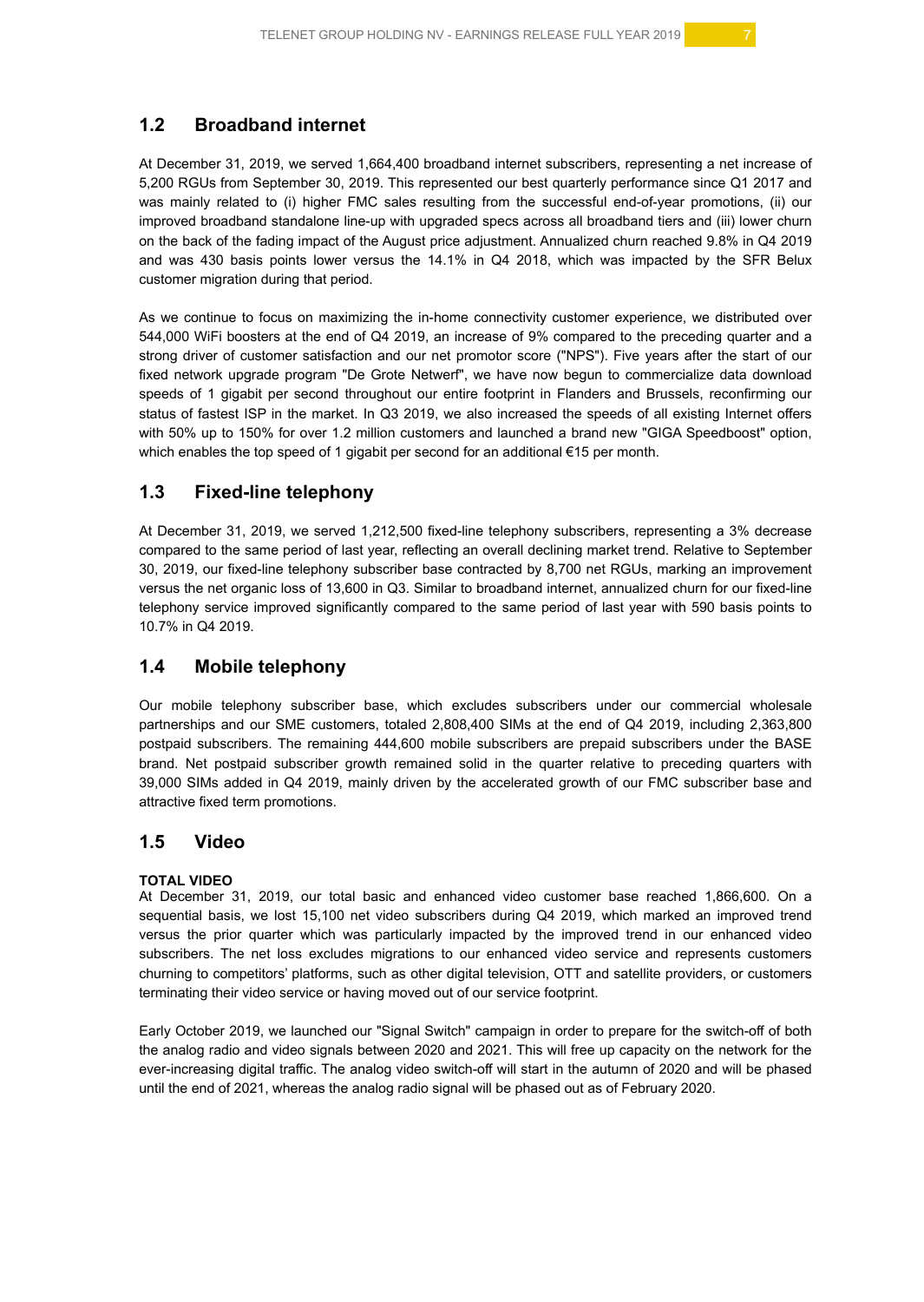#### **ENHANCED VIDEO**

At December 31, 2019, 1,701,900 of our video customers had upgraded to our higher ARPU enhanced video services, so they can enjoy a much richer TV experience, including free and unrestricted access to our "Yelo Play" app, through which they can enjoy a unique content experience on multiple connected devices in the home and out-of-home. This includes our latest digital TV platform, including our next-generation cloud-based set-top box with voice recognition capabilities, which we launched at the end of April 2019. In Q4 2019, our enhanced video subscriber base modestly contracted by 3,400 net RGUs, which represented a substantial improvement compared to the preceding quarter when we lost 13,200 net RGUs and represented our best quarterly achievement since Q2 2018. The improved trend in the quarter was driven by (i) accelerated FMC sales as mentioned earlier and (ii) the awareness campaign around "Signal Switch", which triggered the migration of analog TV subscribers towards a a digital offer.

Our subscription VOD packages "Play" and "Play More" reached 431,300 customers in Q4 2019, representing an increase of 14,600 subscriptions versus September 30, 2019. We also provide the broadest sports offering within our footprint through "Play Sports", which combines domestic and foreign football, including the UK Premier League amongst others, with other major sport events including golf, ATP tennis, Formula One racing, volleyball, basketball and hockey. At the end of Q4 2019, we served 238,700 "Play Sports" customers, up 3% compared to December 31, 2018.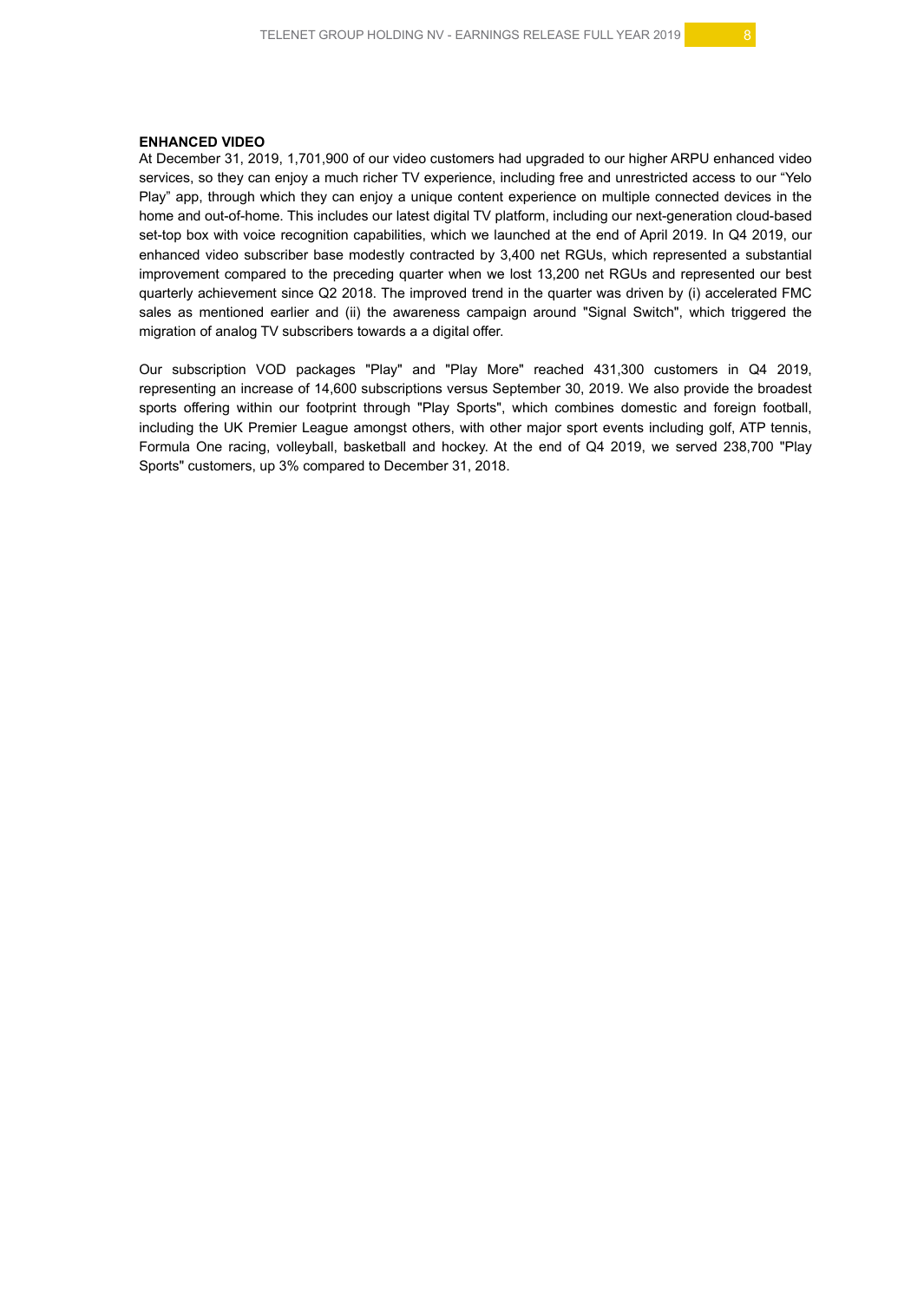# **2 Financial highlights**

#### **IMPORTANT REPORTING CHANGES:**

**Adoption of IFRS 16 Leases**: As of January 1, 2019, the Company has adopted IFRS 16 Leases as mentioned in its 2018 Annual Report (see Section 5.2.20 - *Forthcoming requirements*). In applying IFRS 16, the Company has recognized new assets and liabilities for leases previously classified as operating leases, being operating leases of (i) site rentals, (ii) real estate, (iii) cars and (iv) dark fiber. IFRS 16 also changed the nature of expenses related to those leases because the Company recognizes a depreciation charge for rightof-use assets and interest expense on lease liabilities. Previously, the Company recognized operating lease expense on a straight-line basis over the term of the lease, and recognized assets and liabilities only to the extent that there was a timing difference between actual lease payments and the expense recognized. In addition, the Company no longer recognizes provisions for operating leases that are assessed to be onerous. Instead, the Company includes the payments due under such leases in the lease liability and records an impairment of the corresponding right-of-use asset. The application of IFRS 16 had a €41.7 million favorable impact on the Company's Adjusted EBITDA for the year ended December 31, 2019 (Q4 2019: €10.9 million) and when applied as of January 1, 2018, the application of IFRS 16 would have boosted the Company's Adjusted EBITDA over the full year 2018 by €42.3 million.

**Purchase price allocation for the Nextel acquisition:** Our December 31, 2018 statement of financial position has been restated, reflecting the retrospective impact of the purchase price allocation ("PPA") for the Nextel acquisition, which was not yet available at year-end 2018. The fair value adjustment on the intangible assets (€25.7 million) mainly related to the acquired customer relationships (€16.5 million), trade names (€6.8 million) and technology (€2.4 million). The assessment of the sale-and-lease back and renting model resulted in the derecognition of deferred revenue (€2.7 million) and property and equipment (€7.1 million) which were replaced by a lease receivable (€8.9 million). Together with the deferred tax impact of the above mentioned adjustments (€7.8 million), goodwill was reduced by €22.3 million. The recognition of the fair value of the intangible assets and the adjustment to the sale-and-lease back and accounting policy alignment of Nextel resulted in additional amortization expense (€2.1 million), a decrease in depreciation expense (€1.8 million), a reduction of the revenues (€1.0 million) and an increase of the cost of goods sold (€0.7 million) recognized for the period between the acquisition date (May 31, 2018) and December 31, 2018, for which the consolidated statement of profit or loss and other comprehensive income for the year ended December 31, 2018 was restated.

### **2.1 Revenue**

For the year ended December 31, 2019, we generated revenue of  $\epsilon$ 2,583.9 million, which was up 2% versus €2,533.8 million in the prior year. Our FY 2019 revenue included a full year contribution from the local ICT integrator Nextel, which we acquired on May 31, 2018, as opposed to a seven-month contribution in 2018, contributing an incremental €50.1 million to our revenue in FY 2019. In addition, our FY 2019 revenue also included a seven-month contribution from the local media company De Vijver Media NV, of which we acquired the remaining 50% stake on June 3, 2019 and which has been fully consolidated as of then, contributing €71.4 million to our revenue in FY 2019. Excluding the aforementioned inorganic effects, our rebased FY 2019 revenue declined modestly by just over 1% (1.2%), which was significantly better compared to our previously upgraded top line guidance of around -2%. The better-than-anticipated revenue performance was mainly related to higher handset sales during Q4 2019 and higher production revenues at De Vijver Media. We also succeeded in maintaining our cable subscription revenue broadly stable for the full year of 2019 despite certain competitive and regulatory headwinds. Our rebased revenue for FY 2019 was adversely impacted by (i) lower other revenue, reflecting the loss of the MEDIALAAN MVNO contract, which has started to adversely impact our wholesale revenue since early April, (ii) lower Interconnect revenue due to lower fixed termination rates and declining SMS volumes and (iii) lower mobile telephony revenue, reflecting lower usage-related revenue amidst the continued success of our flat-fee "WIGO" quad-play bundles and improved mobile line-up, including higher mobile data allowances. Excluding the loss of the aforementioned MVNO contract, our rebased revenue would have been broadly stable year-on-year for 2019.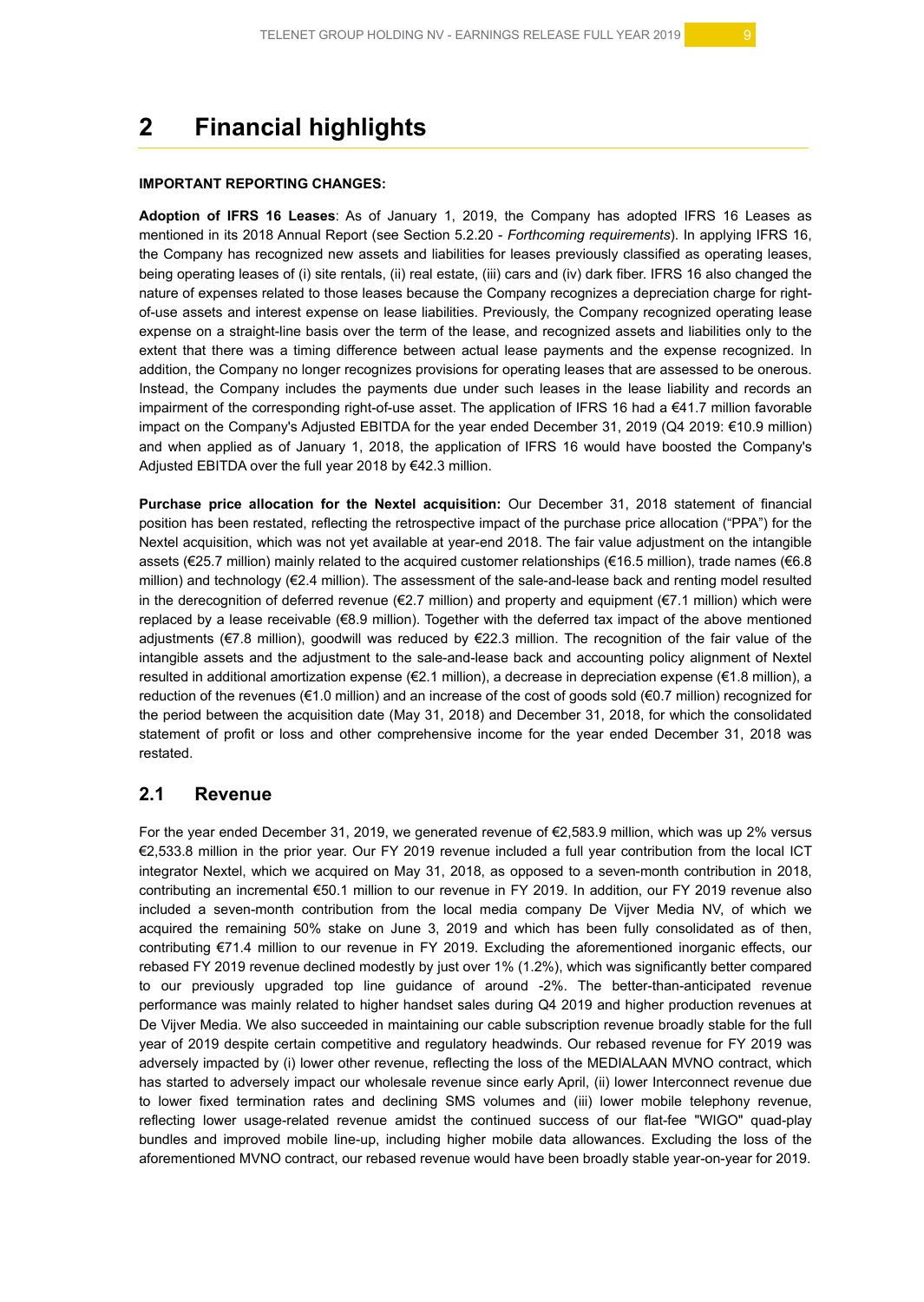In Q4 2019, we generated revenue of €673.3 million, representing a 5% increase versus €642.1 million in the prior year period, which did not yet include the quarterly contribution from our recently acquired De Vijver Media business. Excluding this non-organic impact, our Q4 2019 rebased revenue was broadly stable compared to last year (-0.7%), driven by the same factors as mentioned above. Relative to Q3 2019, the trend in our rebased revenue substantially improved in the quarter driven by (i) higher handset sales thanks to the success of our end-of-year promotions, (ii) higher programming revenue at De Vijver Media.

#### **VIDEO**

Our video revenue represents the monthly fee paid by our video subscribers for the channels they receive in the basic tier and the revenue generated by our enhanced video subscribers which primarily includes (i) recurring set-top box rental fees, (ii) fees for supplemental premium content offerings, including our subscription VOD packages "Play", "Play More" and "Play Sports" and (iii) transactional and broadcasting-ondemand services. For the year ended December 31, 2019, our video revenue amounted to €574.4 million (Q4 2019: €143.6 million), representing a 1% decline compared to last year, both on a reported and rebased basis. The anticipated decline in our video revenue was mainly driven by the continued gradual decline in our total video subscriber base, which was only partially offset by the benefit from our rate adjustments and a higher share of premium entertainment customers.

#### **BROADBAND INTERNET**

The revenue generated by our residential and small business broadband internet RGUs totaled €651.7 million for FY 2019 (Q4 2019: €164.9 million), representing a nearly 4% increase compared to last year, both on a reported and rebased basis. This was driven by (i) continued traction for our "WIGO" propositions, leading to a larger share of high-tier broadband internet subscribers in our mix, (ii) a continued robust performance in the small business segment, including the success of the new "KLIK" offer (formerly called "WIGO Business") launched in September 2019 and (iii) the favorable impact from the aforementioned price adjustments. Following the recent revamp of our broadband standalone portfolio, a lower revenue share from our fixed and FMC bundles will be allocated to broadband internet revenue as of January 1, 2020. This will adversely impact our broadband internet revenue, fully offset by a higher allocation to our video, fixed-line telephony and mobile telephony revenue. The aforementioned change will also impact the ARPU per customer relationship as discussed above, yet will not impact our underlying revenue profile.

#### **FIXED-LINE TELEPHONY**

Our fixed-line telephony revenue includes recurring subscription-based revenue from our fixed-line telephony subscribers and variable usage-related revenue, but excludes the interconnection revenue generated by these customers which is reported under other revenue. For the year ended December 31, 2019, our fixedline telephony revenue decreased 6% on both a reported and rebased basis to €219.0 million (Q4 2019: €54.5 million) compared to €232.9 million for the prior year. The favorable impact from the aforementioned price adjustments was more than offset by (i) a continued gradual decline in our residential fixed-line telephony RGU base amidst a challenging market backdrop and an overall declining market trend and (ii) lower usage-related revenue due to a continued shift to unlimited calling.

#### **MOBILE TELEPHONY**

Our mobile telephony revenue represents the subscription-based revenue generated by our direct mobile telephony subscribers and out-of-bundle revenue, but excludes (i) the interconnection revenue generated by these customers, (ii) the revenue earned from handset sales and (iii) revenue recognized under our "Choose Your Device" programs which are all recorded in other revenue. For the year ended December 31, 2019, we generated mobile telephony revenue of €444.7 million (Q4 2019: €112.3 million), representing a more than 3% year-on-year decrease on both a reported and rebased basis. Continued solid net postpaid subscriber growth was more than offset by (i) lower out-of-bundle revenue generated by our mobile subscribers in excess of their monthly bundle on the back of our improved "WIGO" quad-play bundles and the shift to unlimited standalone mobile offers on both Telenet and BASE brands, (ii) higher bundle-related discounts following the success of our quad-play "WIGO" propositions and (iii) a continued decline in the number of prepaid subscribers.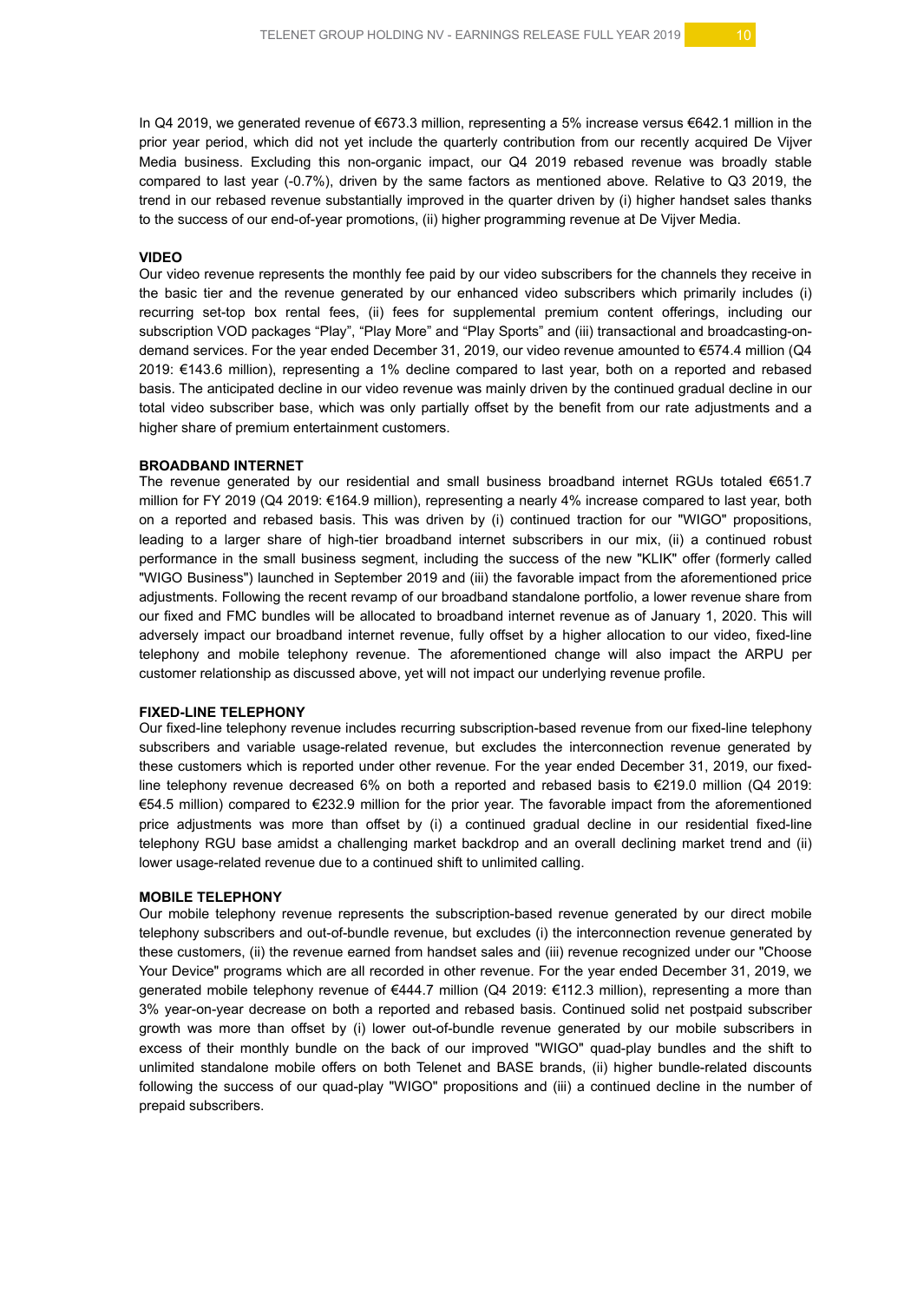#### **BUSINESS SERVICES**

The revenue reported under business services relates to (i) the revenue generated on non-coax products, including fiber and leased DSL lines, (ii) mobile telephony revenue generated by our SME customers, (iii) our carrier business and (iv) value-added services such as network hosting and managed data security. Our business services revenue also includes the revenue generated by the local ICT integrator Nextel, which we acquired on May 31, 2018. Revenue generated by our business customers on all coax-related products, such as our flagship "KLIK" bundle (formerly called "WIGO Business"), is allocated to our cable subscription revenue lines and is not captured within Telenet Business, our business services division.

Telenet Business generated revenue of €205.8 million for the year ended December 31, 2019 (Q4 2019: €53.2 million), up 7% on a reported basis as compared to the prior year and mainly impacted by the aforementioned contribution from Nextel since the May 31, 2018 acquisition date. On a rebased basis, our FY 2019 B2B revenue showed a 2% decline compared to last year. The decline was mainly caused by (i) a lower contribution from our security and ICT integrator businesses and (ii) lower out-of-bundle revenue generated by our SME mobile subscribers.

#### **OTHER**

Other revenue primarily includes (i) interconnection revenue from both our fixed-line and mobile telephony customers, (ii) wholesale revenue generated through both our commercial and regulated wholesale businesses, (iii) mobile handset sales, including the revenue earned under our "Choose Your Device" programs, (iv) the contribution from De Vijver Media NV, which we fully consolidated as of June 3, 2019, (v) product activation and installation fees and (vi) set-top box sales revenue. Our other revenue reached €488.3 million for the year ended December 31, 2019 (Q4 2019: €144.8 million), an 11% year-on-year increase on a reported basis as lower interconnection revenue and lower wholesale revenue following the loss of the MEDIALAAN MVNO contract were more than offset by the seven-month revenue contribution from De Vijver Media and higher revenue related to handset sales. On a rebased basis, our other revenue declined just over 2% year-on-year, reflecting lower wholesale revenue following the loss of the MEDIALAAN MVNO contract and lower interconnection revenue following a regulatory decrease of fixed termination rates, partially offset by higher revenue from handset sales compared to last year and a higher revenue contribution from De Vijver Media.

# **2.2 Expenses**

For the year ended December 31, 2019, we incurred total expenses of €1,898.4 million, representing a decrease of 2% compared to the prior year. Total expenses for FY 2019 reflected the aforementioned inorganic impact from both the Nextel and De Vijver Media acquisitions, whereas total expenses in 2018 included a €36.8 million impairment loss on our Luxembourg cable operations. Total expenses represented approximately 73% of revenue for the year ended December 31, 2019 (FY 2018: approximately 76%). Cost of services provided as a percentage of revenue represented approximately 52% for the year ended December 31, 2019 (FY 2018: approximately 55%), while selling, general and administrative expenses represented approximately 21% of our total revenue for the year ended December 31, 2019 (FY 2018: approximately 21%).

Our operating expenses, which include our (i) network operating expenses, (ii) direct costs, (iii) staff-related expenses, (iv) sales and marketing expenses, (v) outsourced labor and professional services and (vi) other indirect expenses, remained broadly stable on a reported basis for the year ended December 31, 2019 including the aforementioned inorganic acquisition impacts and the application of IFRS 16. On a rebased basis, when adjusting our prior year expenses for the inorganic acquisition impacts and IFRS 16, our operating expenses for the year ended December 31, 2019 decreased by almost 1% compared to the prior year. This was predominantly driven by (i) a 13% decrease of indirect costs and (ii) a more than 4% reduction in our staff-related expenses, which reflected the transfer of our network field services to Unit-T as of Q3 2018, partly offset by (i) higher network operating expenses, (ii) higher costs related to outsourced labor and professional services, (iii) a 1% increase in our direct costs mainly due to higher programming costs at De Vijver Media and higher costs related to handset purchases and (iv) higher sales and marketing expenses related to high promotional activity during Q4 2019.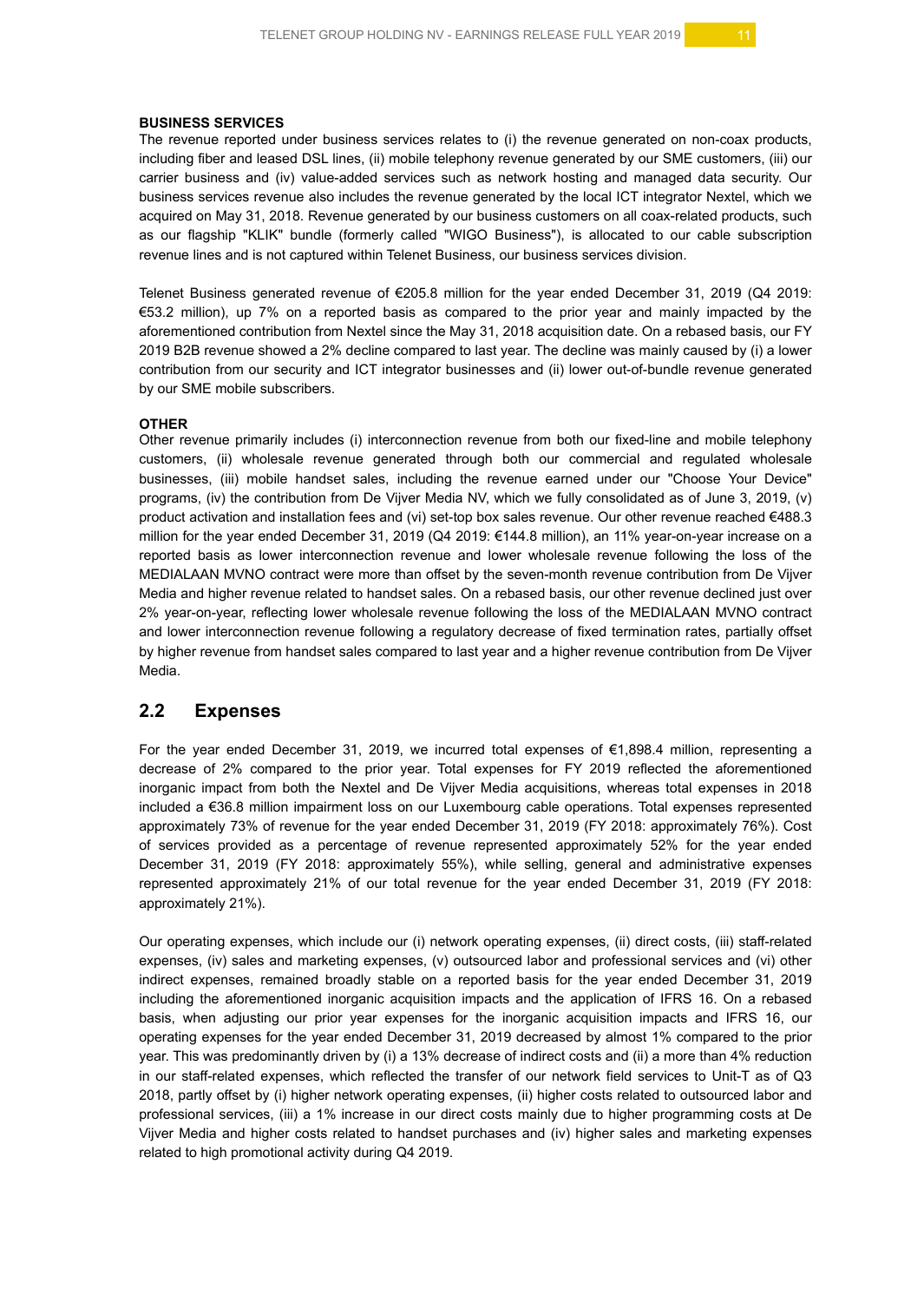In Q4 2019, our total expenses decreased 4% year-on-year to €501.0 million on a reported basis. Our total expenses in the quarter reflected the inorganic acquisition impact of De Vijver Media, whereas total expenses in the prior year quarter reflected the aforementioned impairment charge. Our operating expenses increased 4% in Q4 2019 on a reported basis, mainly reflecting the same drivers as mentioned above. In Q4 2019, operating expenses increased 3% year-on-year on a rebased basis, mainly because of higher programming costs at De Vijver Media and higher costs related to handset purchases, only partially offset by lower indirect and staff-related expenses.

#### **NETWORK OPERATING EXPENSES**

Our network operating expenses reached €196.9 million for the year ended December 31, 2019 (Q4 2019: €48.1 million) compared to €192.0 million for FY 2018, on a reported basis. On a rebased basis, our network operating expenses increased 3% year-on-year. In Q3 last year, we completed the transfer of our network field services to Unit-T, in which we have taken a 30% shareholding. Through this joint venture, we will be able to share in the benefits of the growing market of field services in areas such as new digital technologies and the Internet-of-Things ("IoT"). This transaction resulted in higher network operating expenses and higher costs related to outsourced labor and professional fees, while at the same time favorably impacting our staffrelated expenses as our field engineers and their related costs have been transferred to Unit-T.

#### **DIRECT COSTS (PROGRAMMING AND COPYRIGHTS, INTERCONNECT AND OTHER)**

Our direct costs include all of our direct expenses such as (i) costs related to interconnection, including our MVNO-related costs, (ii) programming and copyrights and (iii) handset sales and subsidies. For the year ended December 31, 2019, our direct costs were €525.4 million (Q4 2019: €143.7 million), up 4% compared to the prior year on a reported basis. On a rebased basis, our direct costs showed a modest 1% year-on-year increase following higher programming costs at De Vijver Media and higher costs related to handset purchases, almost fully offset by lower interconnect expenses and copyright costs. The same factors drove a 12% rebased increase in our direct costs in Q4 2019 versus the same period of last year.

#### **STAFF-RELATED EXPENSES**

Staff-related expenses for the year ended December 31, 2019 were €261.1 million (Q4 2019: €69.6 million), which represented an increase of 3% compared to the prior year on a reported basis as a result of the aforementioned inorganic impacts and the unfavorable cost impact of the wage indexation since January 2019. On a rebased basis, staff-related expenses for the year ended December 31, 2019 decreased more than 4% relative to last year and reflected the impact of the aforementioned Unit-T transaction and a lower headcount as compared to last year.

#### **SALES AND MARKETING EXPENSES**

Our sales and marketing expenses for the year ended December 31, 2019 totaled €96.8 million (Q4 2019: €31.9 million), representing an increase of 7% on a reported basis as compared to the prior year. On a rebased basis, our sales and marketing expenses increased nearly 3% over the same period, mainly because of higher promotional activity and the launch of new products.

#### **OUTSOURCED LABOR AND PROFESSIONAL SERVICES**

Costs related to outsourced labor and professional services were €38.2 million for the year ended December 31, 2019 (Q4 2019: €10.5 million), representing a 19% increase year-on-year on a reported basis and reflected the aforementioned transfer of our network field services to Unit-T. On a rebased basis, costs related to outsourced labor and professional services increased an equivalent 18% compared to the prior year.

#### **OTHER INDIRECT EXPENSES**

Other indirect expenses reached €90.1 million for the year ended December 31, 2019 (Q4 2019: €18.6 million), representing a robust 35% decrease compared to the prior year, which is mainly attributable to the aforementioned application of IFRS 16. On a rebased basis, other indirect expenses decreased 13% year-onyear, reflecting our continued focus on operating leverage and tight cost control.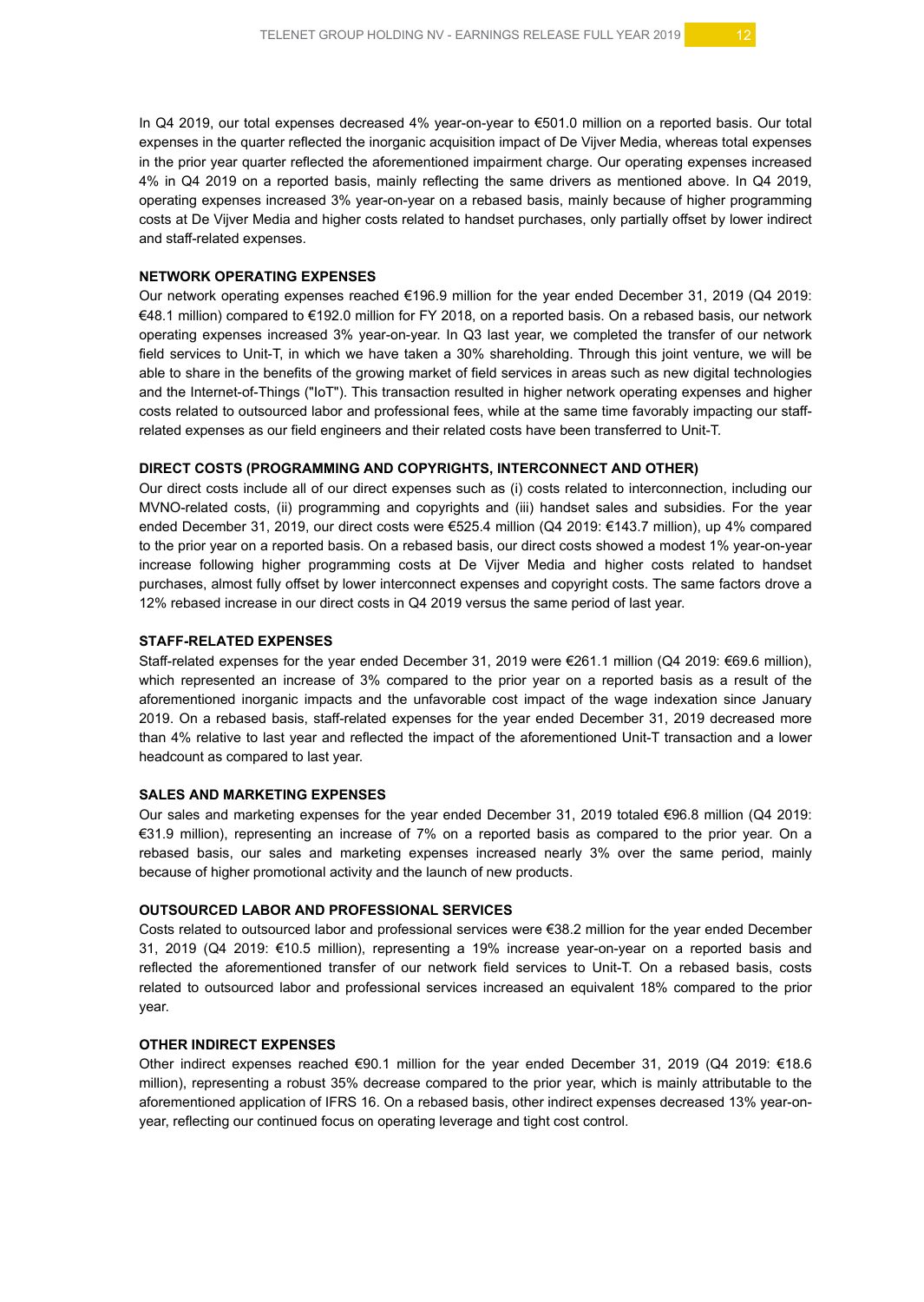#### **DEPRECIATION, AMORTIZATION AND RESTRUCTURING, INCL. IMPAIRMENT OF LONG-LIVED ASSETS AND LOSS (GAIN) ON DISPOSAL OF SUBSIDIARIES**

Depreciation and amortization, including impairment of long-lived assets, loss (gain) on disposal of subsidiaries and restructuring charges, reached €676.2 million for the year ended December 31, 2019 compared to €706.1 million for the prior year and which included the aforementioned impairment charge. Relative to the prior year, despite the impact of the application of IFRS 16, we incurred lower depreciation and amortization expenses as the vast majority of our both our fixed and mobile infrastructure improvement programs has now been completed.

# **2.3 Net result**

#### **FINANCE INCOME AND EXPENSES**

For the year ended December 31, 2019, net finance expense totaled €332.2 million compared to €263.3 million in the prior year. Finance income for the year ended December 31, 2019 decreased to €24.7 million as compared to €112.2 million last year, primarily due to a lower non-cash gain on our derivatives. Finance expenses for the year ended December 31, 2019 decreased 5% to €356.9 million compared to €375.5 million last year. This decrease was mainly due to a €71.8 million lower non-cash foreign exchange loss on our USD-denominated debt as compared to 2018, partly offset by a €24.9 million higher loss on extinguishment of debt following certain refinancing transactions. Excluding these impacts, our net finance expense was up year-on-year following a higher debt balance in connection with the October 2018 extraordinary dividend payment.

In Q4 2019, we incurred €37.2 million of net finance expenses, representing a 37% year-on-year decrease, broadly reflecting the same drivers as mentioned above.

#### **INCOME TAXES**

We recorded income tax expense of €117.9 million in FY 2019 (Q4 2019: €44.1 million) compared to €118.1 million last year.

#### **NET PROFIT**

We realized a net profit of €234.6 million in FY 2019 compared to a net profit of €250.8 million in the prior year. The 6% decrease in our net profit was primarily driven by higher net finance expenses in the period, offsetting a robust 15% year-on-year increase in our operating profit. Our net profit in 2018 also included a €22.7 million favorable impact from the reversal of an impairment in an equity accounted investee and a €10.5 million gain on the disposal of assets to a joint venture. Excluding both these impacts, our underlying net profit would have been up year-on-year. For the year ended December 31, 2019, we achieved a net profit margin of 9.1% compared to a net profit margin of 9.9% last year.

In Q4 2019, we earned a net profit of €91.7 million, representing a 103% increase year-on-year because of higher operating profit and lower net finance expenses. Our net profit margin in Q4 2019 was 13.6% compared to a net profit margin of 7.0% in Q4 last year.

# **2.4 Adjusted EBITDA**

For the year ended December 31, 2019, we realized Adjusted EBITDA of €1,375.4 million, up 4% compared to the prior year when we achieved Adjusted EBITDA of €1,322.4 million. Our FY 2019 Adjusted EBITDA reflected the application of IFRS 16 as of January 2019, favorably impacting our Adjusted EBITDA in the period by €41.7 million versus last year. In addition, our Adjusted EBITDA in FY 2019 reflected the aforementioned inorganic impact of both the Nextel and De Vijver Media acquisitions with the latter contributing €22.8 million to our Adjusted EBITDA in FY 2019. Our Adjusted EBITDA margin reached 53.2% for FY 2019 compared to 52.2% for FY 2018 on a reported basis.

On a rebased basis, our Adjusted EBITDA for FY 2019 declined almost 2% (-1.7%) compared to last year, reflecting the loss of the MEDIALAAN MVNO contract and certain regulatory headwinds. On a rebased basis, we succeeded in keeping our Adjusted EBITDA margin broadly stable in FY 2019, driven by continued tight cost control and our ability to achieve operating leverage across the business.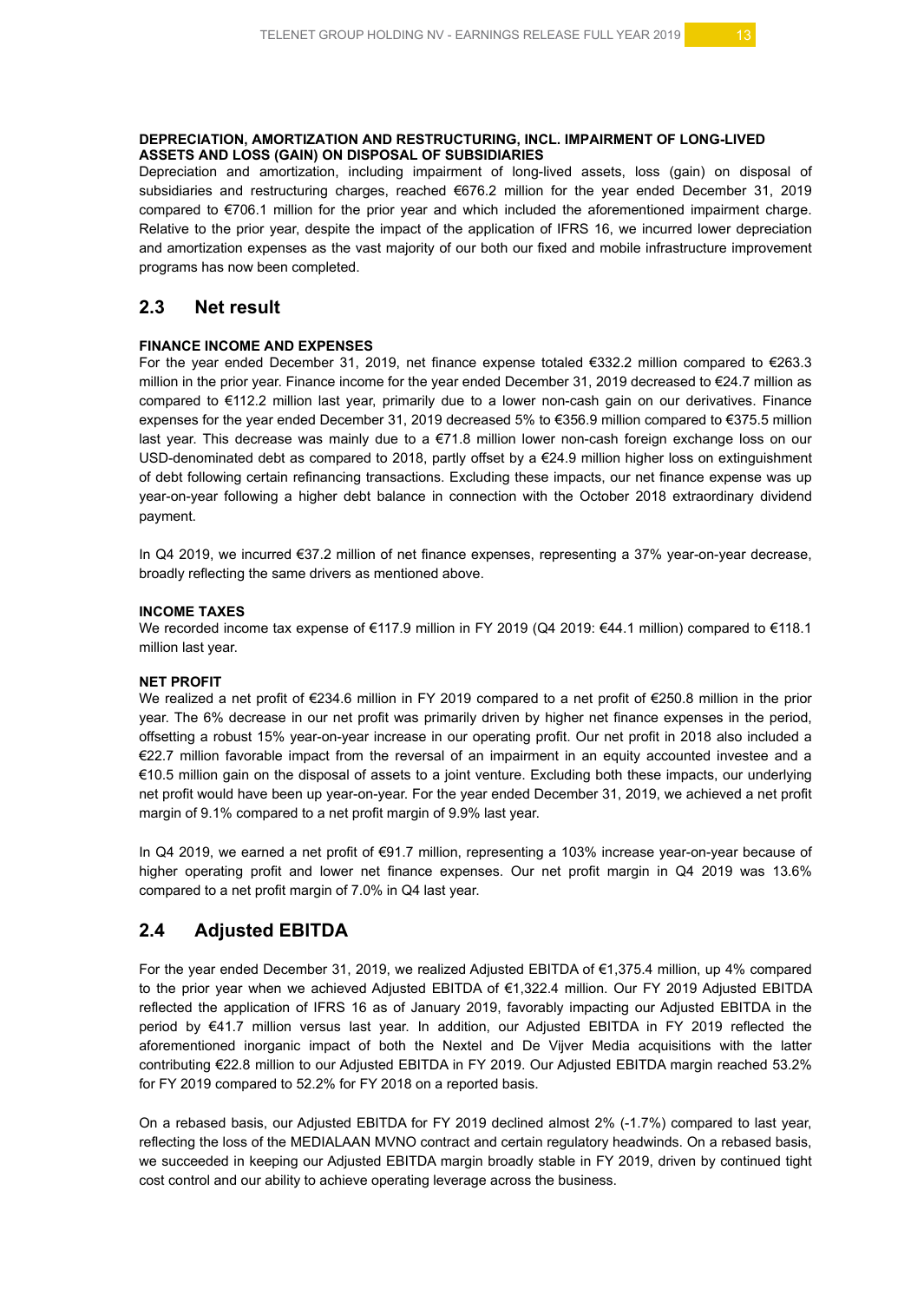In Q4 2019, we delivered Adjusted EBITDA of €350.9 million, up 6% compared to the prior year period when we produced Adjusted EBITDA of €332.5 million on a reported basis. Our Q4 2019 Adjusted EBITDA reflected the aforementioned application of IFRS 16 as of January 2019 and the aforementioned acquisition of De Vijver Media, adding €10.9 million and €14.5 million respectively to our Q4 2019 Adjusted EBITDA. Our Adjusted EBITDA margin represented 52.1% in Q4 2019 as compared to 51.8% in Q4 last year on a reported basis. On a rebased basis, our Adjusted EBITDA contracted by almost 4% in Q4 2019 as compared to the same period of last year. This anticipated contraction was due to (i) the loss of the MEDIALAAN MVNO contract, (ii) higher sales and marketing expenses and (iii) a tougher comparison base relative to a strong Q4 last year.

|                                                                                       | For the three months<br>ended |                      |           | For the year ended |                      |          |  |
|---------------------------------------------------------------------------------------|-------------------------------|----------------------|-----------|--------------------|----------------------|----------|--|
| $(\epsilon$ in millions)                                                              | December 31.                  |                      |           | December 31,       |                      |          |  |
|                                                                                       | 2019                          | $2018 -$<br>restated | Change %  | 2019               | $2018 -$<br>restated | Change % |  |
| <b>Profit for the period</b>                                                          | 91.7                          | 45.2                 | 103 %     | 234.6              | 250.8                | (6)%     |  |
| Income tax expense                                                                    | 44.1                          | 42.9                 | 3%        | 117.9              | 118.1                | $-$ %    |  |
| Share of the result of equity accounted investees                                     | (0.7)                         | (2.5)                | (72)%     | 0.9                | (1.4)                | (164)%   |  |
| Reversal of impairment of investments in equity<br>accounted investees                |                               | (22.7)               | $(100)$ % |                    | (22.7)               | (100)%   |  |
| Loss (gain) on disposal of assets to joint venture                                    |                               | 0.3                  | (100)%    | (0.1)              | (10.5)               | (99)%    |  |
| Net finance expense                                                                   | 37.2                          | 58.7                 | (37)%     | 332.2              | 263.3                | 26 %     |  |
| Depreciation, amortization, impairment and loss<br>(gain) on disposal of subsidiaries | 176.8                         | 197.5                | $(10)\%$  | 675.5              | 694.5                | (3)%     |  |
| <b>EBITDA</b>                                                                         | 349.1                         | 319.4                | 9%        | 1,361.0            | 1,292.1              | 5%       |  |
| Share based compensation                                                              | 2.2                           | 10.4                 | (79)%     | 13.0               | 17.5                 | (26)%    |  |
| Operating charges related to acquisitions or<br>divestitures                          | 0.2                           | 0.6                  | (67)%     | 0.7                | 4.4                  | (84)%    |  |
| Restructuring charges                                                                 | (0.6)                         | 5.3                  | N.M.      | 0.7                | 11.6                 | (94)%    |  |
| Post measurement period adjustments related to<br>business acquisitions               |                               | (3.2)                | (100)%    |                    | (3.2)                | (100)%   |  |
| <b>Adjusted EBITDA</b>                                                                | 350.9                         | 332.5                | 6%        | 1.375.4            | 1,322.4              | 4%       |  |
| <b>Adjusted EBITDA margin</b>                                                         | 52.1 %                        | 51.8 %               |           | 53.2 %             | 52.2 %               |          |  |
| Net profit margin                                                                     | 13.6 %                        | 7.0%                 |           | 9.1%               | 9.9%                 |          |  |

#### **Exhibit 1: Reconciliation between total profit for the period and Adjusted EBITDA (unaudited)**

N.M. - Not Meaningful

# **2.5 Capital expenditures**

Accrued capital expenditures for the year ended December 31, 2019 reached €586.9 million, representing a 15% decrease versus the prior year and equivalent to approximately 23% of revenue. Our accrued capital expenditures in 2019 included the recognition of the UK Premier League broadcasting rights for a period of three seasons. Under EU IFRS, these football broadcasting rights have been capitalized as an intangible asset and will be amortized as the seasons progress. Our accrued capital expenditures in 2018 reflected the extension of the 2G mobile spectrum license until March 2021, which will be paid in annual installments until maturity. Excluding the recognition of the mobile spectrum license and the football rights in both periods, our accrued capital expenditures represented approximately 21% of revenue in 2019 as compared to approximately 26% in 2018. We succeeded in significantly reducing our capital intensity from previous years as the modernization of both our fixed and mobile infrastructures has now been substantially completed.

Capital expenditures related to customer premises equipment, which includes our spending on set-top boxes, modems and WiFi powerlines, amongst others, represented €95.7 million in 2019 (Q4 2019: €20.6 million). The 9% decrease compared to the prior year was mainly driven by seasonally higher spending in the latter part of 2018, which more than offset the impact of our successful in-home connectivity campaigns and the launch of our next-gen set-top box. For FY 2019, capital expenditures related to customer premises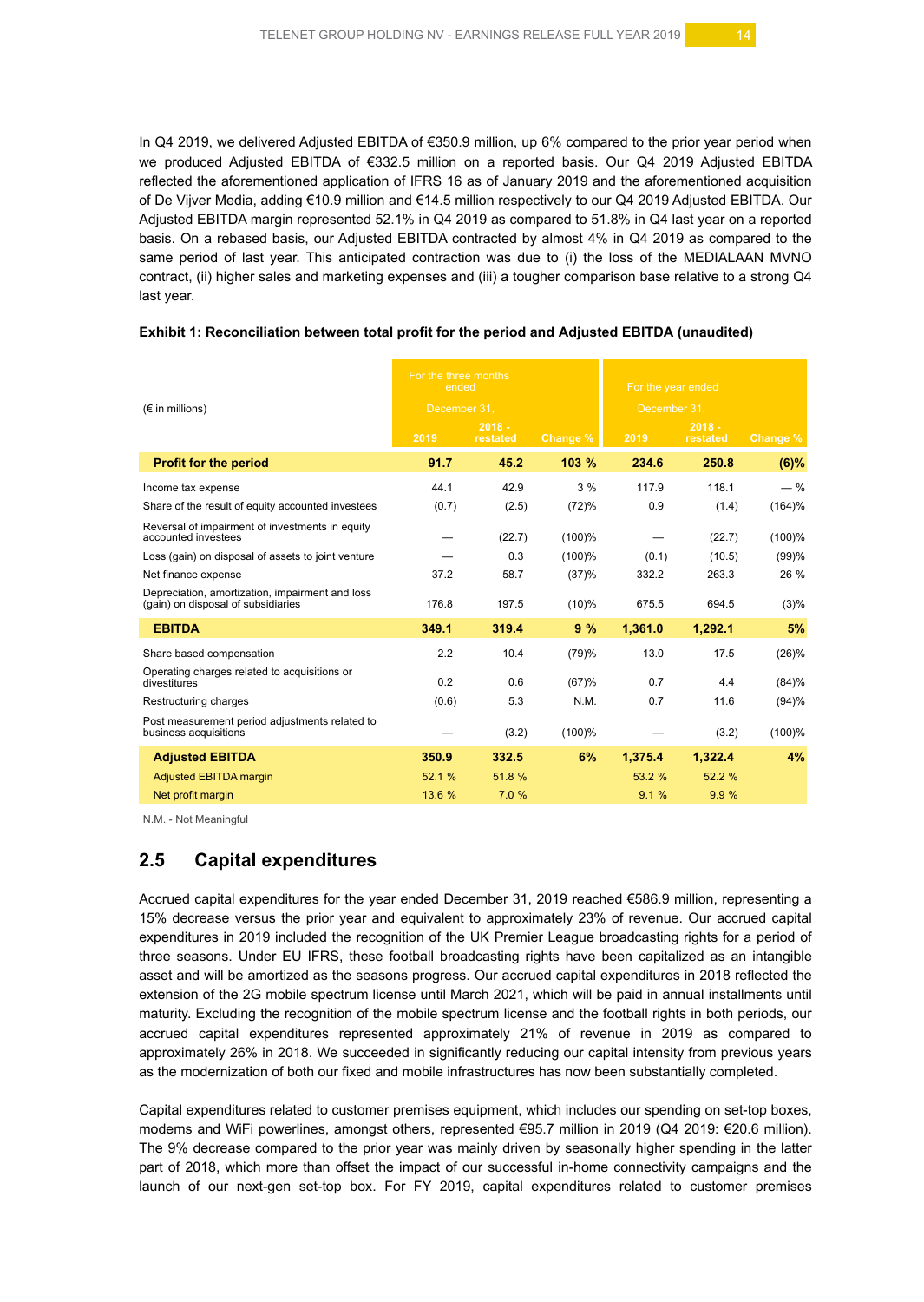equipment represented approximately 17% of our total accrued capital expenditures (excluding the recognition of the football broadcasting rights).

Accrued capital expenditures for network growth and upgrades amounted to €109.1 million in 2019 (Q4 2019: €30.3 million), marking a 50% decrease compared to the prior year and predominantly reflected the substantial completion of both our fixed and mobile network infrastructure improvement programs. For the year ended December 31, 2019, network-related capital expenditures represented approximately 20% of total accrued capital expenditures (excluding the recognition of the football broadcasting rights).

Capital expenditures for products and services, which reflects our investments in product development and the upgrade of our IT platforms and systems, amongst others, totaled €112.3 million in 2019 (Q4 2019: €30.2 million). This represents a 6% year-on-year decrease, reflecting the progress made on our IT upgrade program. Capital expenditures for products and services represented approximately 20% of total accrued capital expenditures (excluding the recognition of the football broadcasting rights) for the year ended December 31, 2019.

The remainder of our accrued capital expenditures included (i) refurbishments and replacements of network equipment, (ii) sports and programming acquisition costs, including certain content acquired by De Vijver Media, (iii) certain recurring investments in our IT platform and systems and (iv) lease additions under IFRS 16. These reached €269.8 million for the year ended December 31, 2019 (Q4 2019: €77.6 million), including the aforementioned recognition of the UK Premier League broadcasting rights and the inorganic impact from De Vijver Media acquisition.

The above implies that approximately 57% of our accrued capital expenditures (excluding the recognition of the football broadcasting rights) in 2019 were scalable and subscriber growth related. We will continue to closely monitor our capital expenditures in order to make sure that they drive incremental returns.

Our accrued capital expenditures were €158.7 million in Q4 2019, representing a 22% decrease compared the prior year period, which reflected the acquisition of the cable network in the Brussels commune Etterbeek as well as continued spending on the upgrade of our HFC network towards a Gigabit network. On a relative basis, our accrued capital expenditures reached approximately 24% of revenue in Q4 2019 versus approximately 32% in Q4 last year.

#### **Exhibit 2: Reconciliation between accrued capital expenditures and cash capital expenditures (unaudited)**

|                                                                        | For the three months<br>ended |                              |          | For the year ended |         |          |  |
|------------------------------------------------------------------------|-------------------------------|------------------------------|----------|--------------------|---------|----------|--|
| $(\epsilon$ in millions)                                               |                               | December 31.<br>December 31. |          |                    |         |          |  |
|                                                                        | 2019                          | 2018                         | Change % | 2019               | 2018    | Change % |  |
| <b>Accrued capital expenditures</b>                                    | 158.7                         | 203.0                        | (22)%    | 586.9              | 687.7   | (15)%    |  |
| Assets acquired under capital-related vendor<br>financing arrangements | (23.3)                        | (57.0)                       | (59)%    | (210.6)            | (293.5) | (28)%    |  |
| Assets acquired under leases                                           | (11.2)                        | (7.4)                        | 51 %     | (64.1)             | (28.1)  | 128 %    |  |
| Changes in current liabilities related to capital<br>expenditures      | (0.5)                         | (49.3)                       | (99)%    | 99.7               | 37.6    | 165 %    |  |
| Cash capital expenditures, net                                         | 123.7                         | 89.3                         | 39%      | 411.9              | 403.7   | 2%       |  |

# **2.6 Operating Free Cash Flow**

For the year ended December 31, 2019, the sum of our Adjusted EBITDA and accrued capital expenditures, excluding the recognition of football broadcasting rights, yielded an Operating Free Cash Flow of €821.3 million. Compared to 2018, our Operating Free Cash Flow improved 23% and was mainly driven by a 15% reduction in our accrued capital expenditures (excluding the recognition of the 2G mobile spectrum license and the football broadcasting rights) and the aforementioned increase in our Adjusted EBITDA. Excluding the impact of the adoption of IFRS 16 on our accrued capital expenditures, our Operating Free Cash Flow for FY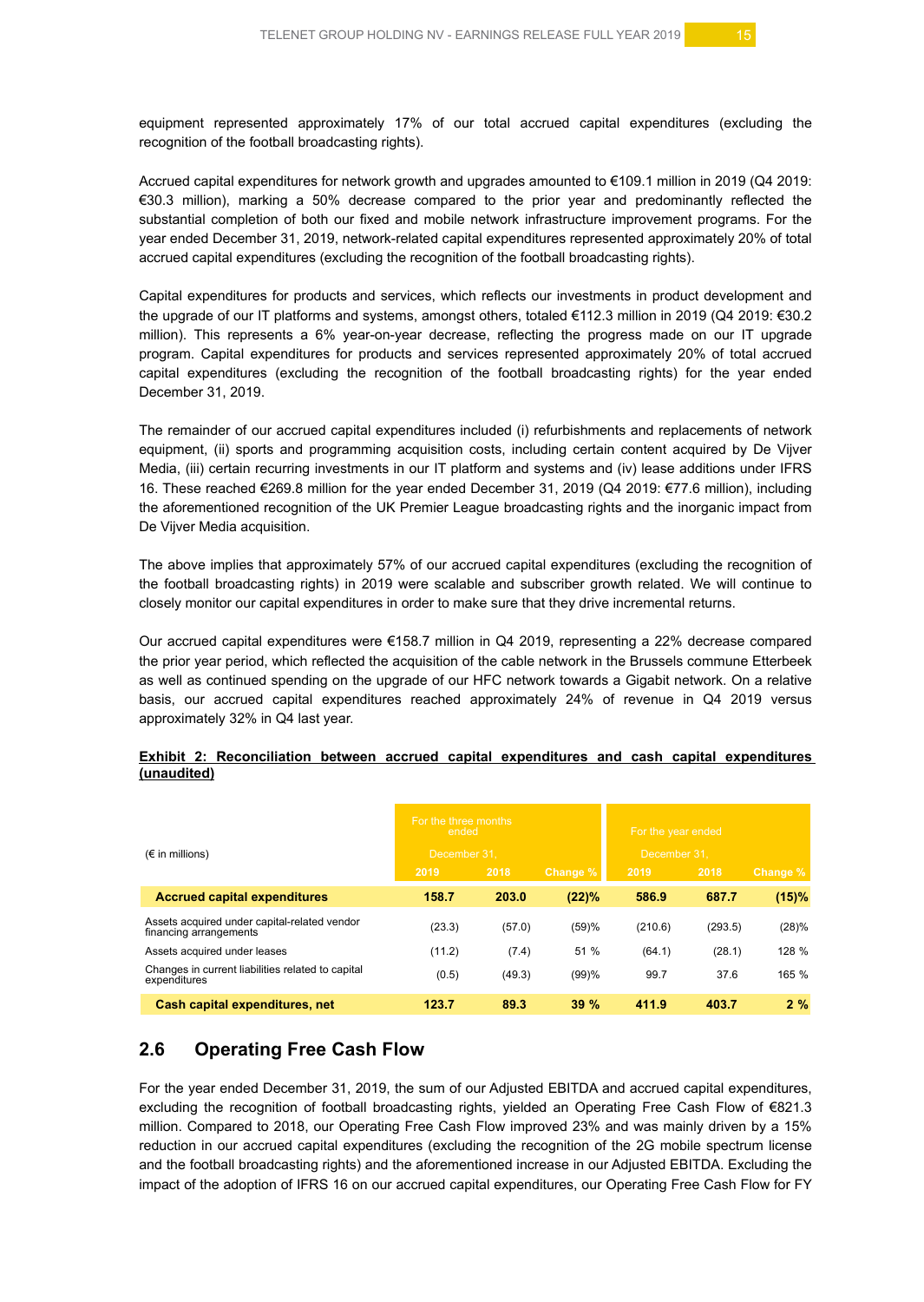2019 would have been up 18% versus last year on a rebased basis and hence at the upper end of our 16-18% outlook for 2019.

Our Operating Free Cash Flow in Q4 2019 reached €194.0 million, representing a 50% increase compared to the prior year period.

|                                                                                                                       | For the three months<br>ended |                      |          | For the year ended |                      |          |  |
|-----------------------------------------------------------------------------------------------------------------------|-------------------------------|----------------------|----------|--------------------|----------------------|----------|--|
| $(\epsilon$ in millions)                                                                                              | December 31.                  |                      |          | December 31.       |                      |          |  |
|                                                                                                                       | 2019                          | $2018 -$<br>restated | Change % | 2019               | $2018 -$<br>restated | Change % |  |
| <b>Adjusted EBITDA</b>                                                                                                | 350.9                         | 332.5                | 6%       | 1.375.4            | 1.322.4              | 4%       |  |
| Accrued capital expenditures                                                                                          | (158.7)                       | (203.0)              | (22)%    | (586.9)            | (687.7)              | (15)%    |  |
| Recognition of football broadcasting rights                                                                           | 1.8                           |                      | 100%     | 32.8               |                      | 100 %    |  |
| Recognition of mobile spectrum licenses                                                                               |                               |                      | $-$ %    |                    | 33.5                 | (100)%   |  |
| Accrued capital expenditures excluding<br>recognition of football broadcasting<br>rights and mobile spectrum licenses | (156.9)                       | (203.0)              | (23)%    | (554.1)            | (654.2)              | (15)%    |  |
| <b>Operating Free Cash Flow</b>                                                                                       | 194.0                         | 129.5                | 50%      | 821.3              | 668.2                | 23%      |  |

#### **Exhibit 3: Reconciliation to Operating Free Cash Flow (unaudited)**

# **2.7 Cash flow and liquidity**

#### **NET CASH FROM OPERATING ACTIVITIES**

For the year ended December 31, 2019, our operations yielded €1,092.5 million of net cash compared to the €1,075.6 million we generated during the prior year. The net cash from our operating activities for FY 2019 included the inorganic impact from the Nextel and De Vijver Media acquisitions and the application of IFRS 16, which is offset through the net cash used in financing activities. Our net operating cash flow was up 2% year-on-year, driven by a positive one-off €69.9 million trend in our working capital following the alignment of certain customer billing cycles and a 4% increase in our Adjusted EBITDA. These tailwinds were almost fully offset by €56.0 million higher cash interest expenses from our increased debt balance and timing variances in our cash interest payments following certain refinancing transactions and €55.9 million higher cash taxes paid relative to last year.

In Q4 2019, we generated €338.5 million of net cash from operating activities, which was up 34% year-onyear and reflected an improved trend in our working capital relative to Q4 last year.

#### **NET CASH USED IN INVESTING ACTIVITIES**

We used €432.0 million of net cash in investing activities for the year ended December 31, 2019 compared to €466.4 million for FY 2018. The net cash used in investing activities in FY 2019 reflected the acquisition of the remaining 50% stake in the local media company De Vijver Media in June 2019, whereas the net cash used in investing activities in 2018 reflected the full acquisition of the local ICT integrator Nextel in May 2018. We utilize a vendor financing program through which we are able to extend our payment terms for certain suppliers to 360 days at an attractive all-in cost. During FY 2019, we acquired €210.6 million of assets through capital-related vendor financing arrangements (Q4 2019: €23.3 million), favorably impacting our net cash used in investing activities for the equivalent amount. This represented a 28% and 59% year-on-year decline for FY and Q4 2019, respectively. Please refer to Section 2.5 - *Capital expenditures* for a reconciliation between accrued capital expenditures and cash capital expenditures.

In Q4 2019, we used €127.5 million of net cash in investing activities, representing a 42% increase year-onyear and mainly reflecting a lower level of vendor financing compared to the same period of last year.

#### **NET CASH USED IN FINANCING ACTIVITIES**

For the year ended December 31, 2019, the net cash used in financing activities was €647.3 million compared to €560.1 million of net cash used in financing activities in 2018. The net cash used in financing activities for FY 2019 reflected a net cash outflow of €412.7 million related to our loan repayments as a result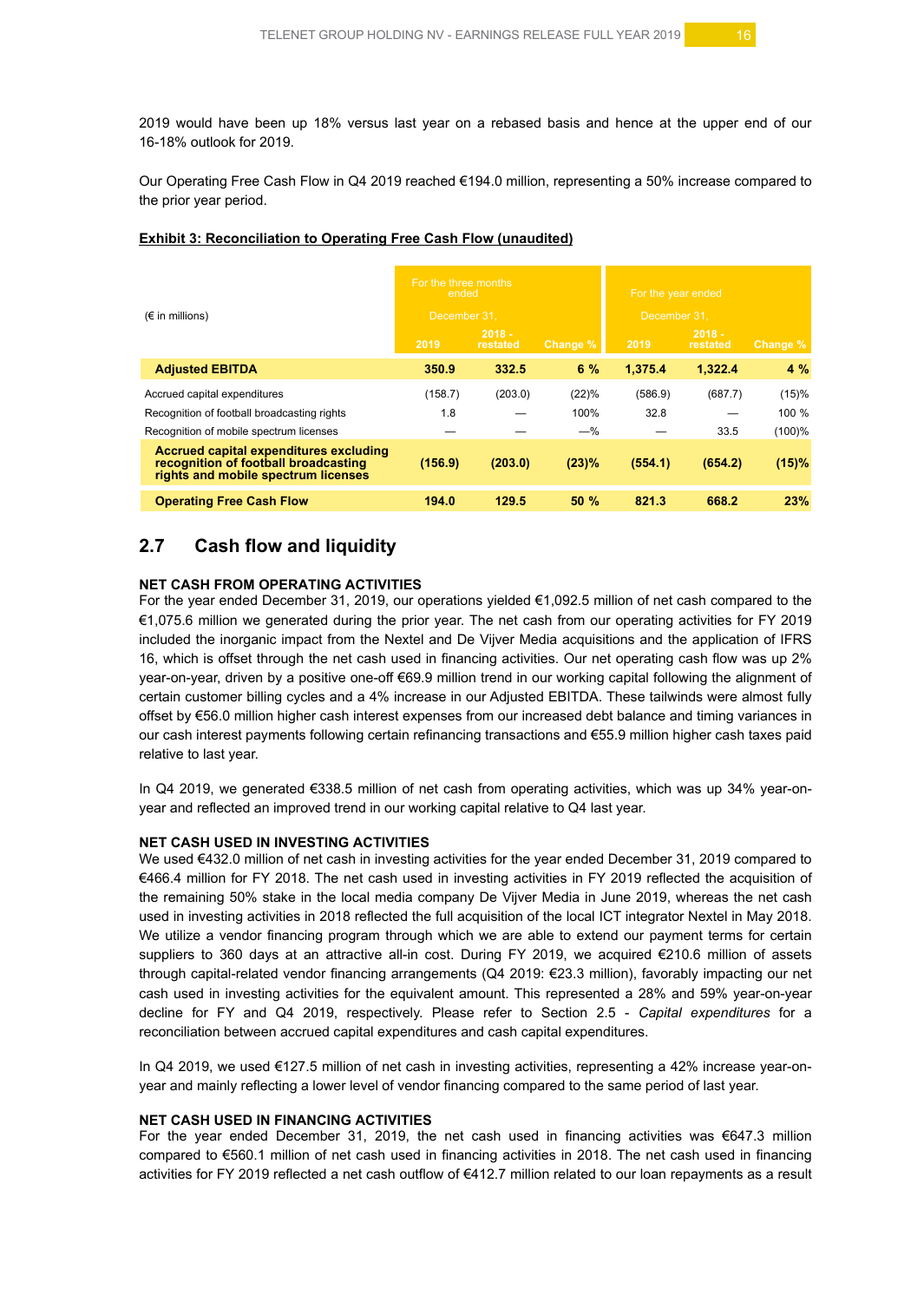of (i) the October 2019 early redemption of our 4.875% Senior Secured Fixed Rate Notes for an aggregate amount of €413.3 million (including a €42.3 million make-whole premium), (ii) the July 2019 partial redemption of our 4.875% Senior Secured Fixed Rate Notes for an aggregate amount of €109.2 million (including a €3.2 million make-whole premium), (iii) the voluntary redemption of De Vijver Media's external debt and (iv) scheduled repayments of our short-term vendor financing commitments. We spent €101.0 million on share repurchases in the first half of 2019 as part of our €300.0 million Share Repurchase Program 2018bis, which has been fully completed at the end of June 2019. Under this program, we repurchased approximately 6.8 million own shares, of which approximately 3.1 million have been canceled throughout 2019. In December 2019, we paid a first intermediate dividend of €62.8 million (€0.57 gross per share) as part of our shareholder remuneration framework as highlighted during the December 2018 Capital Markets Day. The remainder of the net cash used in financing activities primarily consisted of finance lease repayments and other financial payments.

In Q4 2019, we used €192.0 million of net cash in financing activities, which included the aforementioned intermediate dividend payment, as compared to €158.6 million of net cash used in Q4 2018.

#### **ADJUSTED FREE CASH FLOW**

For the year ended December 31, 2019, we generated Adjusted Free Cash Flow of €391.0 million compared to €421.9 million last year. Hence, we delivered on our full year outlook of €380.0 up to €400.0 million. Relative to 2018, our Adjusted Free Cash Flow for FY 2019 reflected a €94.2 million lower contribution from our vendor financing program. Excluding this impact, our underlying Adjusted Free Cash Flow was up 19% year-on-year driven by solid growth in our net operating cash flow as mentioned earlier.

In Q4 2019, our Adjusted Free Cash Flow was €120.9 million, which was up 38% year-on-year despite a €53.6 million lower contribution from our vendor financing program in the quarter as compared to the same period of last year. The robust Adjusted Free Cash Flow performance in the quarter was partly driven by a favorable trend in our working capital, which we partly expect to reverse in the first quarter of 2020.

### **2.8 Debt profile, cash balance and net leverage ratio**

#### **DEBT PROFILE**

At December 31, 2019, we carried a total debt balance (including accrued interest) of €5,733.0 million, of which €1,490.6 million principal amount is related to the Senior Secured Fixed Rate Notes due March 2028 and €3,153.8 million principal amount is owed under our 2018 Amended Senior Credit Facility with maturities ranging from August 2026 through December 2027. Our total debt balance at December 31, 2019 also included a principal amount of €354.9 million related to our vendor financing program, all of which is maturing within less than twelve months, and €4.0 million for the outstanding portion of the 2G and 3G mobile spectrum licenses. The remainder primarily represents lease obligations associated with the Interkabel Acquisition and lease liabilities following the adoption of IFRS 16.

Throughout 2019, we have executed several (re)financing transactions with a view to both improve our overall funding cost and extend our debt maturity profile. In May 2019, we issued a new short-dated revolving credit facility ("RCF AP") for an aggregate amount of €60.0 million. This facility matures on December 31, 2021, carries a margin of 2.25% over EURIBOR (floored at 0%) and can be used for general corporate purposes of the group. At December 31, 2019, this facility was fully undrawn.

On June 3, 2019, we acquired the remaining 50% stake in the local media company De Vijver Media NV. Immediately after the closing of this transaction, we repaid De Vijver Media's €62.0 million third-party debt and terminated the existing interest rate swaps on its floating-rate debt, resulting in a cash payment of €1.1 million. All transactions were settled through available cash on our balance sheet.

In July 2019, we redeemed 20% of our €530.0 million 4.875% Senior Secured Fixed Rate Notes due July 2027 for an aggregate amount of €109.2 million, which included a €3.2 million make-whole premium. This repayment followed a first voluntary redemption of 10% in March 2018 and was partially financed through available cash on the balance sheet and a temporary draw-down on our revolving credit facilities.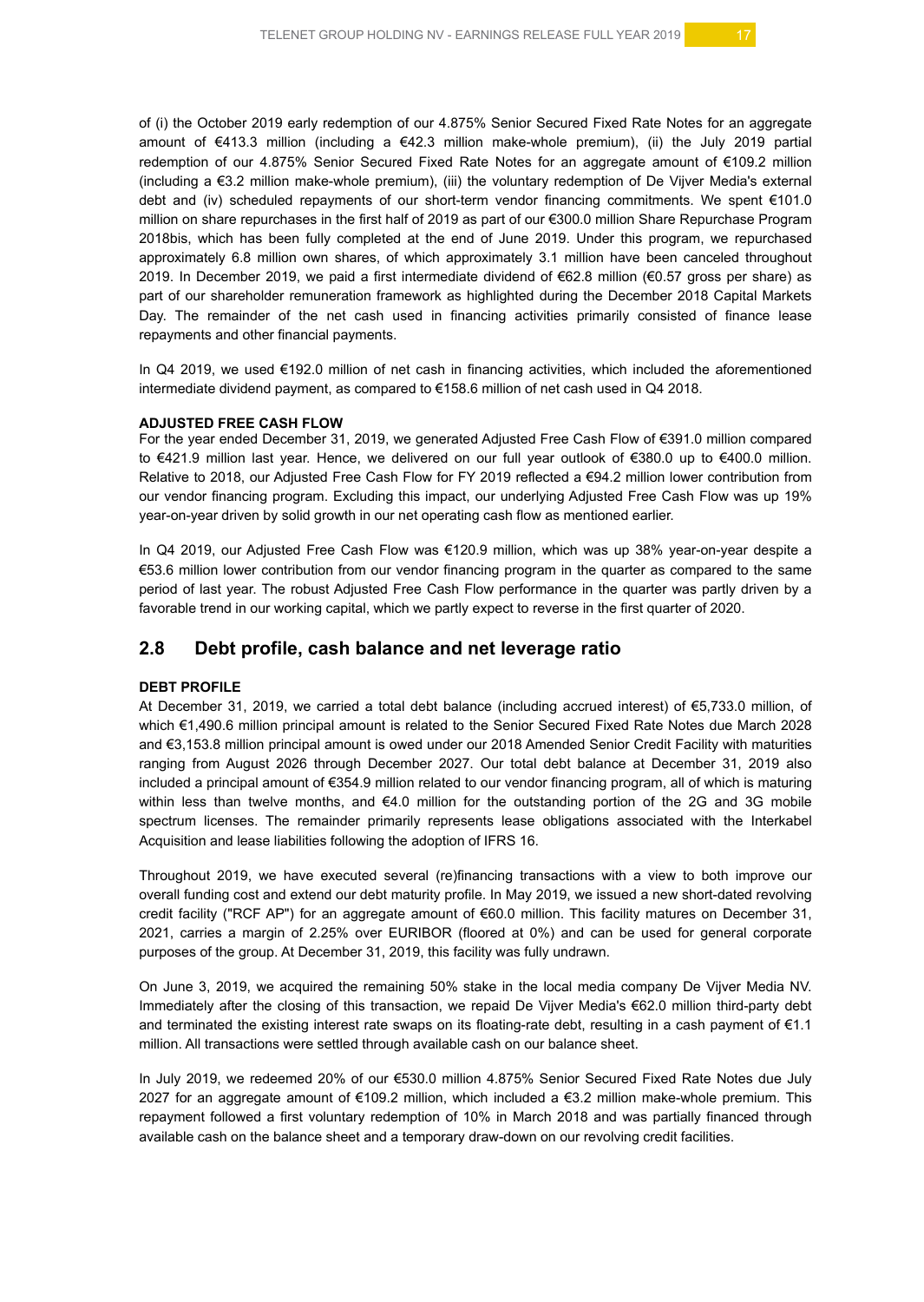In October 2019, we successfully issued a USD 220.0 million Term Loan and a €175.0 million Term Loan as an add-on to our existing term loan facilities. The net proceeds of these issuances were used to redeem in full the outstanding amount of €371.0 million under the aforementioned July 2027 Notes post the partial July 2019 redemption, including the payment of  $a \in 42.3$  million make-whole premium.

In January 2020, we issued a new 8.25-year USD 2,295 million Term Loan and a new 9.25-year €1,110 million Term Loan in order to redeem the equivalent amounts under the aforementioned term loan facilities. Through this accretive leverage-neutral transaction, we succeeded in locking in attractive long-term interest rates while extending our tenor. See 3.2 *Subsequent events* for more information.

Excluding short-term liabilities related to our vendor financing program, we face no debt maturities prior to August 2026 with a weighted average maturity of 7.4 years at December 31, 2019. In addition, we also had full access to €505.0 million of undrawn commitments under our revolving credit facilities at December 31, 2019 with certain availabilities up to June 2023.

#### **DEBT OVERVIEW AND PAYMENT SCHEDULES**

The table below provides an overview of our debt instruments and payment schedule at December 31, 2019.

#### **Exhibit 4: Debt maturity table as of December 31, 2019**

|                                                                   | <b>Total</b><br><b>Facility</b><br>as per | <b>Drawn</b><br>amount            | <b>Undrawn</b><br>amount | <b>Maturity Date</b>  | <b>Interest rate</b>                                 | Interest payments due          |
|-------------------------------------------------------------------|-------------------------------------------|-----------------------------------|--------------------------|-----------------------|------------------------------------------------------|--------------------------------|
|                                                                   |                                           | <b>December 31, 2019</b>          |                          |                       |                                                      |                                |
|                                                                   |                                           | $(E \in \mathbb{R})$ in millions) |                          |                       |                                                      |                                |
| 2018 Amended Senior<br><b>Credit Facility</b>                     |                                           |                                   |                          |                       |                                                      |                                |
| Term Loan AN                                                      | 2,043.8                                   | 2,043.8                           |                          | August 15, 2026       | Floating   6-month<br>LIBOR $(0\%$ floor) +<br>2.25% | Semi-annual (Jan. and<br>July) |
| Term Loan AO                                                      | 1,110.0                                   | 1,110.0                           |                          | December 15.<br>2027  | Floating   6-month<br>EURIBOR (0% floor)<br>$+2.50%$ | Semi-annual (Jan. and<br>July) |
| <b>Revolving Credit Facility</b><br>(Facility AG)                 | 400.0                                     |                                   | 400.0                    | June 30, 2023         | Floating   1-month<br>EURIBOR (0% floor)<br>$+2.75%$ | Monthly                        |
| <b>Revolving Credit Facility</b><br>(Facility AP)                 | 60.0                                      |                                   | 60.0                     | December 31,<br>2021  | Floating   1-month<br>EURIBOR (0% floor)<br>$+2.25%$ | Monthly                        |
| <b>Senior Secured Fixed</b><br><b>Rate Notes</b>                  |                                           |                                   |                          |                       |                                                      |                                |
| €600 million Senior<br>Secured Notes due 2028<br>(Facility AK)    | 600.0                                     | 600.0                             |                          | March 1, 2028         | Fixed   3.50%                                        | Semi-annual (Jan. and<br>July) |
| USD 1.0 billion Senior<br>Secured Notes due 2028<br>(Facility AJ) | 890.6                                     | 890.6                             |                          | March 1, 2028         | Fixed   5.50%                                        | Semi-annual (Jan. and<br>July) |
| Other                                                             |                                           |                                   |                          |                       |                                                      |                                |
| <b>Revolving Credit Facility</b>                                  | 20.0                                      |                                   | 20.0                     | September 30,<br>2021 | Floating   1-month<br>EURIBOR (0% floor)<br>$+2.00%$ | Monthly                        |
| Overdraft Facility                                                | 25.0                                      |                                   | 25.0                     | December 31.<br>2020  | Floating   1-month<br>EURIBOR (0% floor)<br>$+1.60%$ | Not applicable                 |
| <b>Total notional amount</b>                                      | 5.149.4                                   | 4.644.4                           | 505.0                    |                       |                                                      |                                |

Note: In the table above, Telenet's USD-denominated debt has been converted into € using the December 31, 2019 EUR/ USD exchange rate. As Telenet has entered into several derivative transactions to hedge both the underlying floating interest rate and exchange risks, the €-equivalent hedged amounts were €2,041.5 million (USD 2.3 billion Term Loan AN) and €882.8 million (USD 1.0 billion Senior Secured Notes due 2028), respectively. For the calculation of its net leverage ratio, Telenet uses the €-equivalent hedged amounts given the underlying economic risk exposure.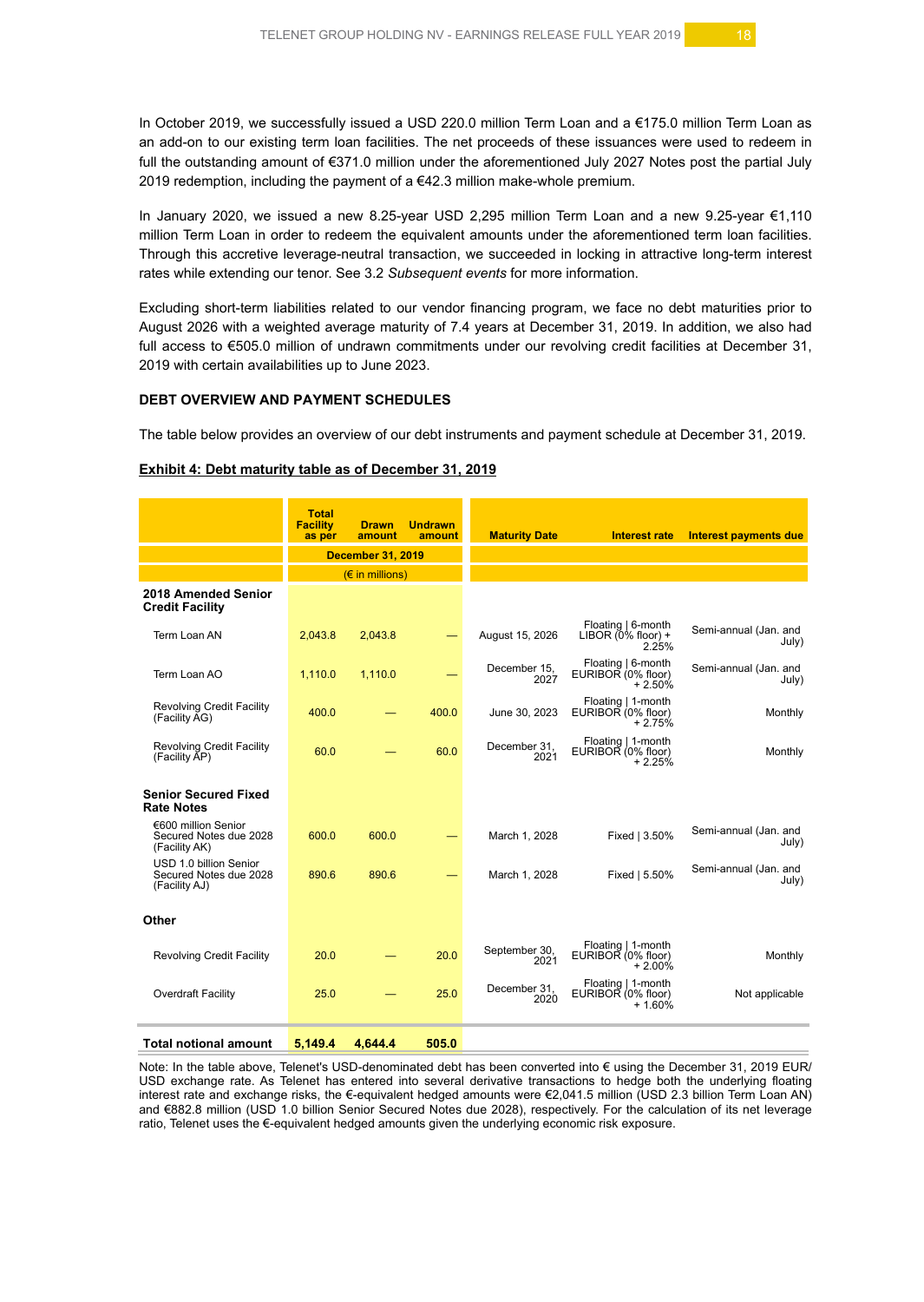#### **CASH BALANCE AND AVAILABILITY OF FUNDS**

At December 31, 2019, we held €101.4 million of cash and cash equivalents compared to €88.2 million at December 31, 2018 and €82.4 million at September 30, 2019. To minimize the concentration of counterparty risk, our cash equivalents and AAA-rated money market funds are placed with highly rated European and US financial institutions. Relative to September 30, 2019, our cash balance increased on the back of a robust Adjusted Free Cash Flow performance in the year-end quarter, partially offset by the December 2019 €62.8 million gross intermediate dividend payment and a €42.3 million payment related to aforementioned early redemption of our 4.875% Senior Secured Fixed Rate Notes. In addition to our available cash balance, we also had access to €505.0 million of available commitments under our 2018 Amended Senior Credit Facility and our other revolving credit facilities at December 31, 2019, subject to compliance with the covenants mentioned below.

#### **NET LEVERAGE RATIO**

At the occasion of the December 2018 Capital Markets Day, we reconfirmed our leverage framework, maintained at 3.5x to 4.5x Net Total Debt to Consolidated Annualized EBITDA ("net total leverage"). In absence of any material acquisitions and/or significant changes in our business or regulatory environment, we intend to stay around the 4.0x mid-point through an attractive and sustainable level of shareholder disbursements. At December 31, 2019, our net total leverage reached 4.0x, which was stable versus versus September 30, 2019 and represented a modest decrease versus 4.1x at the end of 2018. The modest yearon-year decrease in our net total leverage was mainly driven by a robust cash flow generation throughout the year and was achieved despite an attractive shareholder remuneration pay-out in 2019, including €101.0 million of share repurchases and a €62.8 million gross intermediate dividend.

Our net covenant leverage, as calculated under the 2018 Amended Senior Credit Facility and which excludes lease-related liabilities and vendor financing-related short-term liabilities, was 3.2x at December 31, 2019. This was stable versus the prior quarter and represented a decrease from 3.4x end-2018. Our current net covenant leverage ratio is significantly below the springing maintenance covenant of 6.0x and the incurrence test of 4.5x net senior leverage.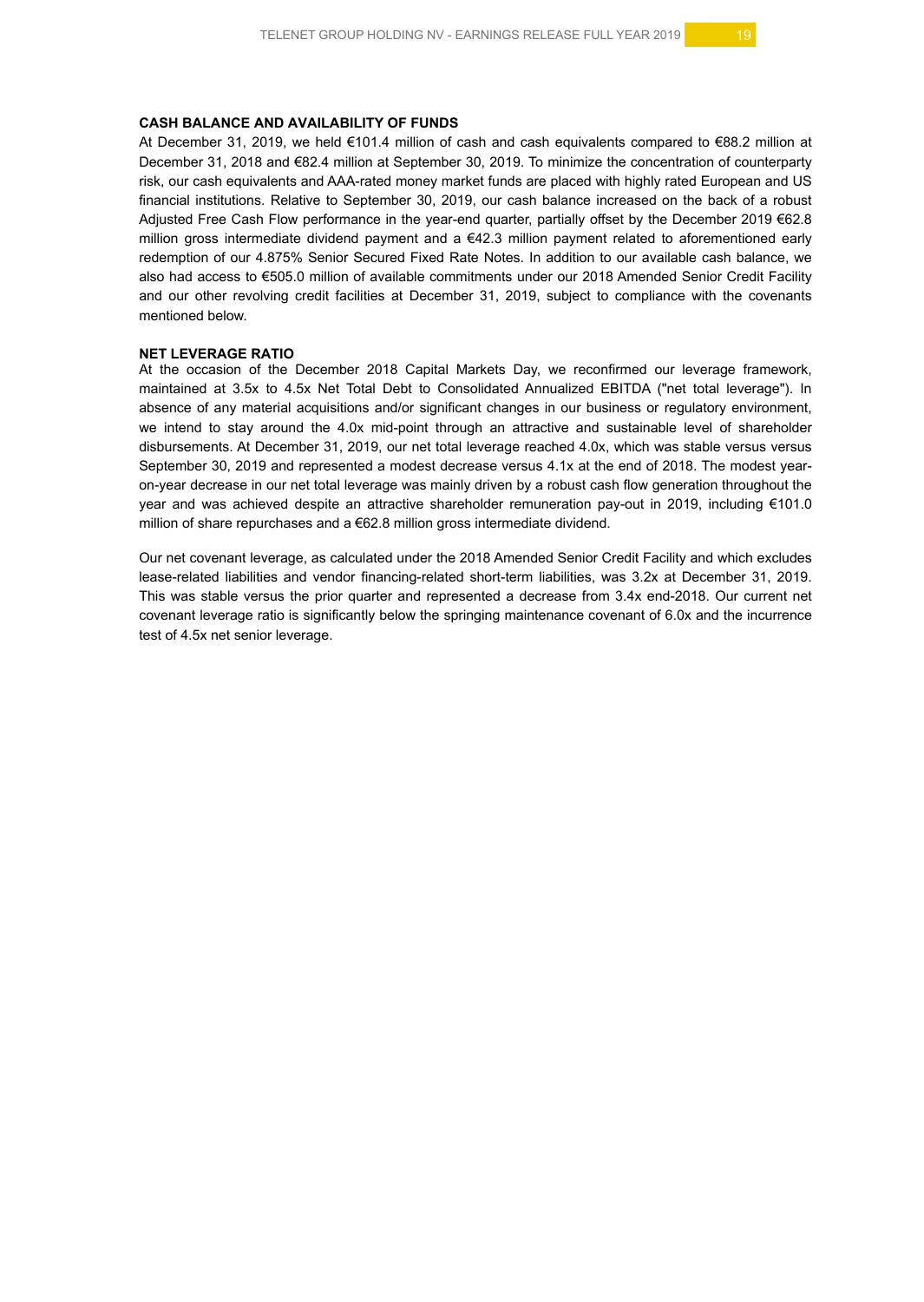# **3 Outlook and other information**

# **3.1 Outlook**

In December 2018 during the Capital Markets Day we presented our strategic plan for the next three years up to 2021. As we managed to deliver on all our financial objectives in 2019, we are off to a solid start to deliver sustainable profitable growth over the 2018-2021 period. As a reminder, we are targeting an Operating Free Cash Flow CAGR of 6.5 to 8.0% over the 2018-2021 period (excluding the recognition of football broadcasting rights and mobile spectrum licenses and excluding the impact of IFRS 16, applicable as of January 1, 2019).

Looking ahead into 2020, our financial results will include a twelve-month contribution from the acquisition of the remaining 50% of the local media company De Vijver Media as opposed to a seven-month contribution in 2019. Similar to how we presented our guidance in 2019, we will give our 2020 guidance on a rebased basis as if 100% of De Vijver Media had been included in our results as of January 1, 2019. Our rebased revenue profile for 2020 is expected to improve from the modest 1.2% decline we recorded in 2019. On the one hand, our cable subscription revenue is expected to perform well driven by low single-digit ARPU growth through (i) a growing share of higher tier broadband internet subscribers in our mix, (ii) solid FMC sales and (iii) the benefit from certain rate adjustments. On the other hand, we continue to see healthy growth prospects in the business market, both in the SOHO and SME markets, driven by our improved market positioning following the Nextel acquisition. These opportunities are broadly neutralized by two external pressures impacting our other revenue. Firstly, there is the continued impact from the loss of the MEDIALAAN MVNO, which started to adversely impact our business as of April 2019. As such, our Q1 2020 rebased revenue will still be negatively impacted before the effect lapses a full year as of Q2 2020. Secondly, to the extent that the regulator would decide to adjust the regulated wholesale tariff, our rebased top line would be affected by such adjustment.

Turning to our Adjusted EBITDA, we will maintain our focus on tight cost control and generating operating leverage throughout our operations. The move to an all-scale agile business model and the favorable dynamics from the digital transformation project, as highlighted during the December 2018 Capital Markets Day, underpin this ambition. These impacts will contribute to our Adjusted EBITDA in 2020. On a rebased basis, we therefore expect our Adjusted EBITDA to return to growth in 2020, targeting rebased growth of around 1% for the full year 2020.

One of our core financial metrics is Operating Free Cash Flow, which is the sum of our Adjusted EBITDA and accrued capital expenditures (excluding the recognition of football broadcasting rights and mobile spectrum licenses and excluding the impact from IFRS 16 on our accrued capital expenditures). Having delivered a robust 18% rebased growth in 2019 on the back of a declining capital intensity, we now expect a more moderate performance in 2020. As mentioned earlier, we remain fully committed to our three-year Operating Free Cash Flow CAGR between 6.5% to 8.0%. For 2020, we target rebased Operating Free Cash Flow growth of around 2% versus 2019.

Compared to 2019, our Adjusted Free Cash Flow should benefit in 2020 from (i) the aforementioned growth in Operating Free Cash Flow, (ii) lower cash taxes versus the €159.4 million we paid in 2019 and (iii) lower cash interest expenses following certain refinancing transactions in late 2019 and early this year. Relative to last year, our vendor financing program is expected to remain broadly stable at around €355.0 million of short-term commitments. With that, we target a robust Adjusted Free Cash Flow of between €415.0 million and €435.0 million versus the €391.0 million we delivered in 2019.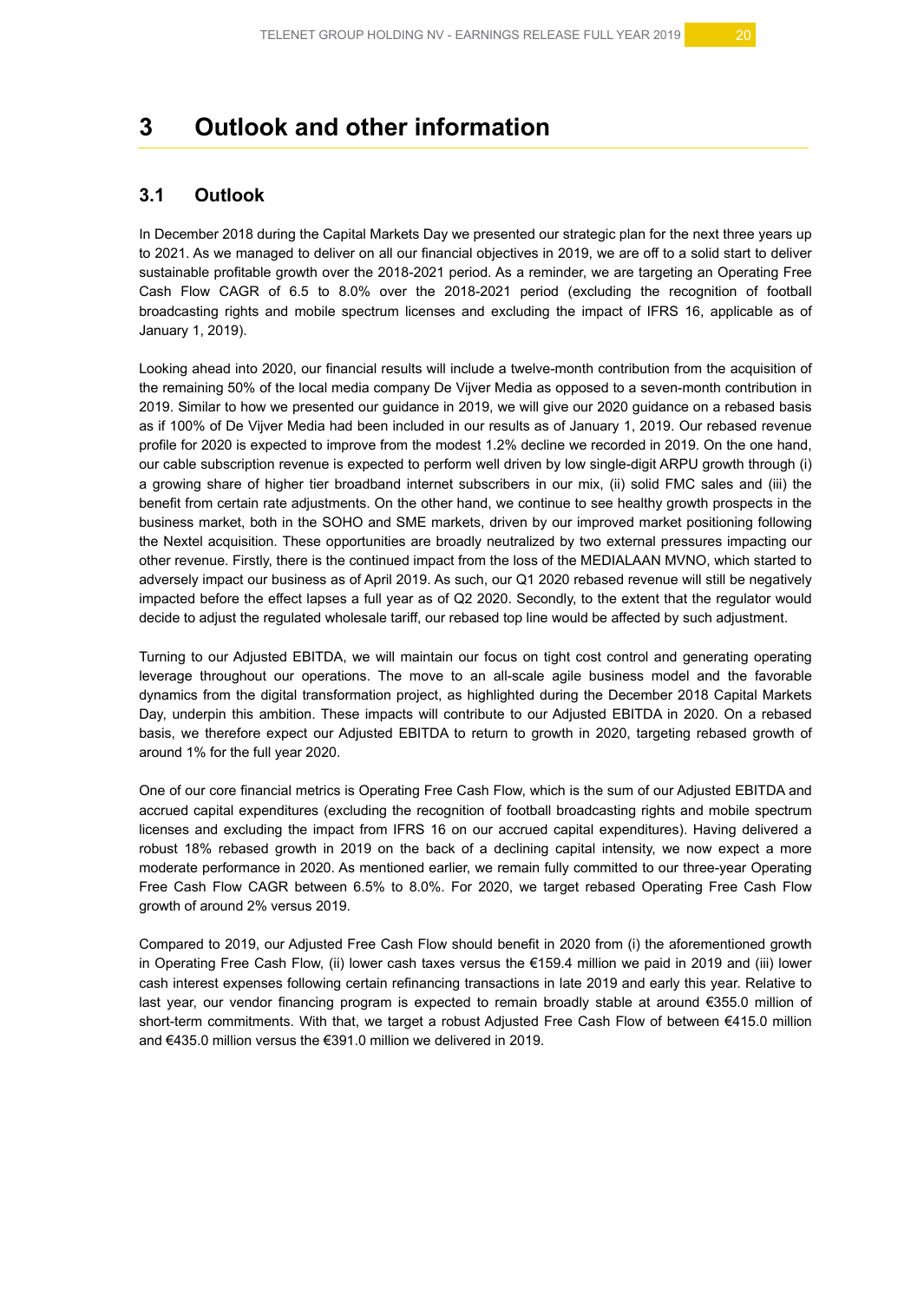#### **Exhibit 5: Outlook FY 2020**

| <b>Outlook FY 2020</b>                                      | As presented on February 12, 2020                    |
|-------------------------------------------------------------|------------------------------------------------------|
| Revenue (rebased)                                           | Broadly stable (FY 2019 rebased: $£2,634.4$ million) |
| Adjusted EBITDA growth <sup>(a)</sup> (rebased)             | Around 1% (FY 2019 rebased: $€1,397.5$ million)      |
| Operating Free Cash Flow growth (rebased) <sup>(b, c)</sup> | Around 2% (FY 2019 rebased: €839.7 million)          |
| Adjusted Free Cash Flow <sup>(d, e)</sup>                   | €415.0 - 435.0 million                               |

(a) A reconciliation of our Adjusted EBITDA guidance for 2020 to a EU IFRS measure is not provided as not all elements of the reconciliation are projected as part of our forecasting process, as certain items may vary significantly from one period to another.

(b) Excluding the recognition of football broadcasting rights and mobile spectrum licenses and excluding the impact from IFRS 16 on our accrued capital expenditures.

(c) A reconciliation of our Operating Free Cash Flow guidance for 2020 to a EU IFRS measure is not provided as not all elements of the reconciliation are projected as part of our forecasting process, as certain items may vary significantly from one period to another.

(d) A reconciliation of our Adjusted Free Cash Flow guidance for 2020 to a EU IFRS measure is not provided as not all elements of the reconciliation are projected as part of our forecasting process, as certain items may vary significantly from one period to another.

(e) Assuming certain payments are made on our current 2G and 3G mobile spectrum licenses in Q4 2020 and the tax payment on our 2019 tax return will not occur until early 2021.

## **3.2 Subsequent events**

#### **Successful issuance and pricing of a new 8.25-year USD 2,295 million Term Loan and a new 9.25-year €1,110 million Term Loan**

In January 2020, we successfully issued and priced a new 8.25-year USD 2,295 million Term Loan ("Facility AR") and a new 9.25-year €1,110 million Term Loan ("Facility AQ"). We have used the net proceeds of these issuances to redeem in full the previous Term Loans AN and AO of USD 2,295 million and €1,110 million, respectively. The settlement of the refinancing was done on January 31, 2020.

Through this accretive leverage-neutral transaction, we succeeded in reducing the margin on both loans by 25 basis points, which will further solidify the Company's Free Cash Flow profile after the October 2019 refinancing of the 4.875% Senior Secured Notes due 2027. Concurrently, we have further improved our debt maturity profile from 7.4 years currently to 8.5 years. Excluding the short-term commitments under our vendor financing program, we do not face any debt maturities prior to March 2028.

Telenet Financing USD LLC is the borrowing entity under Facility AR, carrying (i) a margin of 2.0% over LIBOR, (ii) a 0% LIBOR floor and (iii) a maturity of April 30, 2028. Facility AR was successfully issued at 99.75%. Telenet International Finance S.à r.l. is the borrowing entity under Facility AQ, carrying (i) a margin of 2.25% over EURIBOR, (ii) a 0% EURIBOR floor and (iii) a maturity of April 30, 2029. Facility AQ was successfully issued at par.

#### **Telenet's board of directors proposes a gross final dividend of €1.30 per share to the April 2020 General Shareholders' Meeting**

Telenet's board of directors will propose a gross final dividend of €143.2 million (€1.30 gross per share) to its shareholders at the April 29, 2020 Annual General Shareholders' Meeting. If and when approved, the final dividend will be paid in early May 2020. The proposed gross final dividend is based on 110,143,643 dividendentitled shares at the date of this release, excluding 4,513,142 treasury shares which are not dividendentitled. The gross final dividend per share will be determined at the end of March 2020 in the convening notice to the Annual General Shareholders' Meeting based on the number of dividend-entitled shares then outstanding. Currently, the sum of both the intermediate and final dividend would amount to €1.87 per share (gross), equivalent to €206.0 million in aggregate.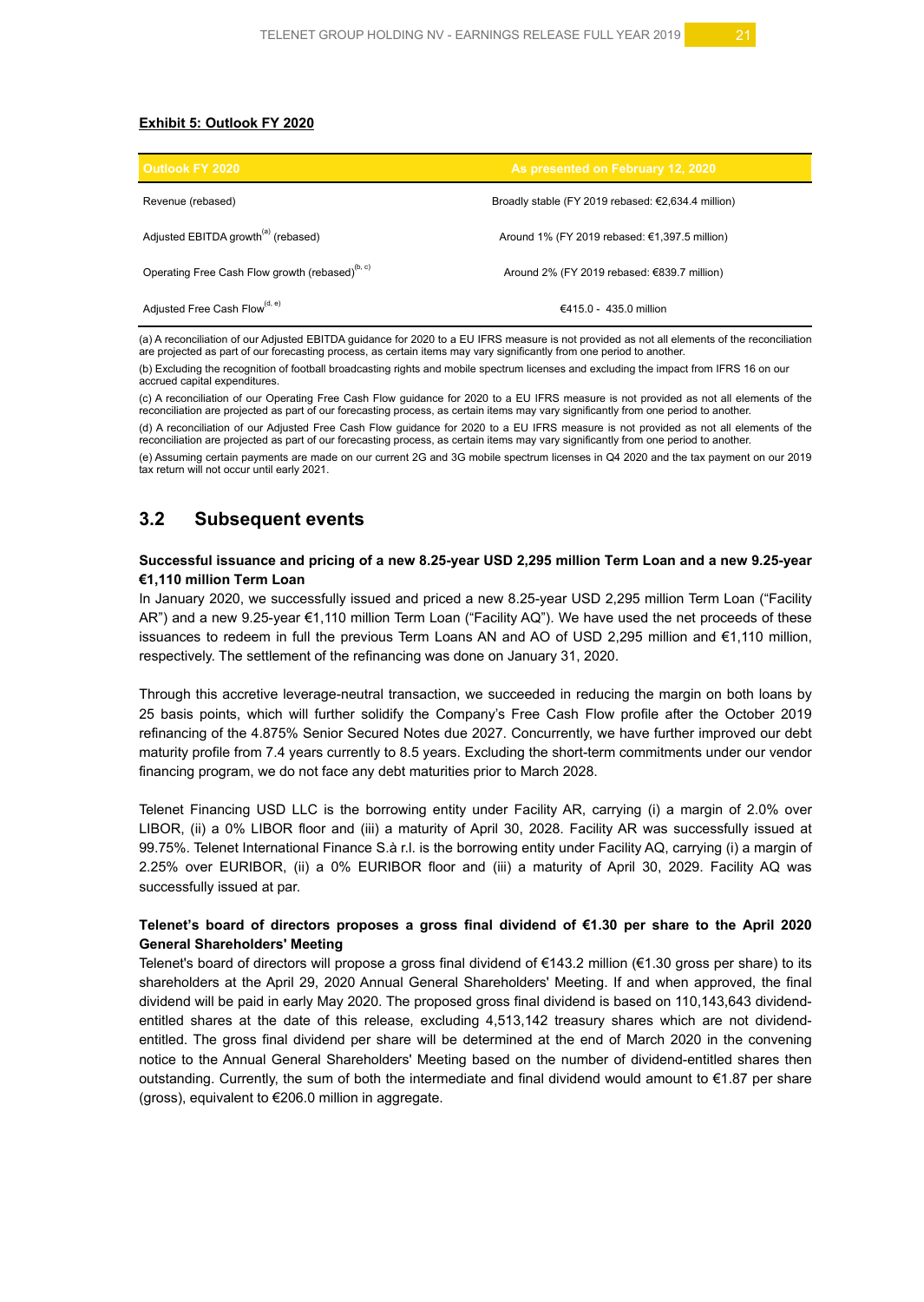### **Telenet's board of directors authorizes a Share Repurchase Program 2020 for up to 1.1 million outstanding shares for a maximum amount of €55.0 million**

As an add-on to the total dividend paid over FY 2019, the board of directors has also authorized a new share buy-back program of up to €55.0 million (the "Share Repurchase Program 2020"), effective as of end-February 2020. Under this program, Telenet may acquire from time to time its common stock, for a maximum of 1.1 million shares or a maximum consideration of €55.0 million, up to October 31, 2020. The share repurchases will be conducted under the terms and conditions approved by the extraordinary general shareholders' meeting of the Company of April 24, 2019 and will be used to cover future obligations under the Company's share option plans.

#### **DPG Media and Telenet are joining forces for a new video streaming service**

DPG Media and Telenet today announce their intention to jointly launch a full-fledged streaming offering with local and international content through a joint venture between the two companies. We aim to maximize our response to changes in viewing behavior and offer a local alternative in the world of streaming services. Telenet and DPG Media expect the new company to be active in the fall of 2020, subject to approval by the relevant competition authorities.

### **3.3 Shareholder remuneration**

In December 2018, we hosted our Capital Market Day during which we outlined our strategic plan for the next three years through 2021 and detailed our capital allocation and shareholder remuneration framework. In absence of any material acquisitions and/or significant changes in our business or regulatory environment, we intend to stay around 4.0x net total leverage, representing the mid-point of the 3.5x to 4.5x range. At December 31, 2019, our net total leverage reached 4.0x despite (i) €101.0 million of share repurchases in the first half of 2019 as part of our €300.0 million Share Repurchase Program 2018bis and (ii) a first intermediate dividend of €62.8 million (€0.57 gross per share) paid in December 2019.

As part of our capital allocation framework, we aim to distribute between 50% and 70% of the prior year Adjusted Free Cash Flow to shareholders through intermediate and final dividends. Within the boundaries of the aforementioned net total leverage framework and in absence of any of the above factors, the remaining part of our Adjusted Free Cash Flow may be considered for incremental share buy-backs, extraordinary dividends, deleveraging, accretive acquisitions or a combination thereof.

In light of the intermediate dividend paid in December 2019 and the robust Adjusted Free Cash Flow generated in 2019, the board of directors will propose a gross final dividend of €143.2 million (€1.30 gross per share) to its shareholders at the April 29, 2020 Annual General Shareholders' Meeting. If and when approved, the final dividend will be paid in early May 2020. The proposed gross final dividend per share is based on 110,143,643 dividend-entitled shares at the date of this release, excluding 4,513,142 treasury shares which are not dividend-entitled. The gross final dividend per share will be determined at the end of March 2020 in the convening notice to the Annual General Shareholders' Meeting based on the number of dividend-entitled shares then outstanding. Currently, the sum of both the intermediate and final dividend would amount to €1.87 per share (gross), equivalent to €206.0 million in aggregate.

As an add-on to the total dividend paid over FY 2019, the board of directors has also authorized a new share buy-back program of up to €55.0 million (the "Share Repurchase Program 2020"), effective as of end-February 2020. Under this program, Telenet may acquire from time to time its common stock, for a maximum of 1.1 million shares or a maximum consideration of €55.0 million, up to October 31, 2020. The share repurchases will be conducted under the terms and conditions approved by the extraordinary general shareholders' meeting of the Company of April 24, 2019. The program will be implemented in accordance with industry best practices and in compliance with the applicable buy-back rules and regulations. To this end, an independent financial intermediary will repurchase shares on the basis of a discretionary mandate. The precise timing of the repurchase of shares pursuant to the program will depend on a variety of factors including market conditions. During the repurchase program, the Company will regularly publish press releases with updates on the progress made (if any), as required by law. This information will also be available on the investor relations pages of our website (investors.telenet.be) under the Shareholders section. The repurchased shares under this program will be used to cover future obligations under the Company's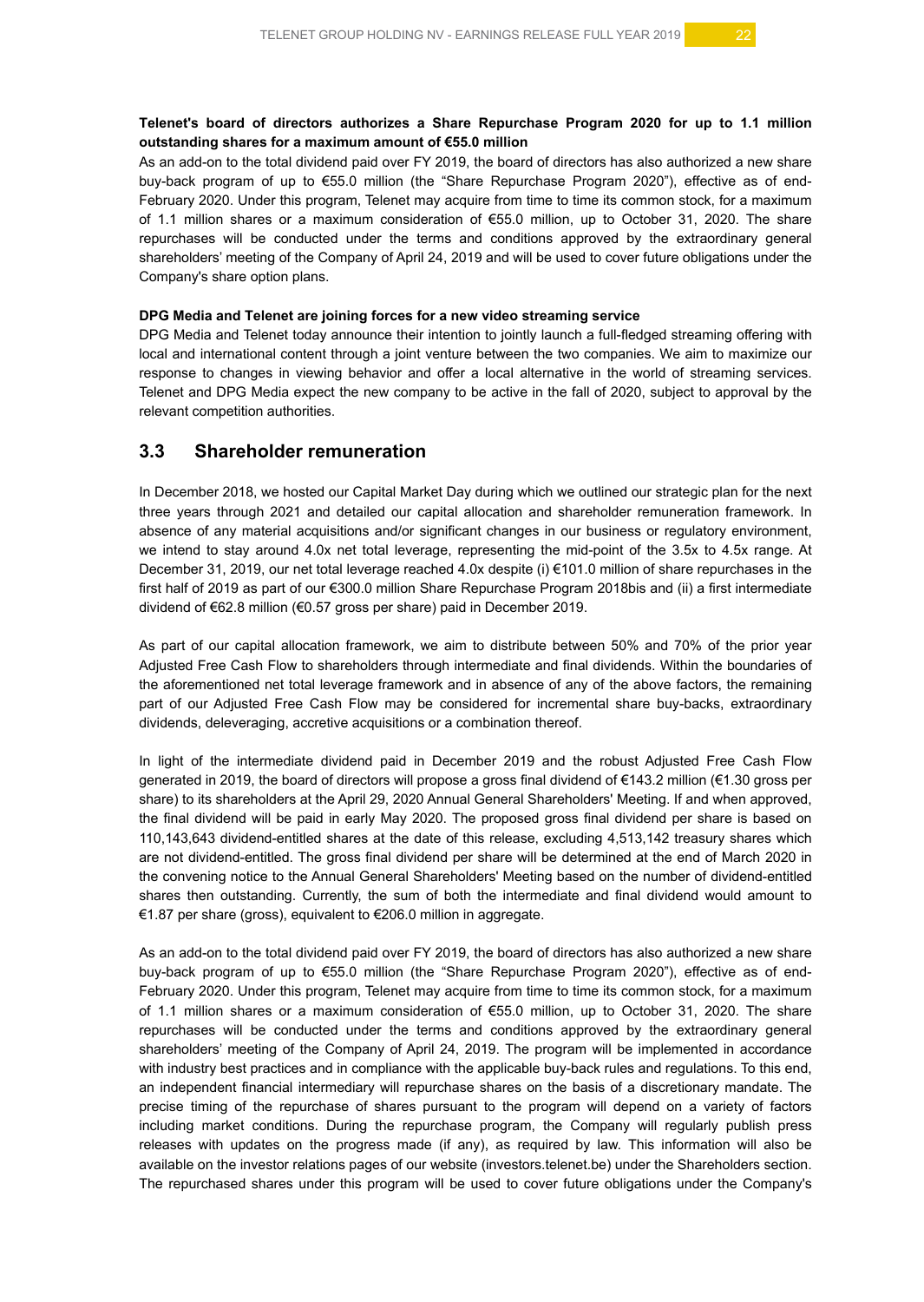share option plans or will be cancelled to the extent repurchased shares under this program would exceed such obligations. Telenet will continuously monitor both its current and future obligations under such plans in view of keeping an adequate level of treasury shares with the excess subsequently earmarked for cancellation as in April and December 2019.

# **3.4 Procedures of the independent auditor**

The statutory auditor, KPMG Bedrijfsrevisoren - Réviseurs d'Entreprises, represented by Filip De Bock and Götwin Jackers, has confirmed that the audit procedures, which have been substantially completed, have not revealed any material misstatement in the accounting information included in the annual announcement of Telenet Group Holding NV.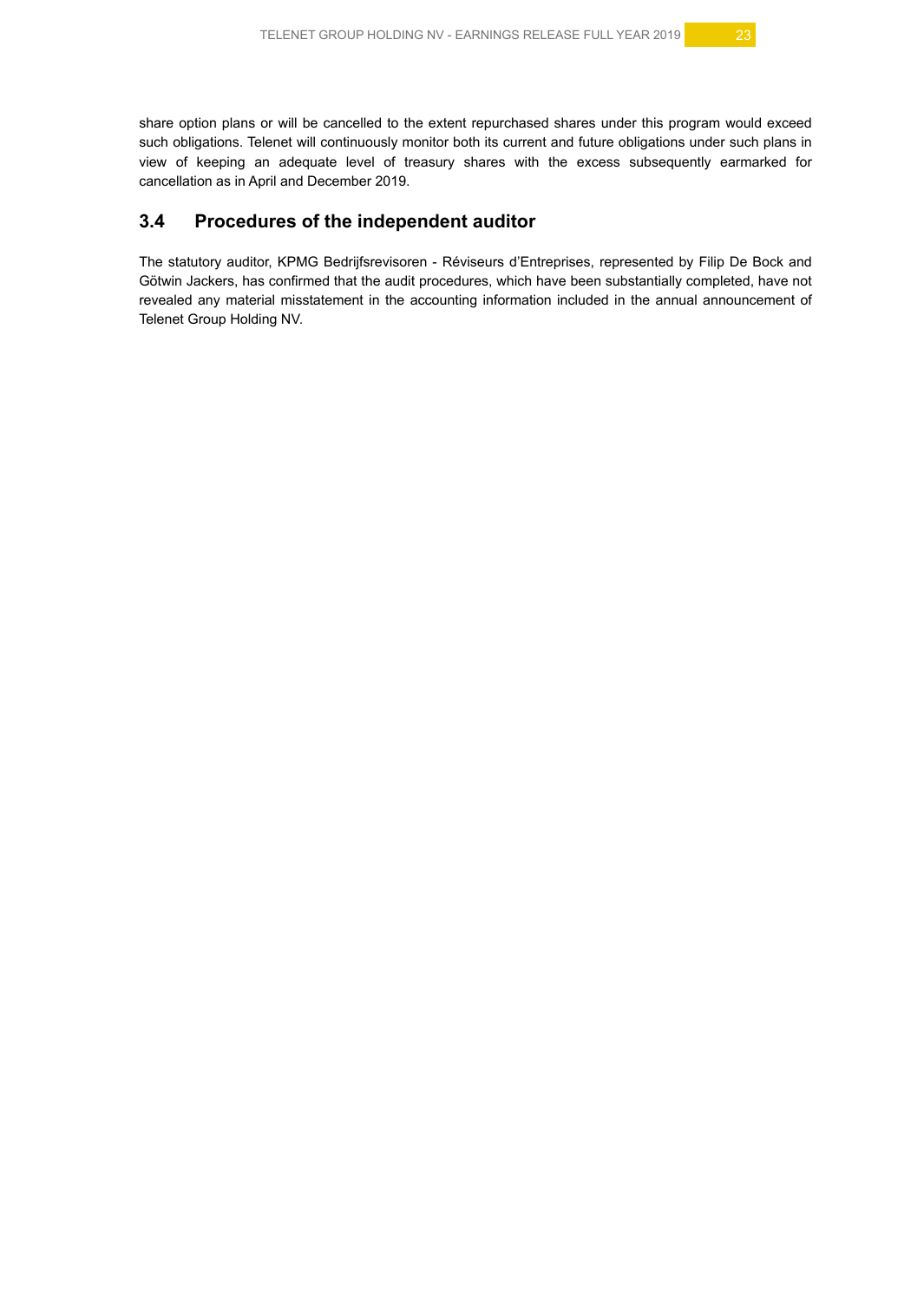# **4 Telenet Group Holding NV – Consolidated operating statistics**

| As of and for the three months ended December 31,                          | 2019      | 2018      | Change % |
|----------------------------------------------------------------------------|-----------|-----------|----------|
| <b>Total Services - Combined Network</b>                                   |           |           |          |
| Homes passed <sup>(13)</sup>                                               | 3,385,200 | 3,350,700 | 1%       |
| Video                                                                      |           |           |          |
| Basic video <sup>(6)</sup>                                                 | 164,700   | 201,200   | (18)%    |
| Enhanced video <sup>(7)</sup>                                              | 1,701,900 | 1,738,700 | (2)%     |
| <b>Total video</b>                                                         | 1,866,600 | 1,939,900 | (4)%     |
| Internet                                                                   |           |           |          |
| Residential broadband internet                                             | 1,447,100 | 1,476,200 | (2)%     |
| Business broadband internet                                                | 217,300   | 181,600   | 20 %     |
| Total broadband internet <sup>(8)</sup>                                    | 1,664,400 | 1,657,800 | $-$ %    |
| <b>Fixed-line telephony</b>                                                |           |           |          |
| Residential fixed-line telephony                                           | 1,077,200 | 1,141,700 | $(6)$ %  |
| Business fixed-line telephony                                              | 135,300   | 114,400   | 18 %     |
| Total fixed-line telephony <sup>(9)</sup>                                  | 1,212,500 | 1,256,100 | (3)%     |
| <b>Total RGUs (14)</b>                                                     | 4,743,500 | 4,853,800 | (2)%     |
| Churn <sup>(15)</sup>                                                      |           |           |          |
| Video                                                                      | 9.8%      | 13.6 %    |          |
| <b>Broadband internet</b>                                                  | 9.8%      | 14.1 %    |          |
| Fixed-line telephony                                                       | 10.7 %    | 16.6 %    |          |
| <b>Customer relationship information</b>                                   |           |           |          |
| Triple-play customers                                                      | 1,110,300 | 1,145,800 | (3)%     |
| Total customer relationships <sup>(11)</sup>                               | 2,072,100 | 2,115,000 | (2)%     |
| Services per customer relationship <sup>(11)</sup>                         | 2.29      | 2.29      | $-$ %    |
| ARPU per customer relationship (in $\epsilon$ / month) <sup>(11)(12)</sup> | 58.4      | 57.1      | 2%       |
| As of and for the three months ended December 31,                          | 2019      | 2018      | Change % |
| <b>Mobile statistics</b>                                                   |           |           |          |
| <b>Mobile telephony</b>                                                    |           |           |          |
| Postpaid subscribers                                                       | 2,363,800 | 2,194,500 | 8 %      |
| Prepaid subscribers                                                        | 444,600   | 489,400   | (9)%     |
| Total mobile subscribers <sup>(10)</sup>                                   | 2,808,400 | 2,683,900 | 5 %      |

**Representation of mobile postpaid telephony subscribers:** We have represented the March 31, 2018, June 30, 2018, September 30, 2018 and December 31, 2018 mobile postpaid subscriber base following the removal of inactive "pay as you go subscribers". These subscribers do not pay a monthly subscription fee and are only being billed on their effective usage. As a result of the inactive status of certain SIM cards, we reduced both our mobile postpaid subscriber base and total mobile subscribers by 49,400, 58,800, 52,700 and 47,100 respectively for the periods mentioned above. This adjustment did not impact our mobile telephony revenue.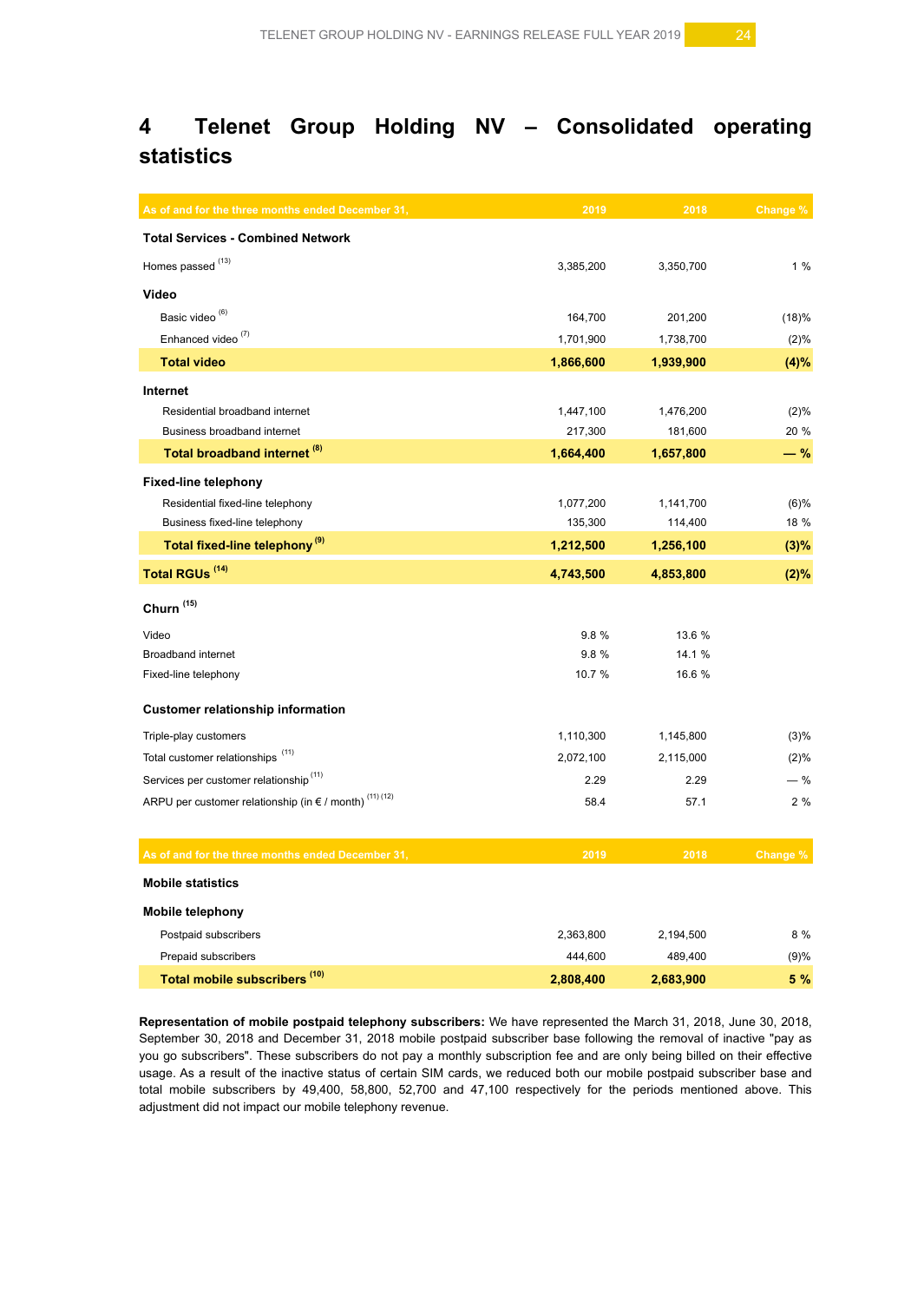# **5 Telenet Group Holding NV – Selected EU IFRS condensed consolidated financial statements**

# **5.1 EU IFRS condensed consolidated statement of profit or loss and other comprehensive income (unaudited)**

| $(\epsilon$ in millions, except shares and per share<br>amounts)          | For the three months ended<br>December 31, |                      |           | For the year ended<br>December 31, |                      |               |
|---------------------------------------------------------------------------|--------------------------------------------|----------------------|-----------|------------------------------------|----------------------|---------------|
|                                                                           | 2019                                       | $2018 -$<br>restated | Change %  | 2019                               | $2018 -$<br>restated | <b>Change</b> |
| <b>Profit for the period</b>                                              |                                            |                      |           |                                    |                      |               |
| <b>Revenue</b>                                                            | 673.3                                      | 642.1                | 5 %       | 2,583.9                            | 2.533.8              | 2%            |
| <b>Expenses</b>                                                           |                                            |                      |           |                                    |                      |               |
| Cost of services provided                                                 | (350.6)                                    | (342.9)              | 2%        | (1,353.3)                          | (1,401.2)            | (3)%          |
| <b>Gross profit</b>                                                       | 322.7                                      | 299.2                | 8%        | 1,230.6                            | 1.132.6              | 9 %           |
| Selling, general & administrative expenses                                | (150.4)                                    | (177.3)              | (15)%     | (545.1)                            | (535.0)              | 2 %           |
| <b>Operating profit</b>                                                   | 172.3                                      | 121.9                | 41 %      | 685.5                              | 597.6                | 15 %          |
| Finance income                                                            | (16.2)                                     | 47.1                 | N.M.      | 24.7                               | 112.2                | (78)%         |
| Net interest income and foreign<br>exchange gain                          | 0.1                                        | 0.1                  | $-$ %     | 0.8                                | 0.4                  | 100 %         |
| Net gain on derivative financial<br>instruments                           | (16.3)                                     | 47.0                 | N.M.      | 23.9                               | 111.8                | (79)%         |
| Finance expenses                                                          | (21.0)                                     | (105.8)              | (80)%     | (356.9)                            | (375.5)              | (5)%          |
| Net interest expense, foreign exchange<br>loss and other finance expenses | 25.3                                       | (105.8)              | N.M.      | (307.4)                            | (350.9)              | (12)%         |
| Net loss on derivative financial<br>instruments                           |                                            |                      | $-\%$     |                                    |                      | -%            |
| Loss on extinguishment of debt                                            | (46.3)                                     |                      | $-%$      | (49.5)                             | (24.6)               | 101 %         |
| Net finance expense                                                       | (37.2)                                     | (58.7)               | (37)%     | (332.2)                            | (263.3)              | 26 %          |
| Share of the result of equity accounted<br>investees                      | 0.7                                        | 2.5                  | (72)%     | (0.9)                              | 1.4                  | $(164)$ %     |
| Reversal of impairment of investments in<br>equity accounted investees    |                                            | 22.7                 | $(100)$ % |                                    | 22.7                 | (100)%        |
| Gain on disposal of assets related to a joint<br>venture                  |                                            | (0.3)                | $(100)$ % | 0.1                                | 10.5                 | (99)%         |
| <b>Profit before income tax</b>                                           | 135.8                                      | 88.1                 | 54 %      | 352.5                              | 368.9                | (4)%          |
| Income tax expense                                                        | (44.1)                                     | (42.9)               | 3%        | (117.9)                            | (118.1)              | — %           |
| <b>Profit for the period</b>                                              | 91.7                                       | 45.2                 | 103%      | 234.6                              | 250.8                | $(6)$ %       |
| Other comprehensive income<br>(loss) for the period, net of income<br>tax |                                            |                      |           |                                    |                      |               |
| Items that will not be reclassified to<br>profit or loss                  |                                            |                      |           |                                    |                      |               |
| Remeasurements of defined benefit liability/<br>(asset)                   | 4.2                                        |                      | 100%      | 4.2                                | (4.9)                | $(186)\%$     |
| Deferred tax                                                              | (1.2)                                      | (0.1)                | N.M.      | (1.2)                              | 1.9                  | (163)%        |
| Other comprehensive income for<br>the period, net of income tax           | 3.0                                        | (0.1)                | N.M.      | 3.0                                | (3.0)                | <b>N.M.</b>   |
| <b>Total comprehensive income for</b><br>the period                       | 94.7                                       | 45.1                 | 110 %     | 237.6                              | 247.8                | (4)%          |
| Profit attributable to:                                                   | 91.7                                       | 45.2                 | 103 %     | 234.6                              | 250.8                | $(6)\%$       |
| Owners of the Company                                                     | 91.7                                       | 45.4                 | 102 %     | 234.5                              | 252.0                | (7)%          |
| Non-controlling interests                                                 |                                            | (0.2)                | (100)%    | 0.1                                | (1.2)                | N.M.          |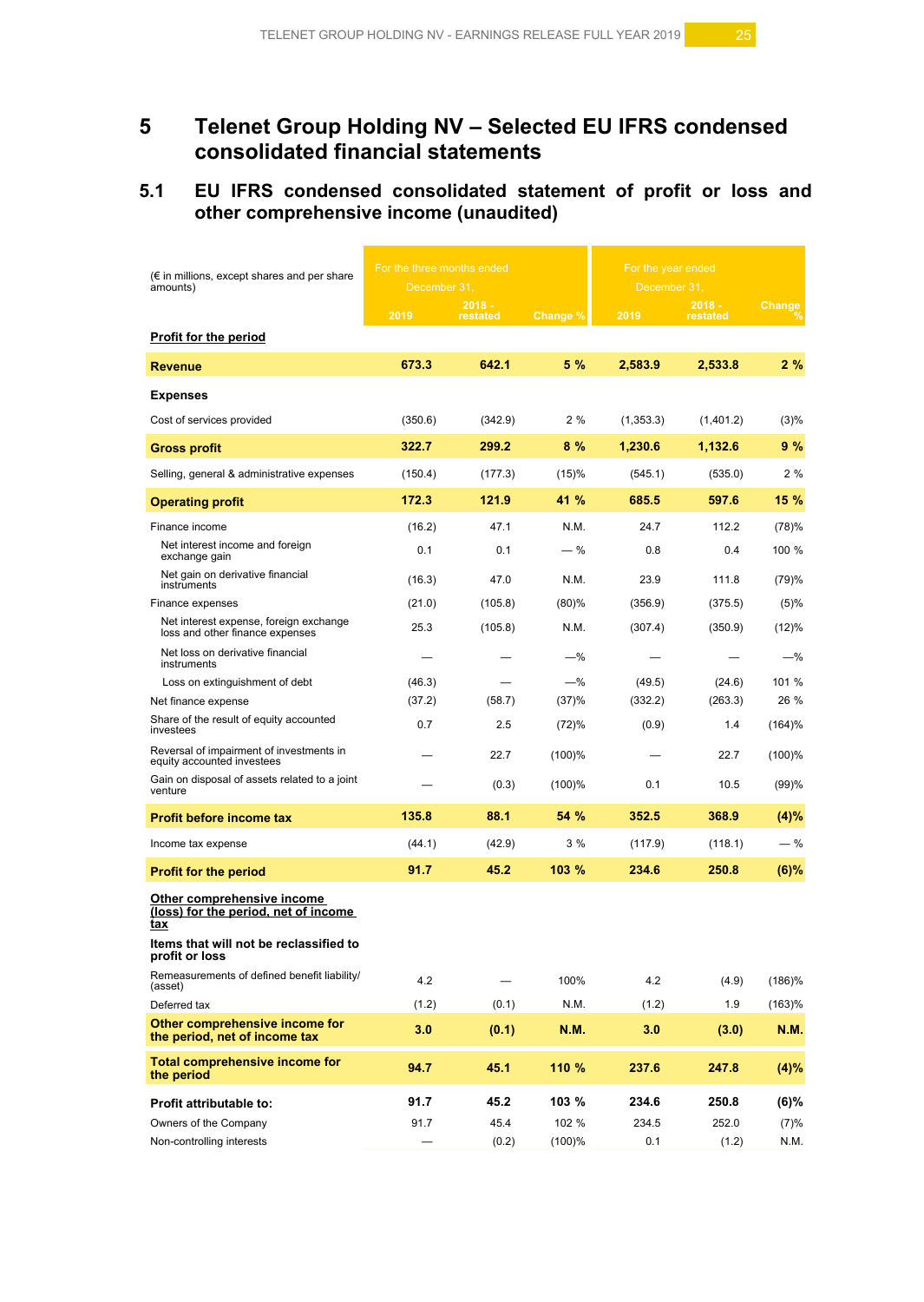| $(\epsilon$ in millions, except shares and per share<br>amounts)        | For the three months ended<br>December 31, |                      |           | For the year ended<br>December 31, |                      |                    |
|-------------------------------------------------------------------------|--------------------------------------------|----------------------|-----------|------------------------------------|----------------------|--------------------|
|                                                                         | 2019                                       | $2018 -$<br>restated | Change %  | 2019                               | $2018 -$<br>restated | <b>Change</b><br>℅ |
| Total comprehensive income for<br>the period, attributable to:          | 94.7                                       | 45.1                 | 110 %     | 237.6                              | 247.8                | (4)%               |
| Owners of the Company                                                   | 94.7                                       | 45.3                 | 109 %     | 237.5                              | 249.0                | (5)%               |
| Non-controlling interests                                               |                                            | (0.2)                | $(100)$ % | 0.1                                | (1.2)                | N.M.               |
| Weighted average shares outstanding                                     | 110.1                                      | 111.5                |           | 110.0                              | 114.0                |                    |
| Basic earnings per share                                                | 0.83                                       | 0.41                 | 102 %     | 2.13                               | 2.21                 | (4)%               |
| Diluted earnings per share                                              | 0.83                                       | 0.41                 | 102 %     | 2.13                               | 2.21                 | (4)%               |
| <b>Revenue by Nature</b>                                                |                                            |                      |           |                                    |                      |                    |
| Subscription revenue:                                                   |                                            |                      |           |                                    |                      |                    |
| Video                                                                   | 143.6                                      | 146.3                | (2)%      | 574.4                              | 582.4                | (1)%               |
| <b>Broadband internet</b>                                               | 164.9                                      | 160.0                | 3%        | 651.7                              | 628.4                | 4 %                |
| Fixed-line telephony                                                    | 54.5                                       | 57.2                 | (5)%      | 219.0                              | 232.9                | (6)%               |
| <b>Cable subscription revenue</b>                                       | 363.0                                      | 363.5                | — %       | 1.445.1                            | 1,443.7              | — %                |
| Mobile telephony                                                        | 112.3                                      | 113.6                | (1)%      | 444.7                              | 459.7                | (3)%               |
| <b>Total subscription revenue</b>                                       | 475.3                                      | 477.1                | — %       | 1,889.8                            | 1.903.4              | (1)%               |
| <b>Business services</b>                                                | 53.2                                       | 52.8                 | 1%        | 205.8                              | 192.2                | 7%                 |
| Other                                                                   | 144.8                                      | 112.2                | 29 %      | 488.3                              | 438.2                | 11 %               |
| <b>Total Revenue</b>                                                    | 673.3                                      | 642.1                | 5 %       | 2,583.9                            | 2,533.8              | 2 %                |
| <b>Expenses by Nature</b>                                               |                                            |                      |           |                                    |                      |                    |
| Network operating expenses                                              | (48.1)                                     | (47.5)               | 1%        | (196.9)                            | (192.0)              | 3%                 |
| Direct costs (programming, copyrights,<br>interconnect and other)       | (143.7)                                    | (123.7)              | 16 %      | (525.4)                            | (506.6)              | 4 %                |
| Staff-related expenses                                                  | (69.6)                                     | (66.2)               | 5 %       | (261.1)                            | (252.3)              | 3%                 |
| Sales and marketing expenses                                            | (31.9)                                     | (28.8)               | 11 %      | (96.8)                             | (90.4)               | 7%                 |
| Outsourced labor and Professional services                              | (10.5)                                     | (9.2)                | 14 %      | (38.2)                             | (32.2)               | 19 %               |
| Other indirect expenses                                                 | (18.6)                                     | (34.2)               | (46)%     | (90.1)                             | (137.9)              | (35)%              |
| Restructuring charges                                                   | 0.6                                        | (5.3)                | $(111)\%$ | (0.7)                              | (11.6)               | (94)%              |
| Post measurement period adjustments<br>related to business acquisitions |                                            | 3.2                  | $(100)$ % |                                    | 3.2                  | (100)%             |
| Operating charges related to acquisitions or<br>divestitures            | (0.2)                                      | (0.6)                | (67)%     | (0.7)                              | (4.4)                | (84)%              |
| Share-based payments granted to directors<br>and employees              | (2.2)                                      | (10.4)               | (79)%     | (13.0)                             | (17.5)               | (26)%              |
| Depreciation                                                            | (101.4)                                    | (94.8)               | 7%        | (411.0)                            | (404.4)              | 2 %                |
| Amortization                                                            | (44.3)                                     | (45.7)               | (3)%      | (172.0)                            | (184.0)              | (7)%               |
| Amortization of broadcasting rights                                     | (30.3)                                     | (20.3)               | 49 %      | (92.5)                             | (69.9)               | 32 %               |
| Impairment of long-lived assets - Intangible<br>assets and goodwill     |                                            | (36.7)               | (100)%    |                                    | (36.7)               | (100)%             |
| Gain on disposal of subsidiaries                                        | 0.3                                        | 1.0                  | (70)%     | 1.9                                | 3.0                  | (37)%              |
| Impairment of long-lived assets - Property<br>and equipment             | (1.1)                                      | (1.0)                | 10 %      | (1.9)                              | (2.5)                | $(24)\%$           |
| <b>Total Expenses</b>                                                   | (501.0)                                    | (520.2)              | (4)%      | (1,898.4)                          | (1,936.2)            | (2)%               |

N.M. - Not Meaningful

**Purchase price allocation for the Nextel acquisition:** Our December 31, 2018 statement of financial position has been restated, reflecting the retrospective impact of the purchase price allocation ("PPA") for the Nextel acquisition, which was not yet available at year-end 2018. We refer to Section 2 *Financial Highlights* for more information.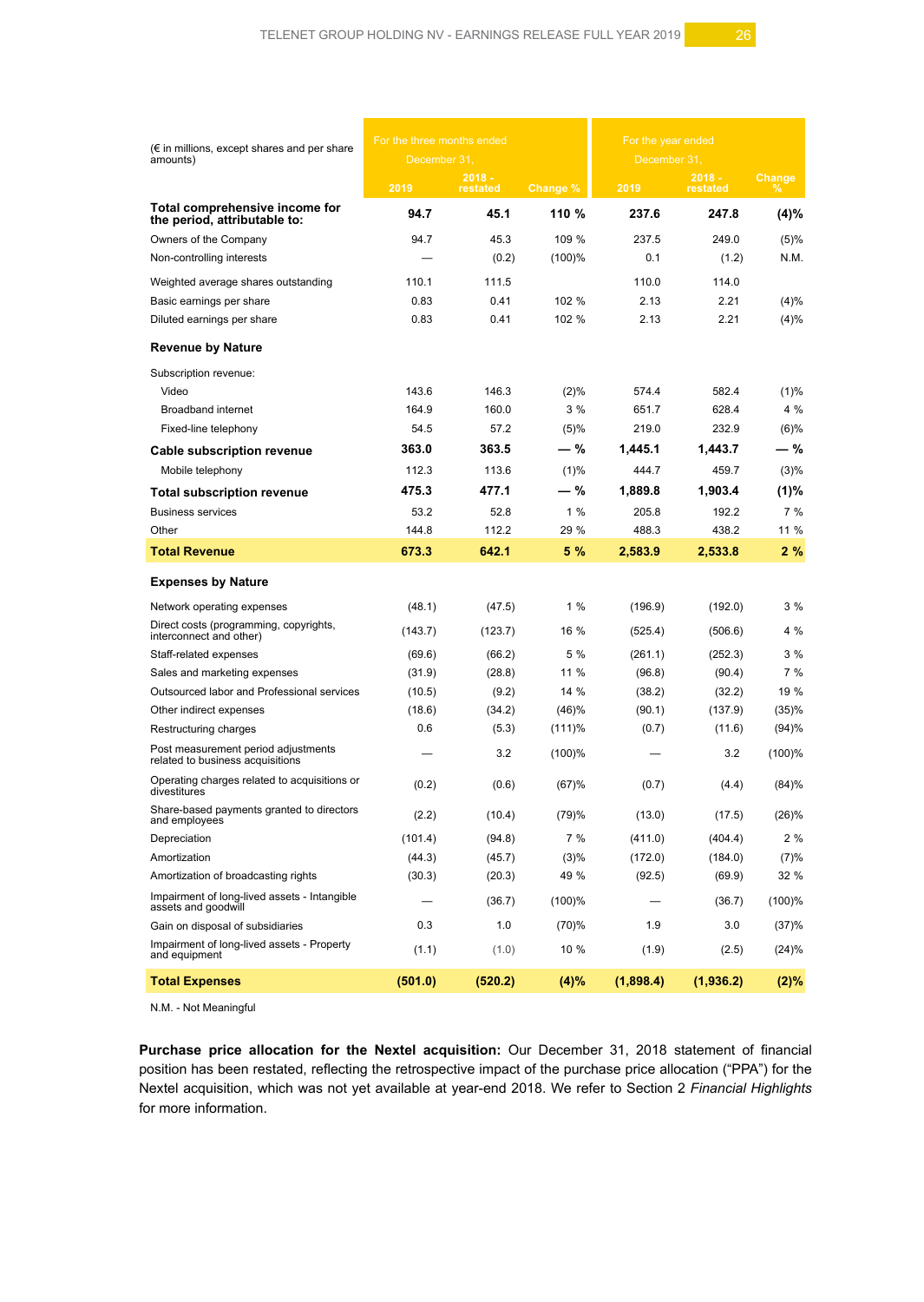# **5.2 EU IFRS condensed consolidated statement of cash flows (unaudited)**

|                                                                           | For the three months ended |                      |          | For the year ended |                      |          |
|---------------------------------------------------------------------------|----------------------------|----------------------|----------|--------------------|----------------------|----------|
| $(\epsilon$ in millions)                                                  | December 31,               |                      |          | December 31,       |                      |          |
|                                                                           | 2019                       | $2018 -$<br>restated | Change % | 2019               | $2018 -$<br>restated | Change % |
| Cash flows from operating<br>activities                                   |                            |                      |          |                    |                      |          |
| Profit for the period                                                     | 91.7                       | 45.2                 | 103 %    | 234.6              | 250.8                | $(6)\%$  |
| Depreciation, amortization, impairment and<br>restructuring charges       | 179.4                      | 202.8                | (12)%    | 679.4              | 706.1                | $(4)\%$  |
| Working capital changes and other non<br>cash items                       | (0.2)                      | (64.7)               | (100)%   | 97.4               | 27.5                 | 254 %    |
| Income tax expense                                                        | 44.1                       | 42.9                 | 3%       | 117.9              | 118.1                | - %      |
| Net interest expense, foreign exchange<br>loss and other finance expenses | (26.2)                     | 105.7                | N.M.     | 306.5              | 350.5                | (13)%    |
| Net loss (gain) on derivative financial<br>instruments                    | 16.4                       | (47.0)               | N.M.     | (23.8)             | (111.8)              | (79)%    |
| Loss on extinguishment of debt                                            | 46.3                       |                      | $-%$     | 49.5               | 24.6                 | 101 %    |
| Reversal impairment of investments in<br>equity accounted investees       |                            | (22.7)               | (100)%   |                    | (22.7)               | (100)%   |
| Loss (gain) on disposal of assets related to<br>a joint venture           |                            | 0.3                  | (100)%   | (0.1)              | (10.5)               | (99)%    |
| Cash interest expenses and cash<br>derivatives                            | (12.1)                     | (9.1)                | 33 %     | (209.5)            | (153.5)              | 36 %     |
| Income taxes paid                                                         | (0.9)                      | (0.6)                | 50 %     | (159.4)            | (103.5)              | 54 %     |
| Net cash from operating activities                                        | 338.5                      | 252.8                | 34 %     | 1,092.5            | 1,075.6              | 2%       |
| Cash flows from investing<br>activities                                   |                            |                      |          |                    |                      |          |
| Purchases of property and equipment                                       | (73.5)                     | (42.8)               | 72 %     | (261.7)            | (245.8)              | 6 %      |
| Purchases of intangibles                                                  | (50.2)                     | (46.5)               | 8%       | (150.2)            | (157.9)              | $(5)\%$  |
| Acquisitions of and loans to equity<br>accounted investees                | (0.1)                      | (2.1)                | (95)%    | (1.3)              | (2.8)                | (54)%    |
| Acquisition of subsidiaries, net of cash<br>acquired                      | (3.6)                      | (1.0)                | 260 %    | (19.6)             | (62.5)               | (69)%    |
| Proceeds from sale of property and<br>equipment                           | (0.1)                      | 0.8                  | N.M.     | 0.8                | 2.6                  | (69)%    |
| Proceeds from the sale of broadcasting<br>rights for resale purposes      |                            | 1.8                  | (100)%   |                    |                      | -%       |
| Net cash used in investing<br>activities                                  | (127.5)                    | (89.8)               | 42 %     | (432.0)            | (466.4)              | (7)%     |
| Cash flows from financing<br>activities                                   |                            |                      |          |                    |                      |          |
| Repayments of loans and borrowings                                        | (517.4)                    | (124.6)              | 315 %    | (1,228.6)          | (694.4)              | 77 %     |
| Proceeds from loans and borrowings                                        | 439.8                      | 658.2                | (33)%    | 815.9              | 1,009.5              | (19)%    |
| Repurchase of own shares                                                  | 0.1                        | (87.3)               | N.M.     | (101.0)            | (228.5)              | (56)%    |
| Sale of own shares                                                        | 3.1                        | 5.8                  | (47)%    | 49.6               | 18.6                 | 167 %    |
| Payments related to capital reductions and<br>dividends                   | (62.8)                     | (598.9)              | (90)%    | (62.8)             | (598.9)              | (90)%    |
| Payments for early termination of loans and<br>borrowings                 | (42.3)                     |                      | 100%     | (45.5)             |                      | 100%     |
| Payments for debt issuance costs                                          | (1.4)                      | (2.3)                | (39)%    | (1.4)              | (25.7)               | (95)%    |
| Other financing activities (incl. leases)                                 | (11.1)                     | (9.5)                | 17 %     | (73.5)             | (40.7)               | 81 %     |
| Net cash used in financing<br>activities                                  | (192.0)                    | (158.6)              | 21 %     | (647.3)            | (560.1)              | 16 %     |
| Net increase (decrease) in cash<br>and cash equivalents                   |                            |                      |          |                    |                      |          |
| Cash at beginning of period                                               | 82.4                       | 83.8                 | (2)%     | 88.2               | 39.1                 | 126 %    |
| Cash at end of period                                                     | 101.4                      | 88.2                 | 15 %     | 101.4              | 88.2                 | 15 %     |
| Net cash generated (used)                                                 | 19.0                       | 4.4                  | 332 %    | 13.2               | 49.1                 | (73)%    |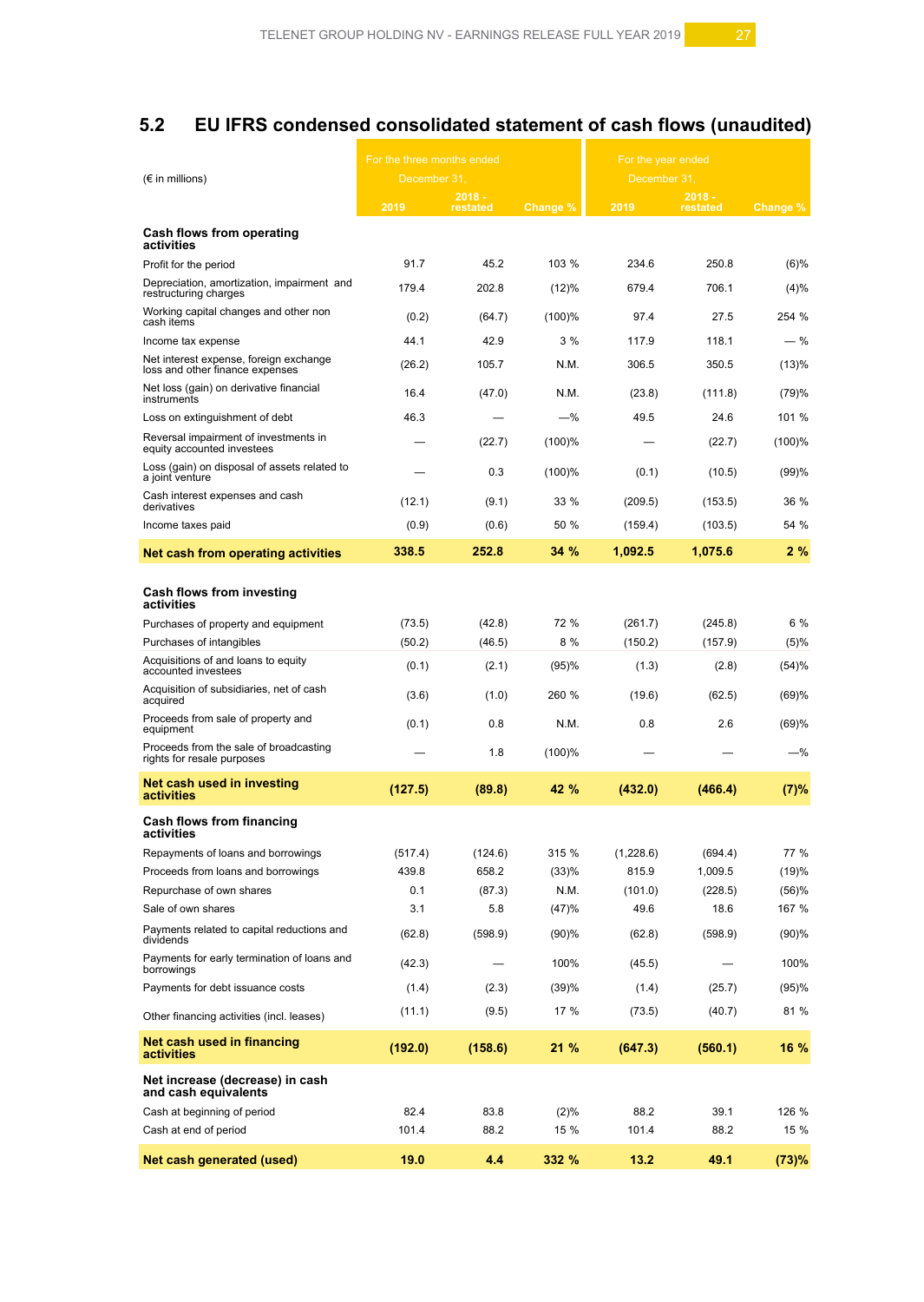|                                                                                               | For the three months ended |                      |             | For the year ended |                      |                     |
|-----------------------------------------------------------------------------------------------|----------------------------|----------------------|-------------|--------------------|----------------------|---------------------|
| $(\epsilon$ in millions)                                                                      | December 31.               |                      |             | December 31.       |                      |                     |
|                                                                                               | 2019                       | $2018 -$<br>restated | Change %    | 2019               | $2018 -$<br>restated | Change <sup>y</sup> |
| <b>Adjusted Free Cash Flow</b>                                                                |                            |                      |             |                    |                      |                     |
| Net cash from operating activities                                                            | 338.5                      | 252.8                | 34 %        | 1,092.5            | 1,075.6              | 2%                  |
| Cash payments for direct acquisition and<br>divestiture costs                                 | 0.2                        | 0.8                  | (75)%       | 1.1                | 3.9                  | (72)%               |
| Expenses financed by an intermediary                                                          | 62.3                       | 53.9                 | 16 %        | 233.4              | 158.7                | 47 %                |
| Purchases of property and equipment                                                           | (73.5)                     | (42.8)               | 72 %        | (261.7)            | (245.8)              | 6 %                 |
| Purchases of intangibles                                                                      | (50.2)                     | (46.5)               | 8 %         | (150.2)            | (157.9)              | (5)%                |
| Principal payments for mobile spectrum<br>licenses                                            | (19.8)                     | (19.8)               |             | (19.8)             | (19.8)               |                     |
| Principal payments on amounts financed by<br>vendors and intermediaries                       | (125.4)                    | (103.4)              | 21 %        | (440.2)            | (364.7)              | 21%                 |
| Principal payments on leases (excluding<br>network-related leases assumed in<br>acquisitions) | (11.2)                     | (1.1)                | 918 %       | (44.7)             | (5.7)                | 684 %               |
| Principal payments on post acquisition<br>additions to network leases                         |                            | (6.3)                | (100)%      | (19.4)             | (22.4)               | (13)%               |
| <b>Adjusted Free Cash Flow</b>                                                                | 120.9                      | 87.6                 | <b>38 %</b> | 391.0              | 421.9                | (7)%                |

N.M. - Not Meaningful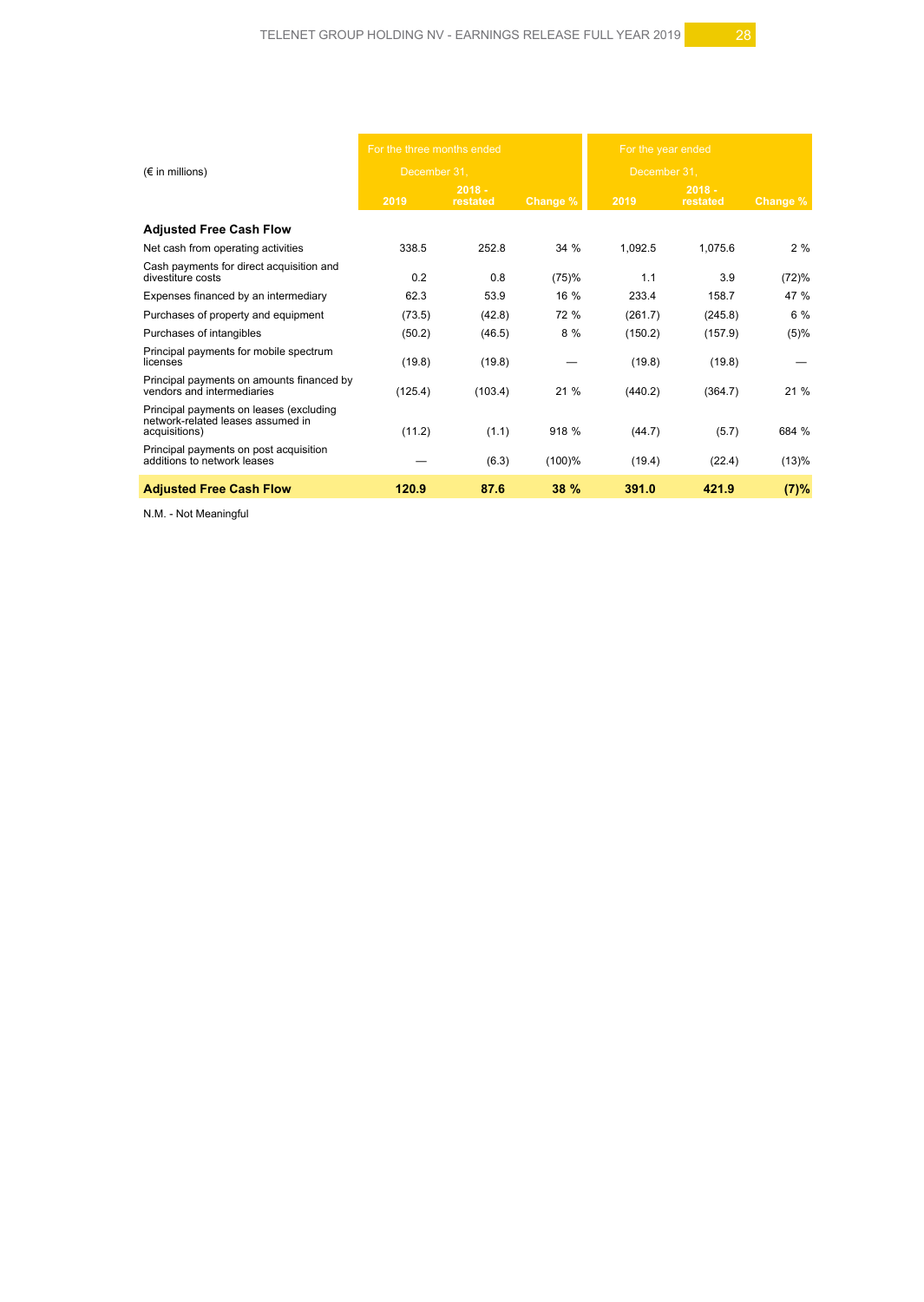# **5.3 EU IFRS condensed consolidated statement of financial position (unaudited)**

|                                                        | December 31, | December 31,    | Change |
|--------------------------------------------------------|--------------|-----------------|--------|
| $(\epsilon$ in millions)                               | 2019         | 2018 - restated |        |
| <b>ASSETS</b>                                          |              |                 |        |
| <b>Non-current Assets:</b>                             |              |                 |        |
| Property and equipment                                 | 2,366.8      | 2,230.8         | 136.0  |
| Goodwill                                               | 1,874.6      | 1,807.8         | 66.8   |
| Other intangible assets                                | 790.3        | 753.5           | 36.8   |
| Deferred tax assets                                    | 261.4        | 247.1           | 14.3   |
| Investments in and loans to equity accounted investees | 16.3         | 67.3            | (51.0) |
| Other investments                                      | 6.1          | 5.0             | 1.1    |
| Derivative financial instruments                       | 55.3         | 6.0             | 49.3   |
| Trade receivables                                      |              | 0.9             | (0.9)  |
| Other assets                                           | 27.9         | 17.3            | 10.6   |
| <b>Total non-current assets</b>                        | 5,398.7      | 5,135.7         | 263.0  |
| <b>Current Assets:</b>                                 |              |                 |        |
| Inventories                                            | 25.2         | 28.0            | (2.8)  |
| Trade receivables                                      | 204.5        | 201.9           | 2.6    |
| Other current assets                                   | 130.4        | 142.7           | (12.3) |
| Cash and cash equivalents                              | 101.4        | 88.2            | 13.2   |
| Derivative financial instruments                       | 61.7         | 62.8            | (1.1)  |
| <b>Total current assets</b>                            | 523.2        | 523.6           | (0.4)  |
| <b>TOTAL ASSETS</b>                                    | 5,921.9      | 5,659.3         | 262.6  |
| <b>EQUITY AND LIABILITIES</b>                          |              |                 |        |
| Equity:                                                |              |                 |        |
| Share capital                                          | 12.8         | 12.8            |        |
| Share premium                                          | 80.7         | 80.7            |        |
| Other reserves                                         | 695.7        | 719.2           | (23.5) |
| <b>Retained loss</b>                                   | (2, 287.8)   | (2,446.0)       | 158.2  |
| Remeasurements                                         | (13.5)       | (16.5)          | 3.0    |
| Total equity attributable to owners of the Company     | (1, 512.1)   | (1,649.8)       | 137.7  |
| Non-controlling interests                              | 25.1         | 22.9            | 2.2    |
| <b>Total equity</b>                                    | (1,487.0)    | (1,626.9)       | 139.9  |
| <b>Non-current Liabilities:</b>                        |              |                 |        |
| Loans and borrowings                                   | 5,206.0      | 5,161.0         | 45.0   |
| Derivative financial instruments                       | 261.4        | 211.3           | 50.1   |
| Deferred revenue                                       | 3.8          | 2.9             | 0.9    |
| Deferred tax liabilities                               | 172.4        | 163.4           | 9.0    |
| Other liabilities                                      | 80.7         | 74.4            | 6.3    |
| <b>Total non-current liabilities</b>                   | 5,724.3      | 5,613.0         | 111.3  |
| <b>Current Liabilities:</b>                            |              |                 |        |
| Loans and borrowings                                   | 527.0        | 504.1           | 22.9   |
| Trade payables                                         | 247.7        | 184.7           | 63.0   |
| Accrued expenses and other current liabilities         | 489.3        | 535.3           | (46.0) |
| Deferred revenue                                       | 107.8        | 101.3           | 6.5    |
| Derivative financial instruments                       | 69.5         | 64.3            | 5.2    |
| Current tax liability                                  | 243.3        | 283.5           | (40.2) |
| <b>Total current liabilities</b>                       | 1,684.6      | 1,673.2         | 11.4   |
| <b>Total liabilities</b>                               | 7,408.9      | 7,286.2         | 122.7  |
| <b>TOTAL EQUITY AND LIABILITIES</b>                    | 5,921.9      | 5,659.3         | 262.6  |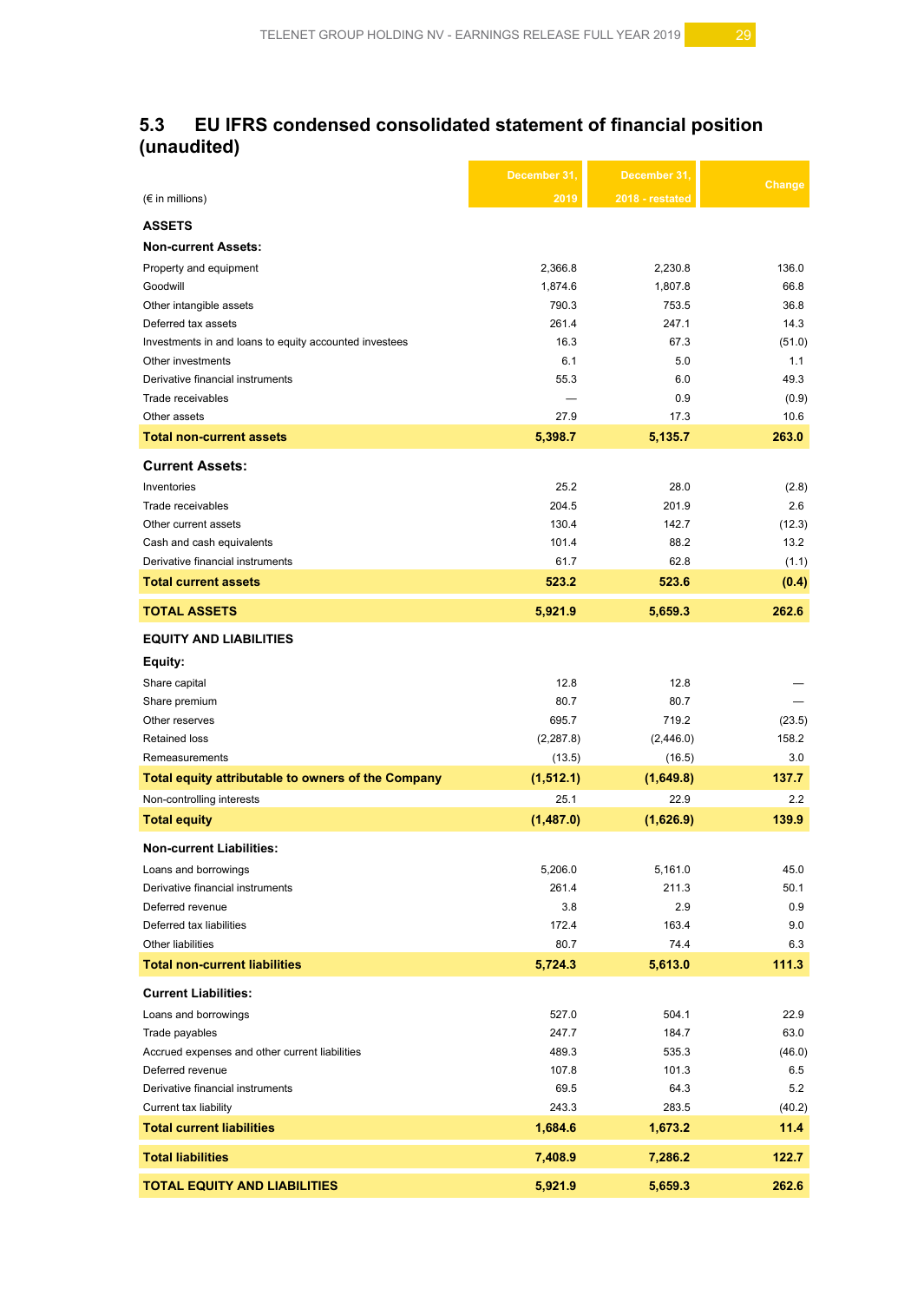- (1) For purposes of calculating **rebased growth** rates on a comparable basis for the year ended December 31, 2019, we have adjusted our historical revenue and Adjusted EBITDA to include (i) the pre-acquisition revenue and Adjusted EBITDA of Nextel (fully consolidated since May 31, 2018), (ii) the pre-acquisition revenue and Adjusted EBITDA of De Vijver Media (fully consolidated since June 3, 2019) and (iii) the impact of IFRS 16 (applied as of January 1, 2019) in our rebased amounts for the year ended December 31, 2018 to the same extent that the revenue and Adjusted EBITDA of such entity is included in our results for the year ended December 31, 2019. We have reflected the revenue and Adjusted EBITDA of Nextel and De Vijver Media in our 2018 rebased amounts based on what we believe to be the most reliable information that is currently available to us (generally pre-acquisition financial statements), as adjusted for the estimated effects of (a) any significant differences between our accounting policies and those of the acquired entities, (b) any significant effects of acquisition accounting adjustments, and (c) other items we deem appropriate. We do not adjust pre-acquisition periods to eliminate nonrecurring items or to give retroactive effect to any changes in estimates that might be implemented during post-acquisition periods. As we did not own or operate the acquired businesses during the pre-acquisition periods, no assurance can be given that we have identified all adjustments necessary to present the revenue and Adjusted EBITDA of these entities on a basis that is comparable to the corresponding post-acquisition amounts that are included in our historical results or that the pre-acquisition financial statements we have relied upon do not contain undetected errors. In addition, the rebased growth percentages are not necessarily indicative of the revenue and Adjusted EBITDA that would have occurred if these transactions had occurred on the dates assumed for purposes of calculating our rebased amounts or the revenue and Adjusted EBITDA that will occur in the future. The rebased growth percentages have been presented as a basis for assessing growth rates on a comparable basis, and are not presented as a measure of our pro forma financial performance.
- (2) **EBITDA** is defined as profit before net finance expense, the share of the result of equity accounted investees, income taxes, depreciation, amortization and impairment. **Adjusted EBITDA** is defined as EBITDA before stock-based compensation, post measurement period adjustments related to business acquisitions and restructuring charges, and before operating charges or credits related to successful or unsuccessful acquisitions or divestitures. Operating charges or credits related to acquisitions or divestitures include (i) gains and losses on the disposition of long-lived assets, (ii) due diligence, legal, advisory and other third-party costs directly related to the Company's efforts to acquire or divest controlling interests in businesses, and (iii) other acquisition-related items, such as gains and losses on the settlement of contingent consideration. Adjusted EBITDA is an additional measure used by management to demonstrate the Company's underlying performance and should not replace the measures in accordance with EU IFRS as an indicator of the Company's performance, but rather should be used in conjunction with the most directly comparable EU IFRS measure. A reconciliation of this measure to the most directly comparable EU IFRS measure is disclosed in Exhibit 1 on page 14.
- (3) **Accrued capital expenditures** are defined as additions to property, equipment and intangible assets, including additions from capital leases and other financing arrangements, as reported in the Company's consolidated statement of financial position on an accrued basis.
- (4) **Operating Free Cash Flow** ("OFCF") is defined as Adjusted EBITDA minus accrued capital expenditures as reported in the Company's consolidated financial statements. Accrued capital expenditures exclude the recognition of football broadcasting rights and mobile spectrum licenses.
- (5) **Adjusted Free Cash Flow** is defined as net cash provided by the Company's operating activities, plus (i) cash payments for third-party costs directly associated with successful and unsuccessful acquisitions and divestitures and (ii) expenses financed by an intermediary, less (i) purchases of property and equipment and purchases of intangibles as reported in the Company's consolidated statement of cash flows, (ii) principal payments on amounts financed by vendors and intermediaries, (iii) principal payments on capital leases (exclusive of network-related leases that were assumed in acquisitions), and (iv) principal payments on post acquisition additions to network leases, each as reported in the Company's consolidated statement of cash flows. Adjusted Free Cash Flow is an additional measure used by management to demonstrate the Company's ability to service debt and fund new investment opportunities and should not replace the measures in accordance with EU IFRS as an indicator of the Company's performance, but rather should be used in conjunction with the most directly comparable EU IFRS measure.
- (6) **Basic Video Subscriber** is a home, residential multiple dwelling unit or commercial unit that receives Telenet's video service over the Combined Network either via an analog video signal or via a digital video signal without subscribing to any recurring monthly service that requires the use of encryption-enabling technology. Encryption-enabling technology includes smart cards, or other integrated or virtual technologies that Telenet uses to provide its enhanced service offerings. Telenet counts Revenue Generating Unites ("RGUs") on a unique premises basis. In other words, a subscriber with multiple outlets in one premise is counted as one RGU and a subscriber with two homes and a subscription to Telenet's video service at each home is counted as two RGUs.
- (7) **Enhanced Video Subscriber** is a home, residential multiple dwelling unit or commercial unit that receives Telenet's video service over the Combined Network via a digital video signal while subscribing to any recurring monthly service that requires the use of encryption-enabling technology. Enhanced Video Subscribers are counted on a unique premises basis. For example, a subscriber with one or more set-top boxes that receives Telenet's video service in one premise is generally counted as just one subscriber. An Enhanced Video Subscriber is not counted as a Basic Video Subscriber. As Telenet migrates customers from basic to enhanced video services, Telenet reports a decrease in its Basic Video Subscribers equal to the increase in Telenet's Enhanced Video Subscribers.
- (8) **Internet Subscriber** is a home, residential multiple dwelling unit or commercial unit that receives internet services over the Combined Network.
- (9) **Fixed-line Telephony Subscriber** is a home, residential multiple dwelling unit or commercial unit that receives fixedline voice services over the Combined Network. Fixed-line telephony Subscribers exclude mobile telephony subscribers.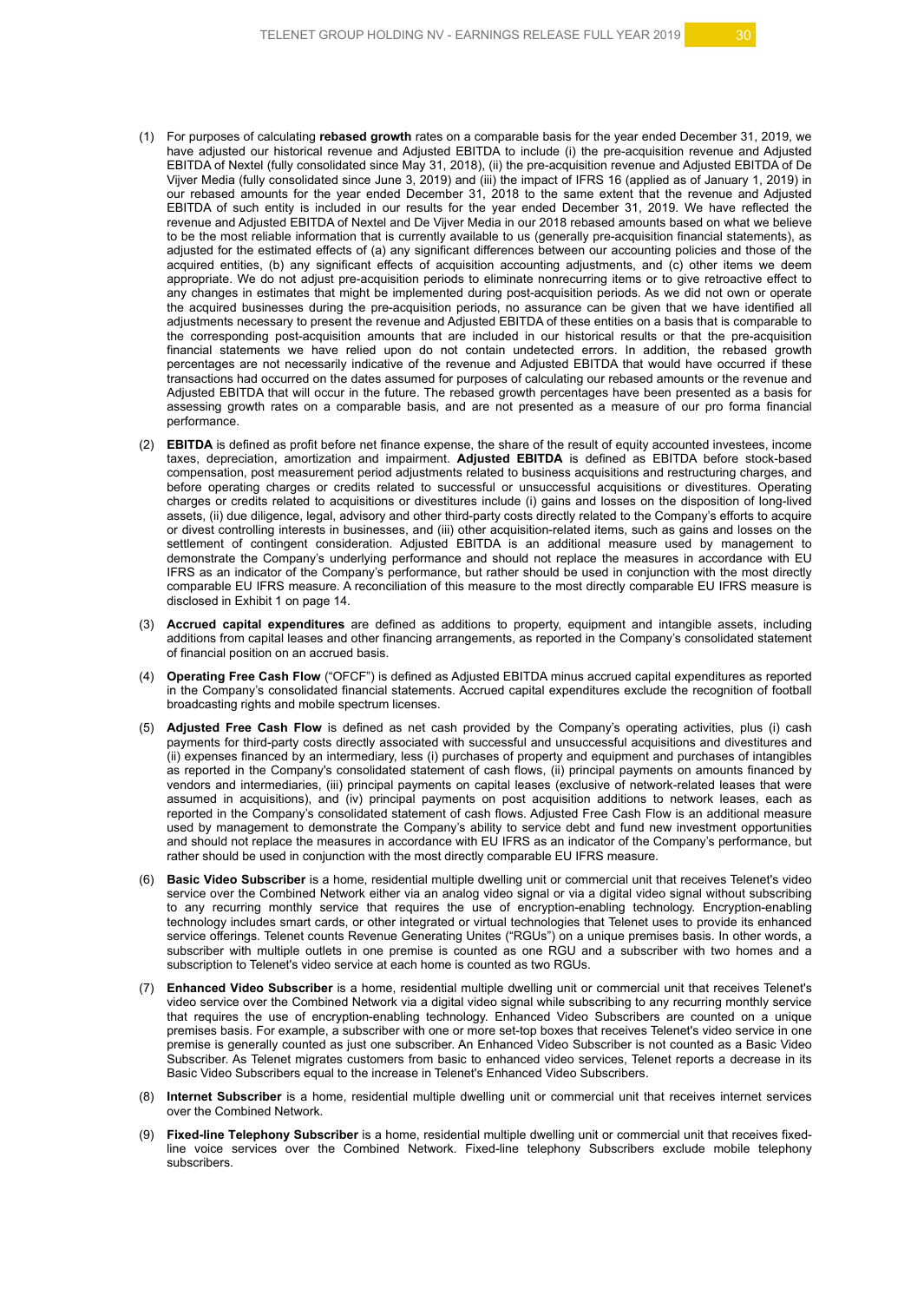- (10) **Telenet's mobile subscriber count** represents the number of active subscriber identification module ("SIM") cards in service rather than services provided. For example, if a mobile subscriber has both a data and voice plan on a smartphone this would equate to one mobile subscriber. Alternatively, a subscriber who has a voice and data plan for a mobile handset and a data plan for a laptop (via a dongle) would be counted as two mobile subscribers. Customers who do not pay a recurring monthly fee are excluded from Telenet's mobile telephony subscriber counts after a 90-day inactivity period.
- (11) **Customer Relationships** are the number of customers who receive at least one of Telenet's video, internet or telephony services that Telenet counts as RGUs, without regard to which or to how many services they subscribe. Customer Relationships generally are counted on a unique premises basis. Accordingly, if an individual receives Telenet's services in two premises (e.g. a primary home and a vacation home), that individual generally will count as two Customer Relationships. Telenet excludes mobile-only customers from Customer Relationships.
- (12) **Average Revenue Per Unit ("ARPU")** refers to the average monthly subscription revenue per average customer relationship and is calculated by dividing the average monthly subscription revenue (excluding mobile services, Business-to-Business ("B2B") services, interconnect, channel carriage fees, mobile handset sales and installation fees) for the indicated period, by the average of the opening and closing balances for customer relationships for the period.
- (13) **Homes Passed** are homes, residential multiple dwelling units or commercial units that can be connected to the Combined Network without materially extending the distribution plant. Telenet's Homes Passed counts are based on census data that can change based on either revisions to the data or from new census results.
- (14) **RGU** is separately a Basic Video Subscriber, Enhanced Video Subscriber, Internet Subscriber or Fixed-line Telephony Subscriber. A home, residential multiple dwelling unit, or commercial unit may contain one or more RGUs. For example, if a residential customer subscribed to Telenet's enhanced video service, fixed-line telephony service and broadband internet service, the customer would constitute three RGUs. Total RGUs is the sum of Basic Video, Enhanced Video, Internet and Fixed-line Telephony Subscribers. RGUs generally are counted on a unique premises basis such that a given premises does not count as more than one RGU for any given service. On the other hand, if an individual receives one of Telenet's services in two premises (e.g. a primary home and a vacation home), that individual will count as two RGUs for that service. Each bundled cable, internet or fixed-line telephony service is counted as a separate RGU regardless of the nature of any bundling discount or promotion. Non-paying subscribers are counted as subscribers during their free promotional service period. Some of these subscribers may choose to disconnect after their free service period. Services offered without charge on a long-term basis (e.g. VIP subscribers, free service to employees) generally are not counted as RGUs. Telenet does not include subscriptions to mobile services in its externally reported RGU counts.
- (15) **Customer Churn** represents the rate at which customers relinquish their subscriptions. The annual rolling average basis is calculated by dividing the number of disconnects during the preceding 12 months by the average number of customer relationships. For the purpose of computing churn, a disconnect is deemed to have occurred if the customer no longer receives any level of service from Telenet and is required to return Telenet's equipment. A partial product downgrade, typically used to encourage customers to pay an outstanding bill and avoid complete service disconnection is not considered to be disconnected for purposes of Telenet's churn calculations. Customers who move within Telenet's cable footprint and upgrades and downgrades between services are also excluded from the disconnect figures used in the churn calculation.
- (16) Telenet's **ARPU per mobile subscriber** calculation that excludes interconnect revenue refers to the average monthly mobile subscription revenue per average mobile subscribers in service and is calculated by dividing the average monthly mobile subscription revenue (excluding activation fees, handset sales and late fees) for the indicated period, by the average of the opening and closing balances of mobile subscribers in service for the period. Telenet's ARPU per mobile subscriber calculation that includes interconnect revenue increases the numerator in the above-described calculation by the amount of mobile interconnect revenue during the period.
- (17) **Net total leverage** is defined as the sum of all of the Company's short-term and long-term liabilities minus cash and cash equivalents ("Net Total Debt"), as recorded in the Company's statement of financial position, divided by the last two quarters' Consolidated Annualized EBITDA. In its statement of financial position, Telenet's USD-denominated debt has been converted into € using the December 31, 2019 EUR/USD exchange rate. As Telenet has entered into several derivative transactions to hedge both the underlying floating interest rate and exchange risks, the €-equivalent hedged amounts were €2,041.5 million (USD 2.3 Term Loan AN) and €882.8 million (USD 1.0 billion Senior Secured Notes due 2028), respectively. For the calculation of its net leverage ratio, Telenet uses the €-equivalent hedged amounts given the underlying economic risk exposure.
- (18) **Net covenant leverage** is calculated as per the 2018 Amended Senior Credit Facility definition, using Net Total Debt (using the €-equivalent hedged amounts for its USD-denominated debt as highlighted above), excluding (i) subordinated shareholder loans, (ii) capitalized elements of indebtedness under the Clientele and Annuity Fees, (iii) any finance leases entered into on or prior to August 1, 2007, (iv) any indebtedness incurred under the network lease entered into with the pure intermunicipalities and (v) any vendor financing-related liabilities, divided by last two quarters' Consolidated Annualized EBITDA including certain unrealized cost synergies related to the BASE and SFR Belux acquisitions.

**Investor & Analyst call** – Telenet will host a video webcast and conference call for institutional investors and analysts on<br>February 12, 2020 at 3:00pm CET, For details and webcast links, please visit: <u>https://investors</u>